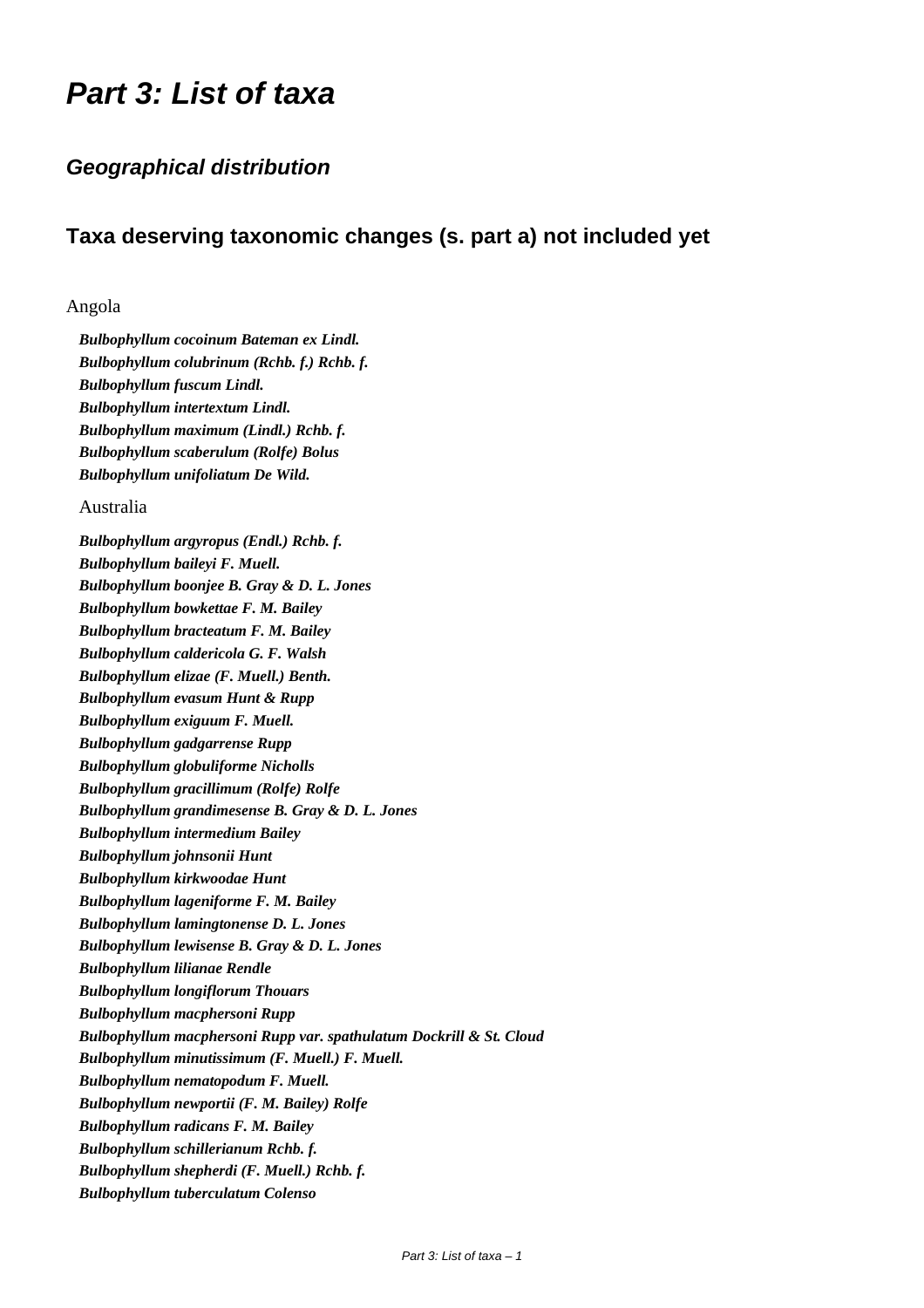*Bulbophyllum umbellatum Lindl. var. fuscescens P. K. Sarkar Bulbophyllum wadsworthii Dockr. Bulbophyllum weinthalii R. S. Rogers Bulbophyllum weinthalii R. S. Rogers subsp. striatum D. L. Jones & M. A. Clem. Bulbophyllum whitei Hunt & Rupp Bulbophyllum wilkianum T. E. Hunt Bulbophyllum windsorense B. Gray & D. L. Jones Bulbophyllum wolfei B. Gray & D. L. Jones*

#### Bangladesh

*Bulbophyllum liliacinum Ridl. Bulbophyllum reptans (Lindl.) Lindl. Bulbophyllum scabratum Rchb. f.*

# Belize

*Bulbophyllum aristatum (Rchb. f.) Hemsl. Bulbophyllum oerstedii (Rchb. f.) Hemsl. Bulbophyllum pachyrachis (A. Rich.) Griseb.*

# Bhutan

*Acrochaene punctata Lindl. Bulbophyllum affine Lindl. Bulbophyllum amplifolium (Rolfe) Balakr. & Sud.Chowdhury Bulbophyllum andersonii (Hook. f.) J. J. Sm. Bulbophyllum apodum Hook. f. Bulbophyllum appendiculatum (Rolfe) J. J. Sm. Bulbophyllum bisetum Lindl. Bulbophyllum careyanum (Hook. f.) Sprengel Bulbophyllum cariniflorum Rchb. f. Bulbophyllum cauliflorum Hook. f. Bulbophyllum cauliflorum Hook. f. var. sikkimense N. Peace & P. J. Cribb Bulbophyllum cornu-cervi King & Pantl. Bulbophyllum crassipes Hook. f. Bulbophyllum cylindraceum Lindl. Bulbophyllum elatum (Hook. f.) J. J. Sm. Bulbophyllum emarginatum (Finet) J. J. Sm. Bulbophyllum euplepharum Rchb. f. Bulbophyllum gracilipes King & Pantl. Bulbophyllum griffithii (Lindl.) Rchb. f. Bulbophyllum guttulatum (Hook. f.) Balakr. Bulbophyllum gymnopus Hook. f. Bulbophyllum helenae (Kuntze) J. J. Sm. Bulbophyllum hirtum (J. E. Sm.) Lindl. Bulbophyllum hymenanthum Hook. f. Bulbophyllum khasyanum Griff. Bulbophyllum leopardinum (Wall.) Lindl. Bulbophyllum leopardinum (Wall.) Lindl. var. tuberculatum N. P. Balakrishnan & S. Chowdhury Bulbophyllum leptanthum Hook. f. Bulbophyllum monanthum (Kuntze) J. J. Sm. Bulbophyllum odoratissimum (J. E. Sm.) Lindl.*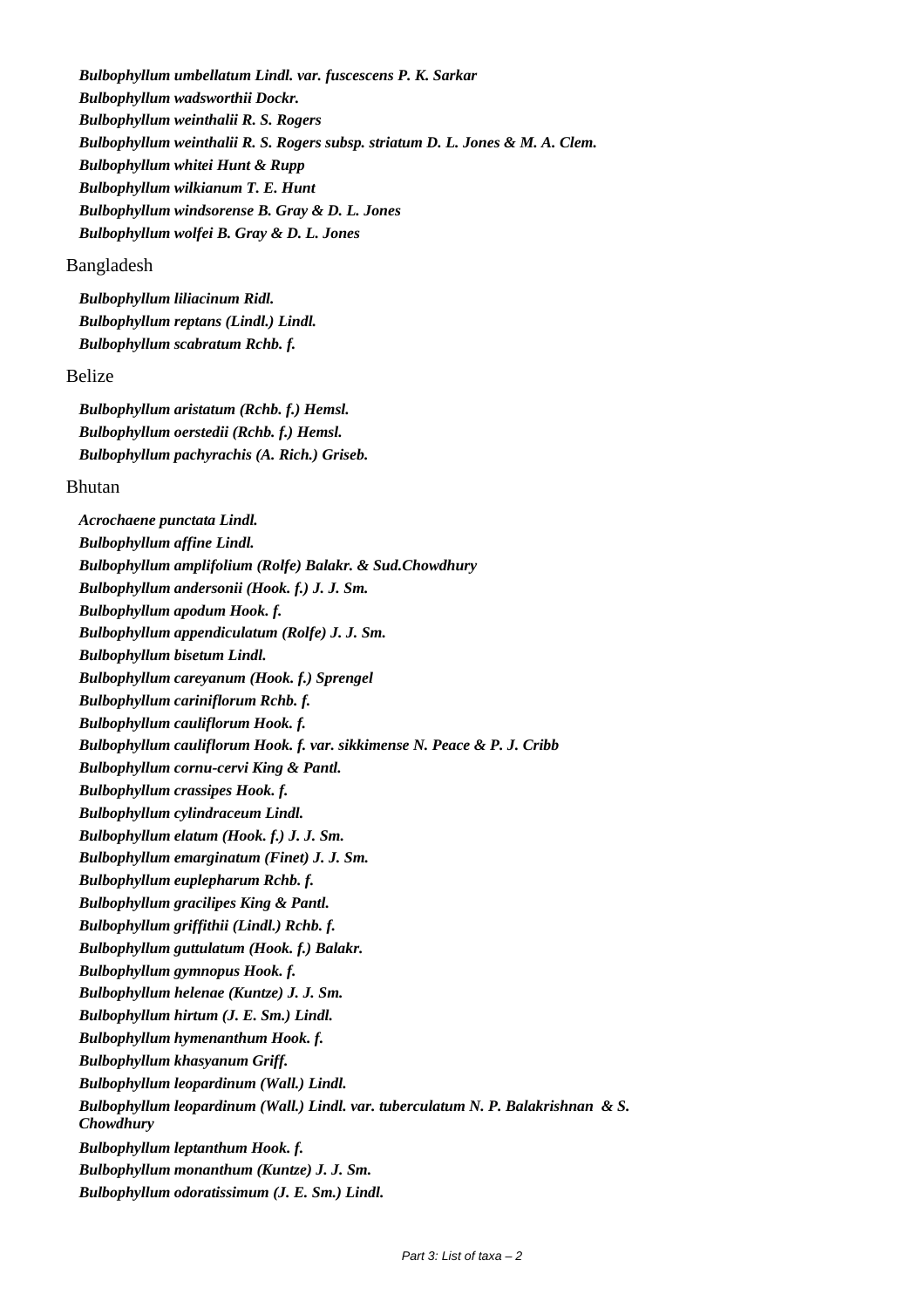*Bulbophyllum odoratissimum (J. E. Sm.) Lindl. var. racemosum N. P. Balakr. Bulbophyllum otoglossum Tuyama Bulbophyllum pantlingii S. Z. Lucksom Bulbophyllum parviflorum C. S. P. Parish & Rchb. f. Bulbophyllum penicillium C. S. P. Parish & Rchb. f. Bulbophyllum piluliferum King & Pantl. Bulbophyllum polyrhizum Lindl. Bulbophyllum reptans (Lindl.) Lindl. Bulbophyllum retusiusculum Rchb. f. Bulbophyllum rigidum King & Pantl. Bulbophyllum rolfei (Kuntze) Seidenf. Bulbophyllum rothschildianum (O' Brien) J. J. Sm. Bulbophyllum roxburghii (Lindl.) Rchb. f.. Bulbophyllum sarcophylloides Garay, Hamer & Siegerist Bulbophyllum sarcophyllum (King & Pantl.) J. J. Sm. Bulbophyllum scabratum Rchb. f. Bulbophyllum secundum Hook. f. Bulbophyllum shweliense W. W. Sm. Bulbophyllum spathulatum (Rolfe ex E. Cooper) Seidenf. Bulbophyllum stenobulbon C. S. P. Parish & Rchb. f. Bulbophyllum sterile (Lam.) Suresh Bulbophyllum striatum (Griff.) Rchb. f. Bulbophyllum tortuosum (Blume) Lindl. Bulbophyllum triste Rchb. f. Bulbophyllum umbellatum Lindl. Bulbophyllum viridiflorum (Hook. f.) Schltr. Bulbophyllum wallichi Rchb. f. Bulbophyllum yoksunense J. J. Sm. Sunipia andersonii (King & Pantl.) P. F. Hunt Sunipia bicolor Lindl. Sunipia candida (Lindl.) P. F. Hunt Sunipia intermedia (King & Pantl.) P. F. Hunt Sunipia scariosa Lindl.*

# Bolivia

*Bulbophyllum amazonicum L. O. Williams Bulbophyllum bolivianum Schltr. Bulbophyllum bracteolatum Lindl. Bulbophyllum exaltatum Lindl. Bulbophyllum morenoi Dodson & Vasquez Bulbophyllum pachyrachis (A. Rich.) Griseb. Bulbophyllum tricolor L. B. Sm. & S. K. Harris Bulbophyllum weberbauerianum Kraenzl. Bulbophyllum weberbauerianum Kraenzl. var. angustius C. Schweinf.*

# Brazil

*Bulbophyllum adiamantinum Brade Bulbophyllum arianeae Fraga & E.C.Smidt Bulbophyllum atropurpureum Barb. Rodr. Bulbophyllum barbatum Barb. Rodr. Bulbophyllum bidentatum (Barb. Rodr.) Cogn.*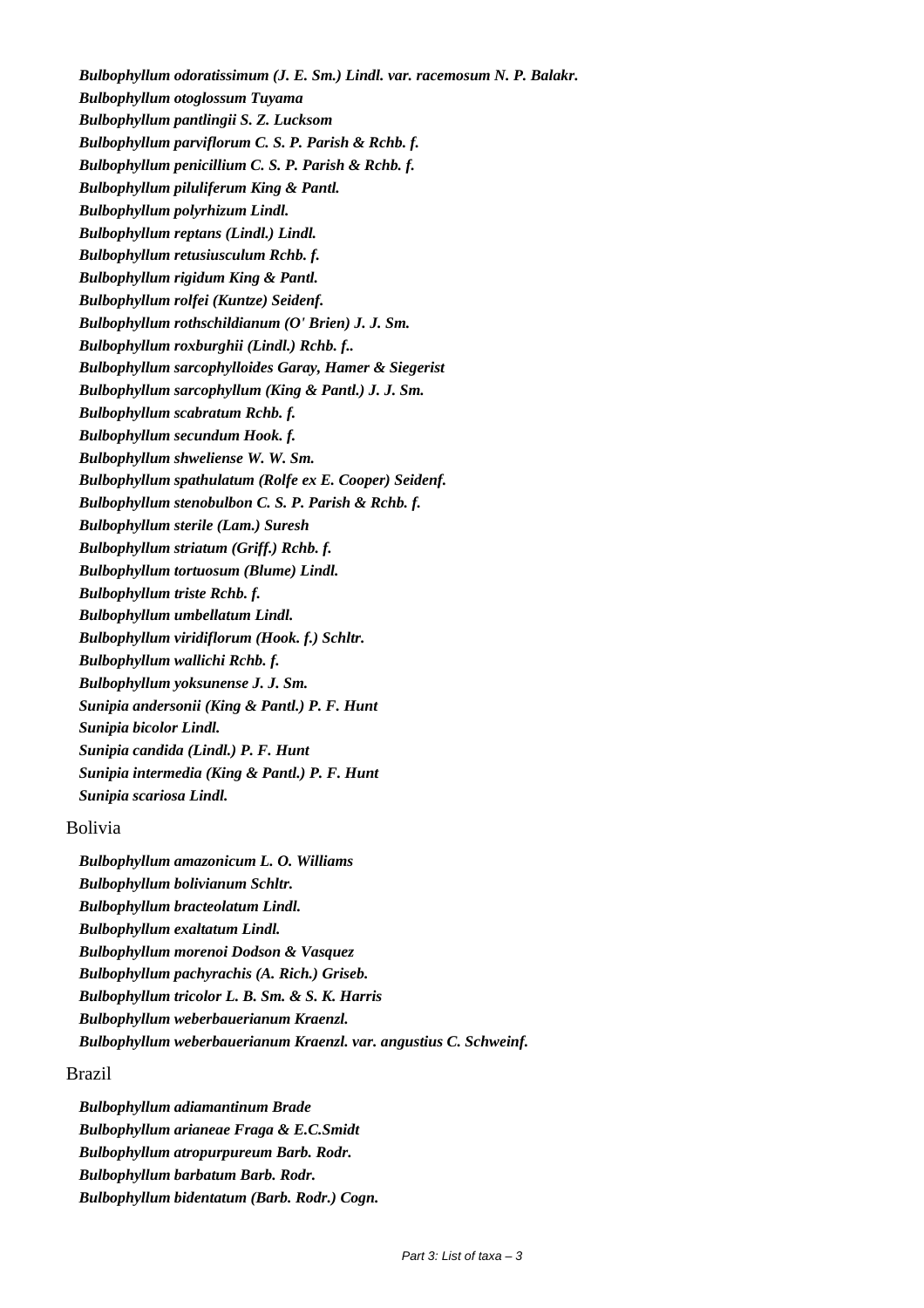*Bulbophyllum boudetiana Fraga Bulbophyllum bracteolatum Lindl. Bulbophyllum campos-portoi Brade Bulbophyllum cantagallense (Barb. Rodr.) Cogn. Bulbophyllum chloroglossum Rchb. f. Bulbophyllum chloropterum Rchb. f. Bulbophyllum clausseni Rchb. f. Bulbophyllum cogniauxianum (Kraenzl.) J. J. Sm. Bulbophyllum correae Pabst Bulbophyllum cribbianum Toscano Bulbophyllum cryptanthum Cogn. Bulbophyllum dusenii Kraenzl. Bulbophyllum epiphytum Barb. Rodr. Bulbophyllum exaltatum Lindl. Bulbophyllum filifolium Borba & E.C.Smidt Bulbophyllum geraense Rchb. f. Bulbophyllum gladiatum Lindl. Bulbophyllum glutinosum (Barb. Rodr.) Cogn. Bulbophyllum gomesii Fraga Bulbophyllum granulosum Barb. Rodr. Bulbophyllum insectiferum Barb. Rodr. Bulbophyllum involutum L. E. Borba & J. Semir Bulbophyllum ipanemense Hoehne Bulbophyllum jaguariahyvae Kraenzl. Bulbophyllum kautskyi Toscano Bulbophyllum kegelii Hamer & Garay Bulbophyllum laciniatum Cogn. Bulbophyllum longipetalum Pabst Bulbophyllum longispicatum Cogn. Bulbophyllum luederwaldtii Hoehne & Schltr. Bulbophyllum lundianum Rchb. f. & Warm. Bulbophyllum macroceras Barb. Rodr. Bulbophyllum malachadenia Cogn. Bulbophyllum melloi Pabst Bulbophyllum mentosum Barb. Rodr. Bulbophyllum micranthum Barb. Rodr. Bulbophyllum micropetaliforme Leite Bulbophyllum mirandaianum Hoehne Bulbophyllum monosepalum Barb. Rodr. Bulbophyllum mucronifolium Rchb. f. & Warm. Bulbophyllum napelli Lindl. Bulbophyllum napelloides Kraenzl. Bulbophyllum nemorosum (Barb. Rodr.) Cogn. Bulbophyllum ochraceum (Barb. Rodr.) Cogn. Bulbophyllum oerstedii (Rchb. f.) Hemsl. Bulbophyllum pabstii Garay Bulbophyllum paranaense Schltr. Bulbophyllum paranaense Schltr. var. pauloense Hoehne & Schltr. Bulbophyllum perii Schltr. Bulbophyllum plumosum (Barb. Rodr.) Cogn. Bulbophyllum proencai Leite*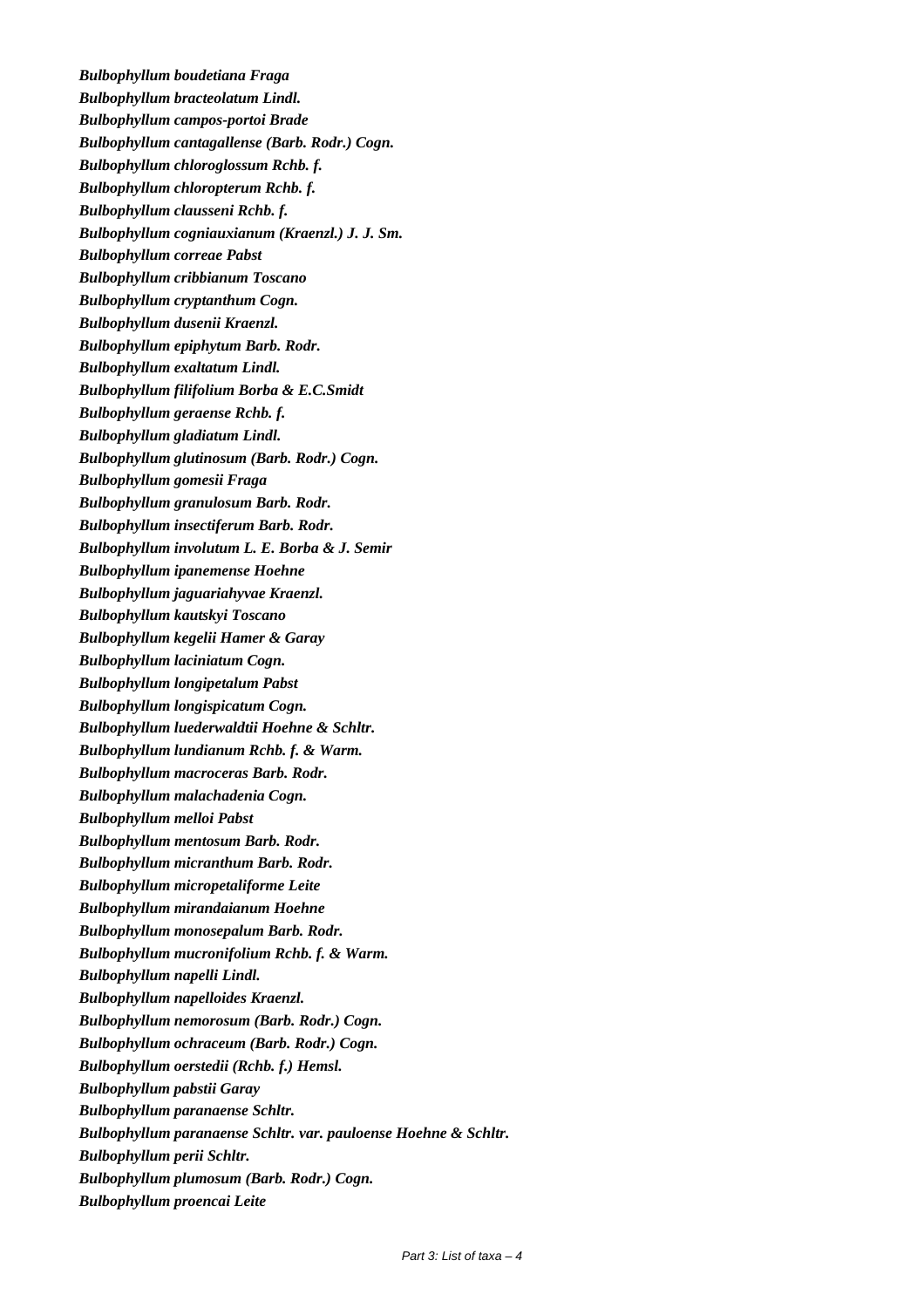*Bulbophyllum punctatum Barb. Rodr. Bulbophyllum quadricolor (Barb. Rodr.) Cogn. Bulbophyllum quadrisetum Lindl. Bulbophyllum regnelli Rchb. f. Bulbophyllum ricaldonei Leite Bulbophyllum roraimense Rolfe Bulbophyllum rupicola Barb. Rodr. Bulbophyllum sanderianum Rolfe Bulbophyllum sturmhoefelii Hoehne Bulbophyllum teresense Ruschi Bulbophyllum tripetalum Lindl. Bulbophyllum vaughanii Brade Bulbophyllum warmingianum Cogn. Bulbophyllum weddelii (Lindl.) Rchb. f.*

# Brunei Darussalam

*Bulbophyllum aithorhachis J. J. Verm. Bulbophyllum camptochilum J. J. Verm. Bulbophyllum elongatum (Blume) Hassk. Bulbophyllum limbatum Lindl. Bulbophyllum mirabile Hallier f. Bulbophyllum praetervisum J. J. Verm. Bulbophyllum taeter J. J. Verm. Bulbophyllum xenosum J. J. Verm.*

### Burundi

*Bulbophyllum cochleatum Lindl. var. brachyanthum (Summerh.) J. J. Verm. Bulbophyllum encephalodes Summerh. Bulbophyllum josephi (Kuntze) Summerh. Bulbophyllum vulcanicum Kraenzl.*

#### Cambodia

*Bulbophyllum dayanum Rchb. f. Bulbophyllum encephalodes Summerh. Bulbophyllum lepidum (Blume) J. J. Sm. Bulbophyllum lobbii Lindl. Bulbophyllum moniliforme C. S. P. Parish & Rchb. f. Bulbophyllum pinicola Gagnep. Bulbophyllum rufinum Rchb. f. Bulbophyllum siamense Rchb. f. Bulbophyllum tricorne Seidenf. & Smitinand Trias cambodiana Christenson*

# Cameroon

*Bulbophyllum acutebracteatum De Wild. Bulbophyllum acutebracteatum De Wild. var. rubrobrunneopapillosum (De Wild.) J. J. Verm. Bulbophyllum alinae Szlach. & Olszewski Bulbophyllum barbigerum Lindl. Bulbophyllum bidenticulatum J. J. Verm. Bulbophyllum bifarium Hook. f. Bulbophyllum blepharochilum Garay*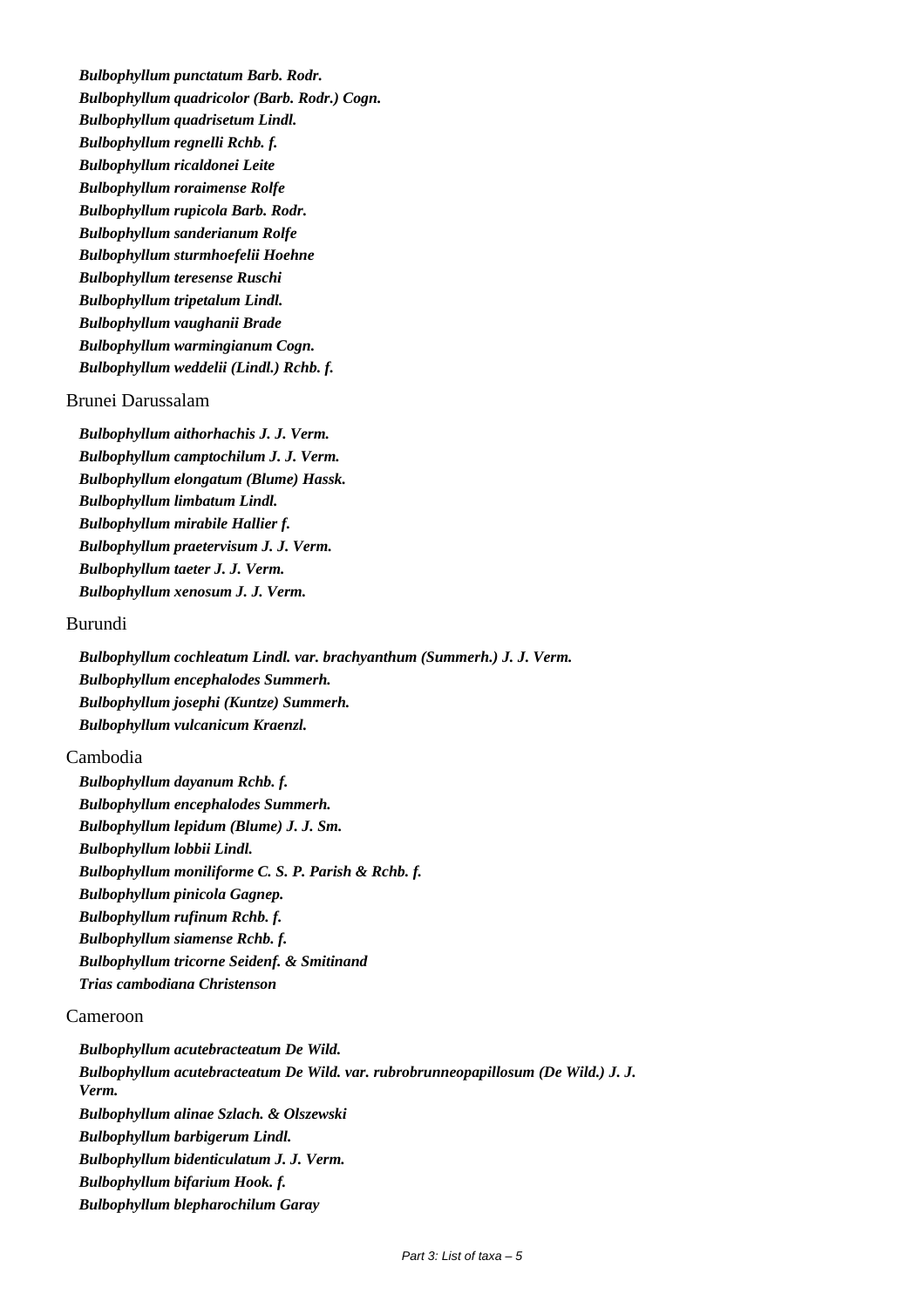*Bulbophyllum calvum Summerh. Bulbophyllum calyptratum Kraenzl. Bulbophyllum capituliflorum Rolfe Bulbophyllum carnosilabium Summerh. Bulbophyllum carnosisepalum J. J. Verm. Bulbophyllum cochleatum Lindl. Bulbophyllum cochleatum Lindl. var. bequaertii (De Wild.) J. J. Verm. Bulbophyllum cochleatum Lindl. var. tenuicaule (Lindl.) J. J. Verm. Bulbophyllum cocoinum Bateman ex Lindl. Bulbophyllum colubrinum (Rchb. f.) Rchb. f. Bulbophyllum dolabriforme J. J. Verm. Bulbophyllum encephalodes Summerh. Bulbophyllum falcatum (Lindl.) Rchb. f. Bulbophyllum falcatum (Lindl.) Rchb. f. var. bufo (Lindl.) J. J. Verm. Bulbophyllum falcatum (Lindl.) Rchb. f. var. velutinum (Lindl.) J. J. Verm. Bulbophyllum falcipetalum Lindl. Bulbophyllum fayi J. J. Verm. Bulbophyllum finetii Szlach. & Olszewski Bulbophyllum fuscum Lindl. Bulbophyllum fuscum Lindl. var. melinostachyum (Schltr) J. J. Verm. Bulbophyllum hirsutissimum Kraenzl. Bulbophyllum imbricatum Lindl. Bulbophyllum intertextum Lindl. Bulbophyllum ivorense P. J. Cribb & Perez-Vera Bulbophyllum jaapii Szlach. & Olszewski Bulbophyllum josephi (Kuntze) Summerh. Bulbophyllum josephii (Kuntze) Summerh. var. mahonii (Rolfe) J. J. Verm. Bulbophyllum kupense P. J. Cribb & B. J. Pollard Bulbophyllum lupulinum Lindl. Bulbophyllum magnibracteatum Summerh. Bulbophyllum maximum (Lindl.) Rchb. f. Bulbophyllum mediocre Summerh. Bulbophyllum nigericum Summerh. Bulbophyllum nigritianum Rendle Bulbophyllum nummularia (Wendl. & Kraenzl.) Rolfe Bulbophyllum oreonastes Rchb. f. Bulbophyllum oxychilum Schltr. Bulbophyllum pipio Rchb. f. Bulbophyllum porphyrostachys Summerh. Bulbophyllum pumilum (Sw.) Lindl. Bulbophyllum purpureorhachis (De Wild.) Schltr. Bulbophyllum renkinianum (Laurent) De Wild. Bulbophyllum resupinatum Ridl. Bulbophyllum resupinatum Ridl. var. filiforme (Kraenzl.) J. J. Verm. Bulbophyllum saltatorium Lindl. Bulbophyllum saltatorium Lindl. var. albociliatum (Finet) J. J. Vermeulen Bulbophyllum saltatorium Lindl. var. calamarium (Lindl.) J. J. Verm. Bulbophyllum sandersonii (Hook. f.) Rchb. f. Bulbophyllum sandersonii (Hook. f.) Rchb. f. subsp. stenopetalum (Kraenzl.) J. J. Verm. Bulbophyllum scaberulum (Rolfe) Bolus Bulbophyllum scaberulum (Rolfe) Bolus var. fuerstenbergianum (De Wild.) J. J. Verm.*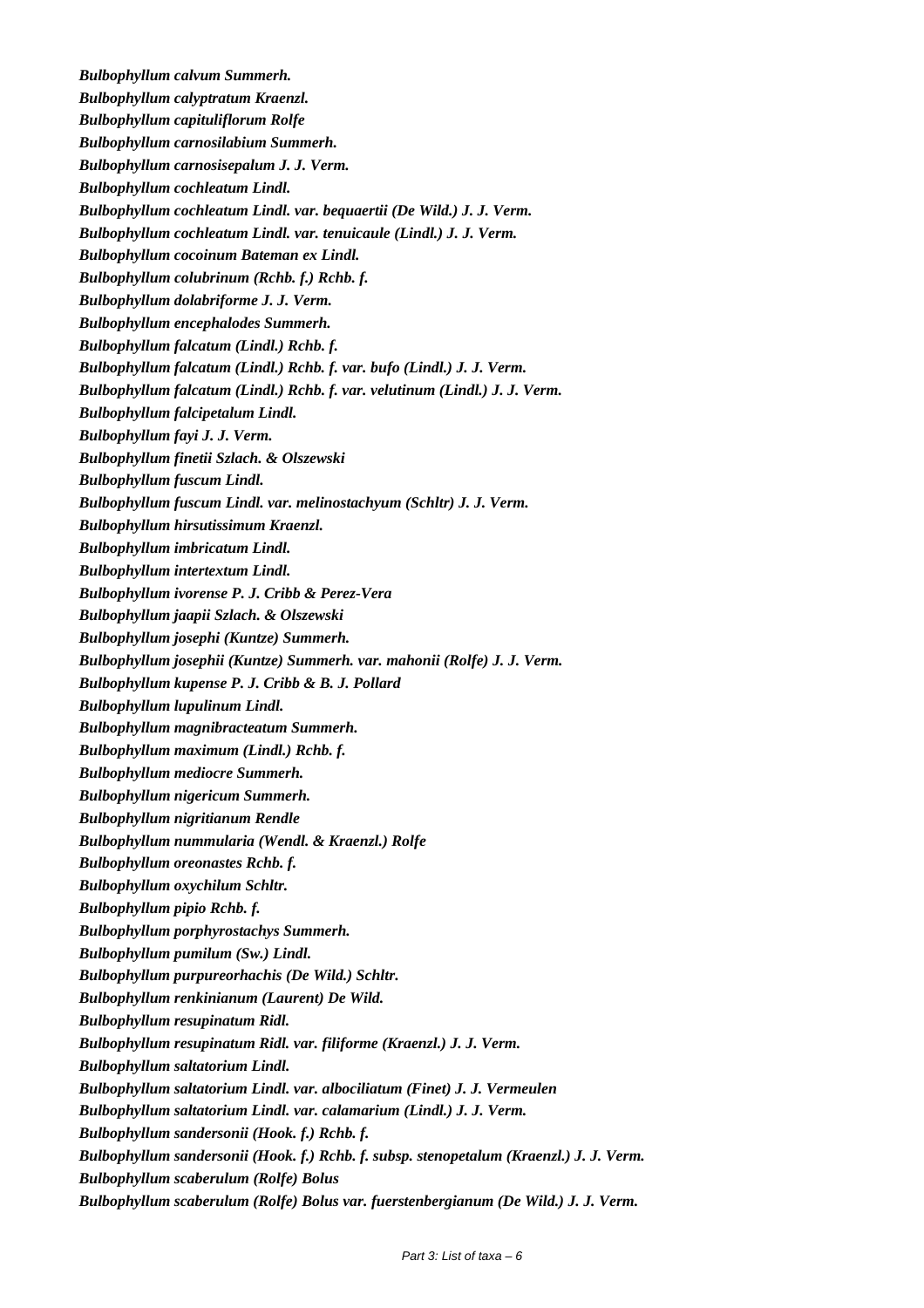*Bulbophyllum schimperianum Kraenzl. Bulbophyllum schinzianum Kraenzl. Bulbophyllum schinzianum Kraenzl. var. phaeopogon (Schltr.) J. J. Verm. Bulbophyllum teretifolium Schltr. Bulbophyllum tetragonum Lindl. Bulbophyllum vanum J. J. Verm. Bulbophyllum vulcanicum Kraenzl.* Central African Republic

*Bulbophyllum barbigerum Lindl. Bulbophyllum falcatum (Lindl.) Rchb. f. Bulbophyllum fuscum Lindl. Bulbophyllum imbricatum Lindl. Bulbophyllum magnibracteatum Summerh. Bulbophyllum maximum (Lindl.) Rchb. f. Bulbophyllum oreonastes Rchb. f. Bulbophyllum oxychilum Schltr. Bulbophyllum saltatorium Lindl. var. albociliatum (Finet) J. J. Vermeulen Bulbophyllum scaberulum (Rolfe) Bolus Bulbophyllum schimperianum Kraenzl.*

# China

*Bulbophyllum affine Lindl. Bulbophyllum ambrosia (Hanche) Schltr. Bulbophyllum andersonii (Hook. f.) J. J. Sm. Bulbophyllum bicolor Lindl. Bulbophyllum bomiensis Z. H. Tsi Bulbophyllum boninense (Schltr.) J. J. Sm. Bulbophyllum brevispicatum Z. H. Tsi & H. C. Chen Bulbophyllum chinense (Lindl.) Rchb. f. Bulbophyllum chondriophorum (Gagnep.) Seidenf. Bulbophyllum colomaculosum Z. H. Tsi & H. C. Chen Bulbophyllum corallinum Tixier & Guillaumin Bulbophyllum delitescens Hance Bulbophyllum depressum King & Pantl. Bulbophyllum drymoglossum Maxim. Bulbophyllum electrinum Seidenf. Bulbophyllum emarginatum (Finet) J. J. Sm. Bulbophyllum forresti Seidenf. Bulbophyllum funingense Z. H. Tsi & H. C. Chen Bulbophyllum gongshanense Z. H. Tsi Bulbophyllum guttulatum (Hook. f.) Balakr. Bulbophyllum hainanense Z. H. Tsi Bulbophyllum helenae (Kuntze) J. J. Sm. Bulbophyllum henanense J. L. Lu Bulbophyllum hirundinis (Gagnep.) Seidenf. Bulbophyllum japonicum (Makino) Makino Bulbophyllum khasyanum Griff. Bulbophyllum kwangtungense Schltr. Bulbophyllum ledungense T. Tang & F. T. Wang Bulbophyllum lepidum (Blume) J. J. Sm.*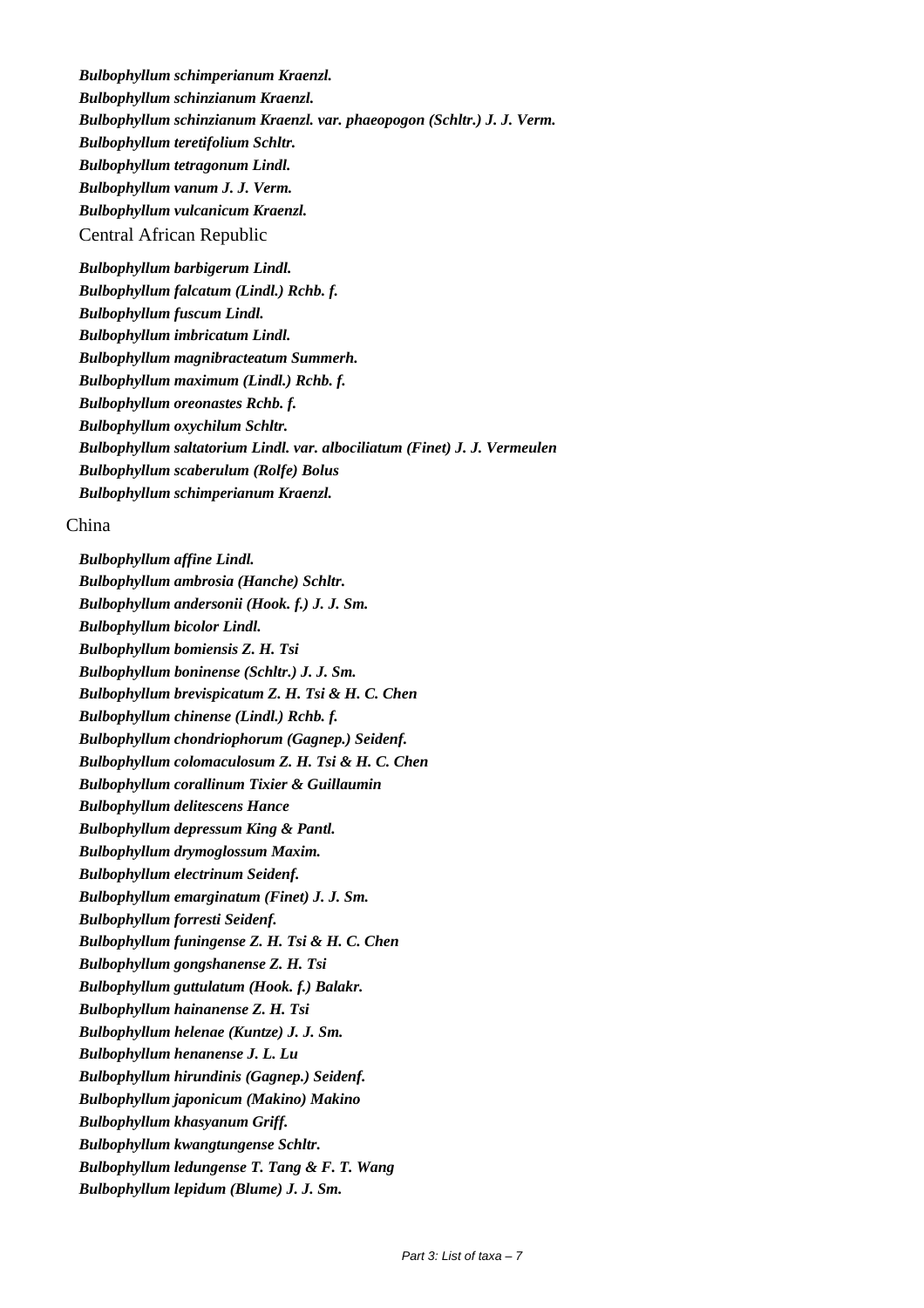*Bulbophyllum levinei Schltr. Bulbophyllum longibrachiatum Z. H. Tsi Bulbophyllum longidens (Rolfe) Seidenf. Bulbophyllum melanoglossum Hayata Bulbophyllum menghaiense Z. H. Tsi Bulbophyllum menglunense Z. H. Tsi & Y. Z. Ma Bulbophyllum nigrescens Rolfe Bulbophyllum nigripetalum Rolfe Bulbophyllum obtusiangulum Z. H. Tsi Bulbophyllum odoratissimum (J. E. Sm.) Lindl. Bulbophyllum orientale Seidenf. Bulbophyllum pectenveneris (Gagnep.) Seidenf. Bulbophyllum pectinatum Finet Bulbophyllum poilanei Gagnep. Bulbophyllum psittacoglossum Rchb. f. Bulbophyllum quadrangulum Z. H. Tsi Bulbophyllum reptans (Lindl.) Lindl. Bulbophyllum retusiusculum Rchb. f. Bulbophyllum retusiusculum Rchb. f. var. oreogenes (W. W. Sm.) Z. H. Tsi Bulbophyllum retusiusculum Rchb. f. var. tigridum (Hance) Z. H. Tsi Bulbophyllum riyanum Fukuyama Bulbophyllum scaphiforme J. J. Verm. Bulbophyllum secundum Hook. f. Bulbophyllum shweliense W. W. Sm. Bulbophyllum sphaericum Z. H. Tsi & H. Li Bulbophyllum sutepense (Rolfe ex Downie) Seidenf. & Smitinand Bulbophyllum taeniophyllum C. S. P. Parish & Rchb. f. Bulbophyllum tengchongense Z. H. Tsi Bulbophyllum tseanum (S. Y. Hu & Barretto ) Z. H. Tsi Bulbophyllum umbellatum Lindl. Bulbophyllum violaceolabellum Seidenf. Bulbophyllum wallichi Rchb. f. Bulbophyllum yuanyangense Z. H. Tsi Bulbophyllum yunnanense Rolfe Sunipia andersonii (King & Pantl.) P. F. Hunt Sunipia bicolor Lindl. Sunipia cirrhata (Lindl.) P. F. Hunt Sunipia hainanensis Z. H. Tsi Sunipia racemosa (Sm.) T. Tang & F. T. Wang*

# Colombia

*Bulbophyllum antioquiense Kraenzl. Bulbophyllum lehmannianum Kraenzl. Bulbophyllum meridense Rchb. f. Bulbophyllum oerstedii (Rchb. f.) Hemsl. Bulbophyllum popayanense Leme & Kraenzl. Bulbophyllum wagneri Schltr.*

# Comoros

*Bulbophyllum clavatum Thouars Bulbophyllum comorianum H. Perrier*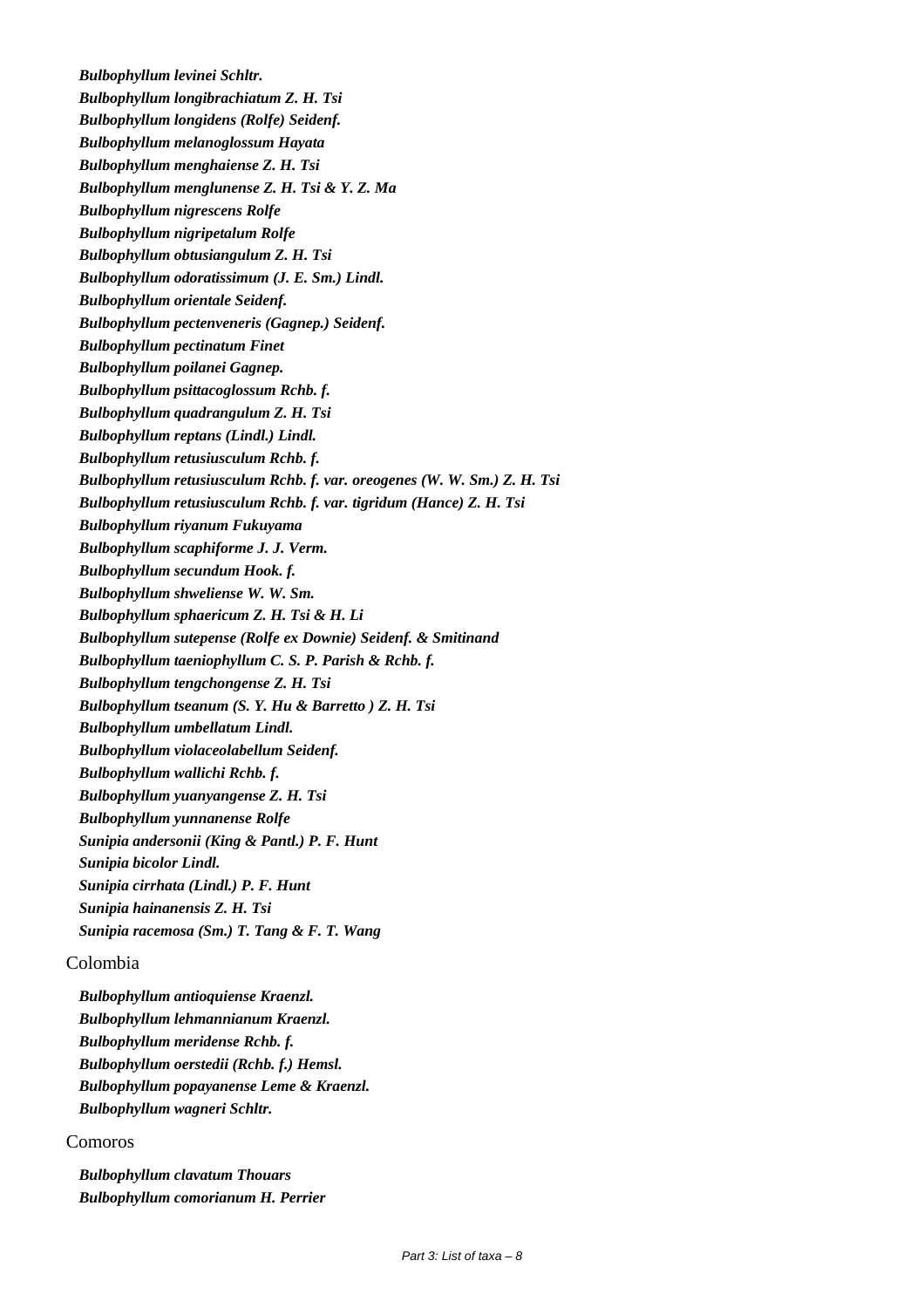*Bulbophyllum coriophorum Ridl. Bulbophyllum hyalinum Schltr. Bulbophyllum leoni Kraenzl. Bulbophyllum megalonyx Rchb. f. Bulbophyllum variegatum Thouars*

#### Congo

*Bulbophyllum barbigerum Lindl. Bulbophyllum calyptratum Kraenzl. Bulbophyllum capituliflorum Rolfe Bulbophyllum colubrinum (Rchb. f.) Rchb. f. Bulbophyllum imbricatum Lindl. Bulbophyllum maximum (Lindl.) Rchb. f. Bulbophyllum mayombeense Garay Bulbophyllum pumilum (Sw.) Lindl. Bulbophyllum purpureorhachis (De Wild.) Schltr. Bulbophyllum saltatorium Lindl. var. albociliatum (Finet) J. J. Vermeulen Bulbophyllum saltatorium Lindl. var. calamarium (Lindl.) J. J. Verm. Bulbophyllum scaberulum (Rolfe) Bolus*

#### Cook Islands

*Bulbophyllum longiflorum Thouars*

# Costa Rica

*Bulbophyllum aristatum (Rchb. f.) Hemsl. Bulbophyllum oerstedii (Rchb. f.) Hemsl. Bulbophyllum pachyrachis (A. Rich.) Griseb.*

#### Côte d'Ivoire

*Bulbophyllum barbigerum Lindl. Bulbophyllum bidenticulatum J. J. Verm. Bulbophyllum calyptratum Kraenzl. Bulbophyllum calyptratum Kraenzl. var. graminifolium (Summerh.) J. J. Verm. Bulbophyllum calyptratum Kraenzl. var. lucifugum (Summerh.) J. J. Verm. Bulbophyllum carnosisepalum J. J. Verm. Bulbophyllum cochleatum Lindl. Bulbophyllum cocoinum Bateman ex Lindl. Bulbophyllum colubrinum (Rchb. f.) Rchb. f. Bulbophyllum comatum Lindl. var. inflatum (Rolfe) J. J. Verm. Bulbophyllum danii Pérez-Vera Bulbophyllum denticulatum Rolfe Bulbophyllum falcatum (Lindl.) Rchb. f. Bulbophyllum falcatum (Lindl.) Rchb. f. var. bufo (Lindl.) J. J. Verm. Bulbophyllum falcatum (Lindl.) Rchb. f. var. velutinum (Lindl.) J. J. Verm. Bulbophyllum falcipetalum Lindl. Bulbophyllum fuscum Lindl. Bulbophyllum fuscum Lindl. var. melinostachyum (Schltr) J. J. Verm. Bulbophyllum imbricatum Lindl. Bulbophyllum intertextum Lindl. Bulbophyllum ivorense P. J. Cribb & Perez-Vera Bulbophyllum josephi (Kuntze) Summerh.*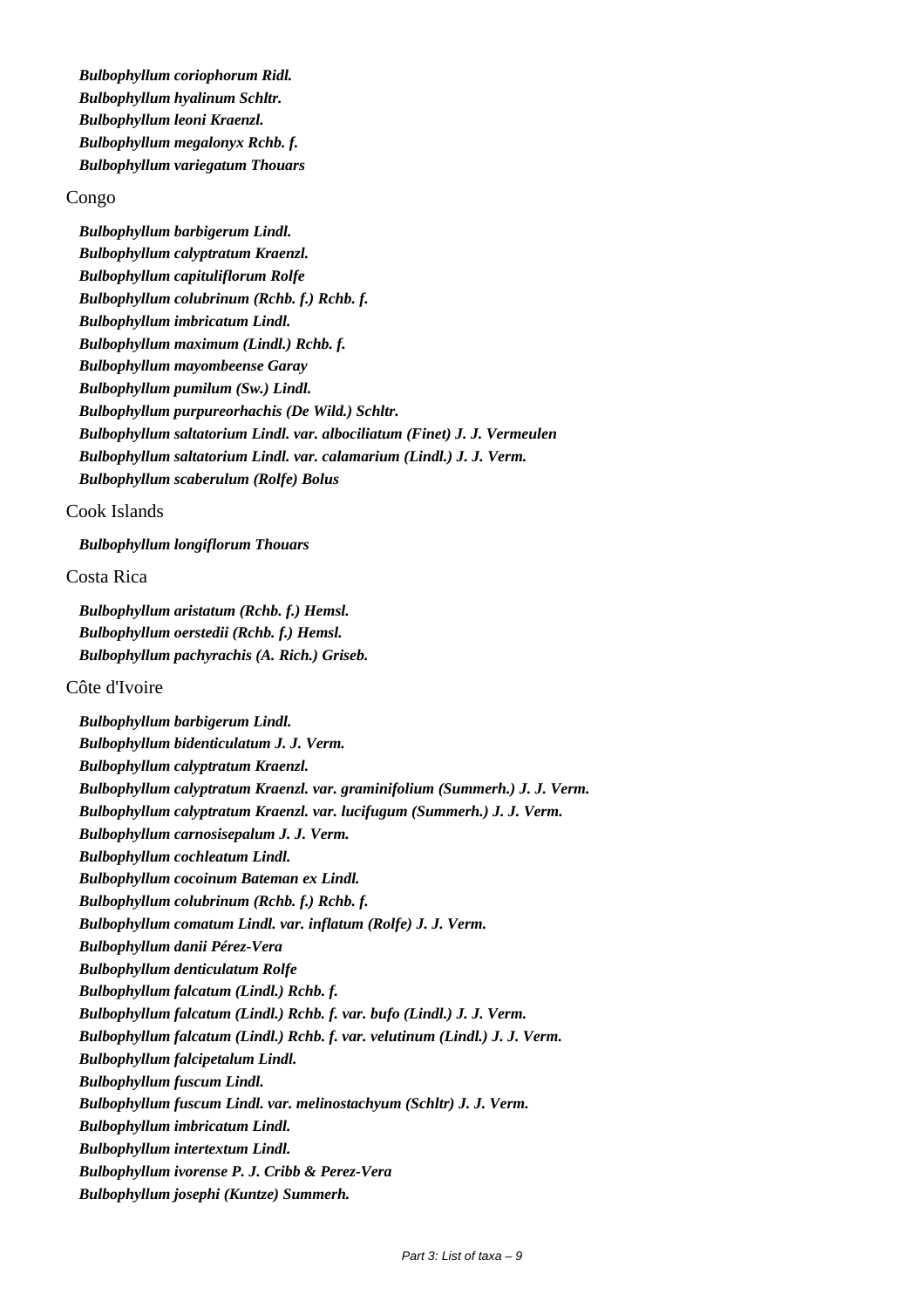*Bulbophyllum josephii (Kuntze) Summerh. var. mahonii (Rolfe) J. J. Verm. Bulbophyllum lupulinum Lindl. Bulbophyllum magnibracteatum Summerh. Bulbophyllum maximum (Lindl.) Rchb. f. Bulbophyllum maximum (Lindl.) Rchb. f. var. oxypterum (Lindl.) Pérez-Vera Bulbophyllum nigericum Summerh. Bulbophyllum nigritianum Rendle Bulbophyllum oreonastes Rchb. f. Bulbophyllum oxychilum Schltr. Bulbophyllum pipio Rchb. f. Bulbophyllum pumilum (Sw.) Lindl. Bulbophyllum purpureorhachis (De Wild.) Schltr. Bulbophyllum resupinatum Ridl. Bulbophyllum resupinatum Ridl. var. filiforme (Kraenzl.) J. J. Verm. Bulbophyllum saltatorium Lindl. Bulbophyllum saltatorium Lindl. var. albociliatum (Finet) J. J. Vermeulen Bulbophyllum saltatorium Lindl. var. calamarium (Lindl.) J. J. Verm. Bulbophyllum sandersonii (Hook. f.) Rchb. f. subsp. stenopetalum (Kraenzl.) J. J. Verm. Bulbophyllum scaberulum (Rolfe) Bolus Bulbophyllum scaberulum (Rolfe) Bolus var. album Pérez-Vera Bulbophyllum scariosum Summerh. Bulbophyllum schinzianum Kraenzl. Bulbophyllum schinzianum Kraenzl. var. irigaleae (P. J. Cribb & Perez-Vera) J. J. Verm. Bulbophyllum schinzianum Kraenzl. var. phaeopogon (Schltr.) J. J. Verm. Bulbophyllum tetragonum Lindl.*

#### Cuba

*Bulbophyllum pachyrachis (A. Rich.) Griseb.*

Democratic Republic of the Congo

*Bulbophyllum acutebracteatum De Wild. Bulbophyllum acutebracteatum De Wild. var. rubrobrunneopapillosum (De Wild.) J. J. Verm. Bulbophyllum barbigerum Lindl. Bulbophyllum burttii Summerh. Bulbophyllum calyptratum Kraenzl. Bulbophyllum calyptratum Kraenzl. var. graminifolium (Summerh.) J. J. Verm. Bulbophyllum capituliflorum Rolfe Bulbophyllum carnosilabium Summerh. Bulbophyllum carnosisepalum J. J. Verm. Bulbophyllum cochleatum Lindl. var. bequaertii (De Wild.) J. J. Verm. Bulbophyllum cochleatum Lindl. var. brachyanthum (Summerh.) J. J. Verm. Bulbophyllum cochleatum Lindl. var. tenuicaule (Lindl.) J. J. Verm. Bulbophyllum cocoinum Bateman ex Lindl. Bulbophyllum colubrinum (Rchb. f.) Rchb. f. Bulbophyllum elliottii Rolfe Bulbophyllum encephalodes Summerh. Bulbophyllum expallidum J. J. Verm. Bulbophyllum falcatum (Lindl.) Rchb. f. var. bufo (Lindl.) J. J. Verm. Bulbophyllum falcatum (Lindl.) Rchb. f. var. velutinum (Lindl.) J. J. Verm. Bulbophyllum fuscum Lindl.*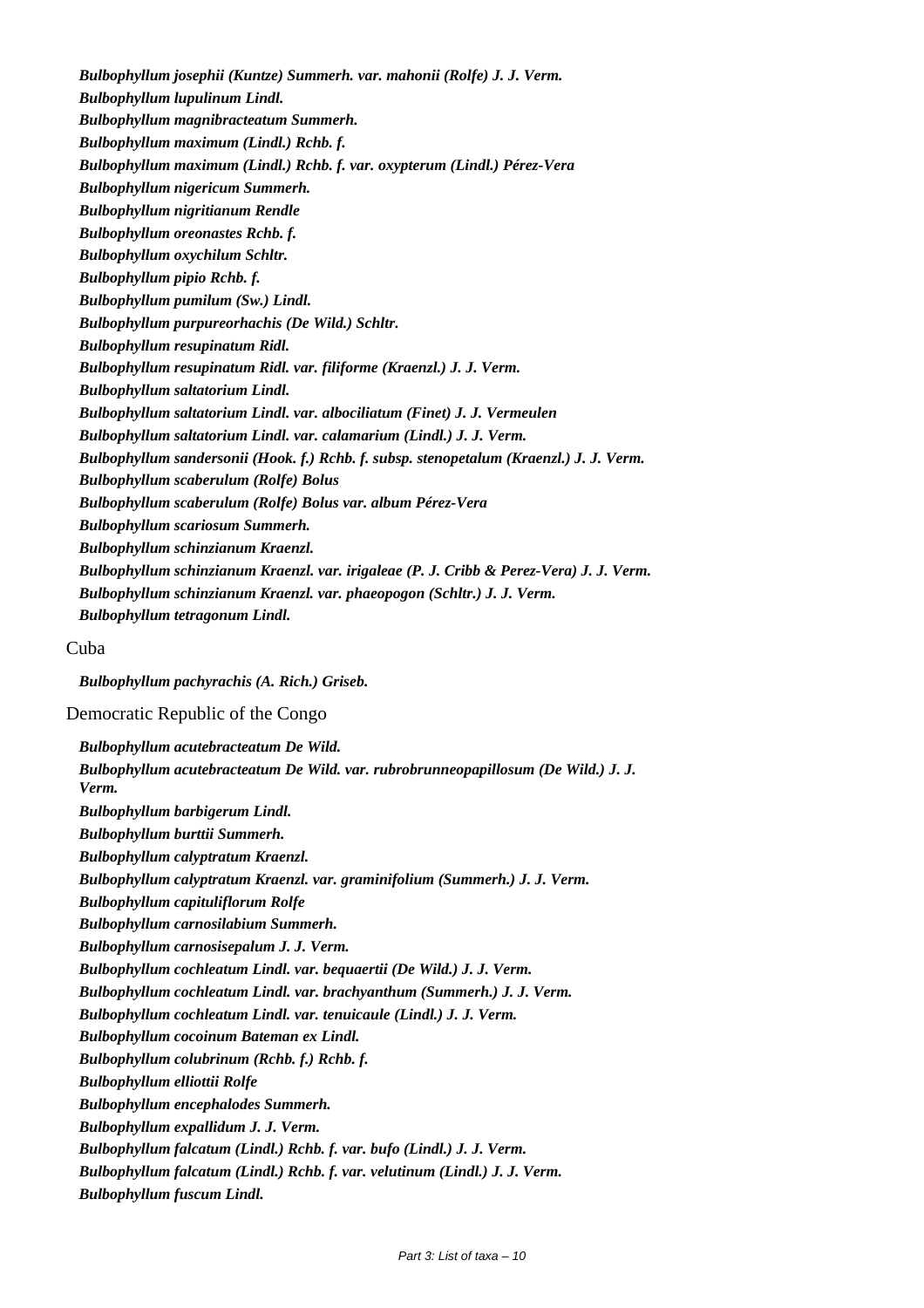*Bulbophyllum fuscum Lindl. var. melinostachyum (Schltr) J. J. Verm. Bulbophyllum gravidum Lindl. Bulbophyllum horridulum J. J. Verm. Bulbophyllum imbricatum Lindl. Bulbophyllum injoloense De Wild. Bulbophyllum injoloense De Wild. subsp. pseudoxypterum (J. J. Verm.) J. J. Verm. Bulbophyllum intertextum Lindl. Bulbophyllum ivorense P. J. Cribb & Perez-Vera Bulbophyllum josephi (Kuntze) Summerh. Bulbophyllum josephii (Kuntze) Summerh. var. mahonii (Rolfe) J. J. Verm. Bulbophyllum longiflorum Thouars Bulbophyllum lupulinum Lindl. Bulbophyllum magnibracteatum Summerh. Bulbophyllum maximum (Lindl.) Rchb. f. Bulbophyllum nigritianum Rendle Bulbophyllum oreonastes Rchb. f. Bulbophyllum oxychilum Schltr. Bulbophyllum prorepens Summerh. Bulbophyllum pumilum (Sw.) Lindl. Bulbophyllum purpureorhachis (De Wild.) Schltr. Bulbophyllum renkinianum (Laurent) De Wild. Bulbophyllum resupinatum Ridl. Bulbophyllum resupinatum Ridl. var. filiforme (Kraenzl.) J. J. Verm. Bulbophyllum saltatorium Lindl. Bulbophyllum saltatorium Lindl. var. albociliatum (Finet) J. J. Vermeulen Bulbophyllum saltatorium Lindl. var. calamarium (Lindl.) J. J. Verm. Bulbophyllum sandersonii (Hook. f.) Rchb. f. Bulbophyllum sandersonii (Hook. f.) Rchb. f. subsp. stenopetalum (Kraenzl.) J. J. Verm. Bulbophyllum scaberulum (Rolfe) Bolus Bulbophyllum scaberulum (Rolfe) Bolus var. fuerstenbergianum (De Wild.) J. J. Verm. Bulbophyllum schimperianum Kraenzl. Bulbophyllum schinzianum Kraenzl. Bulbophyllum schinzianum Kraenzl. var. phaeopogon (Schltr.) J. J. Verm. Bulbophyllum tetragonum Lindl. Bulbophyllum unifoliatum De Wild. Bulbophyllum vanum J. J. Verm. Bulbophyllum vulcanicum Kraenzl.*

Ecuador

*Bulbophyllum meridense Rchb. f. Bulbophyllum oerstedii (Rchb. f.) Hemsl. Bulbophyllum pachyrachis (A. Rich.) Griseb. Bulbophyllum sordidum Lindl. Bulbophyllum steyermarkii Foldats Bulbophyllum wagneri Schltr.*

# El Salvador

*Bulbophyllum pachyrachis (A. Rich.) Griseb.*

# Equatorial Guinea

*Bulbophyllum acutebracteatum De Wild. var. rubrobrunneopapillosum (De Wild.) J. J.*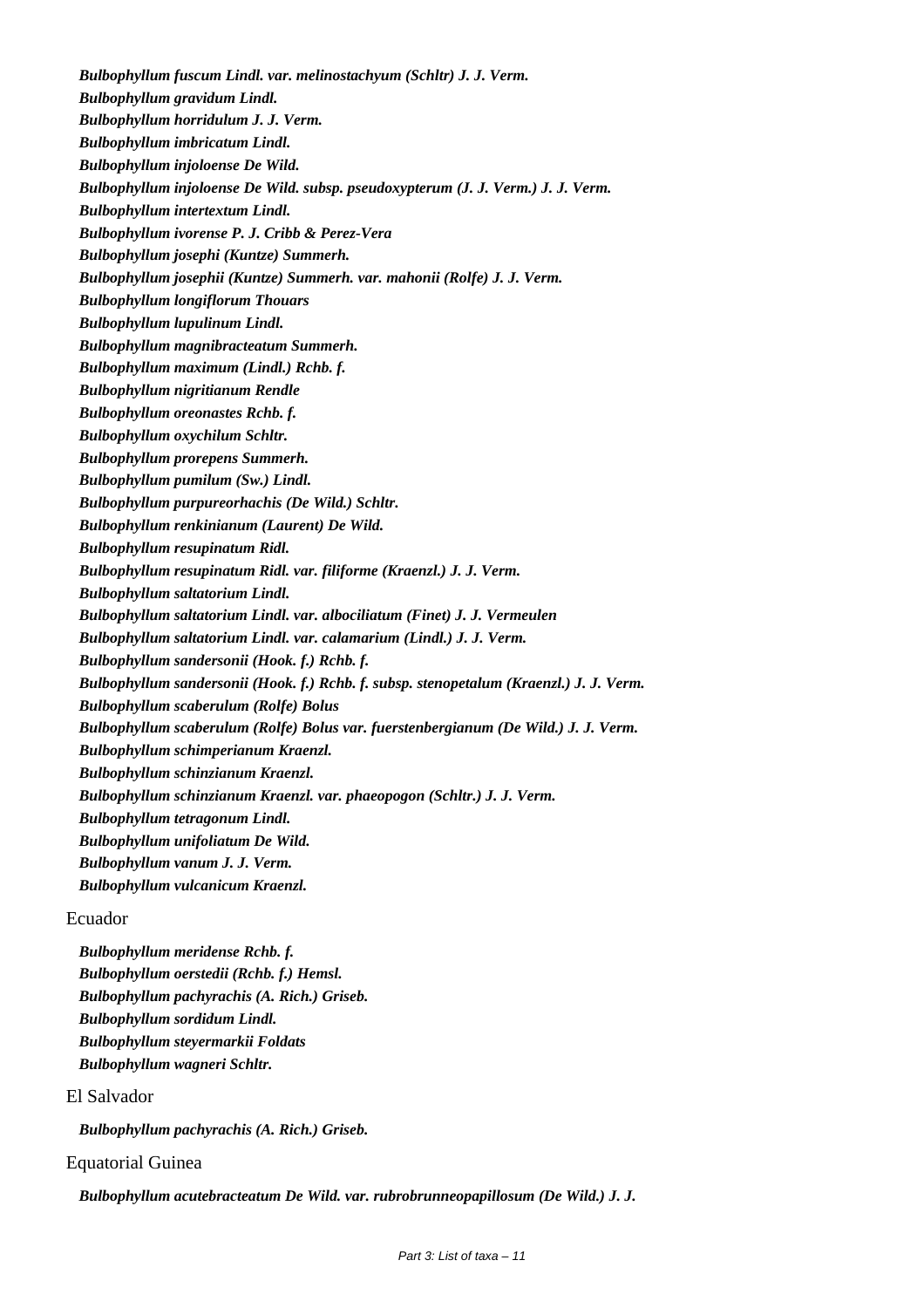*Verm.*

*Bulbophyllum calyptratum Kraenzl. Bulbophyllum cochleatum Lindl. Bulbophyllum cochleatum Lindl. var. tenuicaule (Lindl.) J. J. Verm. Bulbophyllum comatum Lindl. Bulbophyllum curvimentatum J. J. Verm. Bulbophyllum falcatum (Lindl.) Rchb. f. Bulbophyllum falcatum (Lindl.) Rchb. f. var. velutinum (Lindl.) J. J. Verm. Bulbophyllum fuscum Lindl. var. melinostachyum (Schltr) J. J. Verm. Bulbophyllum imbricatum Lindl. Bulbophyllum intertextum Lindl. Bulbophyllum josephii (Kuntze) Summerh. var. mahonii (Rolfe) J. J. Verm. Bulbophyllum magnibracteatum Summerh. Bulbophyllum oreonastes Rchb. f. Bulbophyllum pumilum (Sw.) Lindl. Bulbophyllum saltatorium Lindl. Bulbophyllum saltatorium Lindl. var. albociliatum (Finet) J. J. Vermeulen Bulbophyllum saltatorium Lindl. var. calamarium (Lindl.) J. J. Verm. Bulbophyllum scaberulum (Rolfe) Bolus var. fuerstenbergianum (De Wild.) J. J. Verm. Bulbophyllum scariosum Summerh.*

# Ethiopia

*Bulbophyllum intertextum Lindl. Bulbophyllum josephi (Kuntze) Summerh. Bulbophyllum lupulinum Lindl. Bulbophyllum scaberulum (Rolfe) Bolus*

# Fiji

*Bulbophyllum amplistigmaticum Kores Bulbophyllum aphanopetalum Schltr. Bulbophyllum aristopetalum Kores Bulbophyllum betchei F. Muell. Bulbophyllum ebulbe Schltr. Bulbophyllum gracillimum (Rolfe) Rolfe Bulbophyllum hassalli Kores Bulbophyllum hexarhopalos Schltr. Bulbophyllum incommodum Kores Bulbophyllum longiflorum Thouars Bulbophyllum longiscapum Rolfe Bulbophyllum membranaceum Teijsm. & Binn. Bulbophyllum pachyanthum Schltr. Bulbophyllum phillipsianum Kores Bulbophyllum quadricarinum Kores Bulbophyllum rostriceps Rchb. f. Bulbophyllum samoanum Schltr. Bulbophyllum savaiense Schltr. Bulbophyllum simmondsii Kores Bulbophyllum trachyanthum Kraenzl.*

French Polynesia

*Bulbophyllum longiflorum Thouars*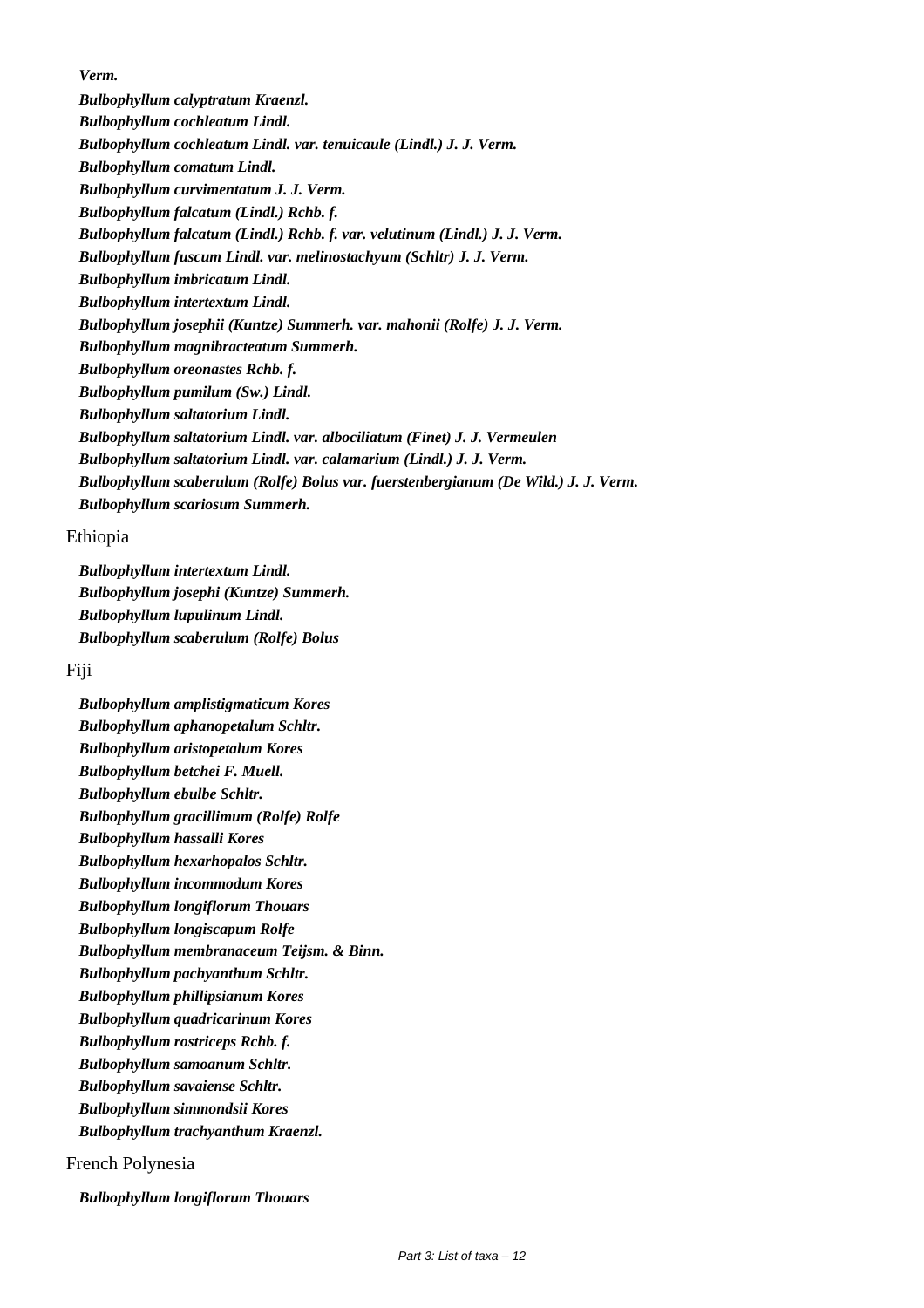#### *Bulbophyllum tahitense Nadeaud*

#### Gabon

*Bulbophyllum acutebracteatum De Wild. Bulbophyllum acutebracteatum De Wild. var. rubrobrunneopapillosum (De Wild.) J. J. Verm. Bulbophyllum barbigerum Lindl. Bulbophyllum calyptratum Kraenzl. Bulbophyllum capituliflorum Rolfe Bulbophyllum carnosilabium Summerh. Bulbophyllum carnosisepalum J. J. Verm. Bulbophyllum cochleatum Lindl. Bulbophyllum cocoinum Bateman ex Lindl. Bulbophyllum colubrinum (Rchb. f.) Rchb. f. Bulbophyllum comatum Lindl. Bulbophyllum comatum Lindl. var. inflatum (Rolfe) J. J. Verm. Bulbophyllum coriscense Rchb. f. Bulbophyllum falcatum (Lindl.) Rchb. f. var. velutinum (Lindl.) J. J. Verm. Bulbophyllum falcipetalum Lindl. Bulbophyllum finetii Szlach. & Olszewski Bulbophyllum fuscum Lindl. Bulbophyllum fuscum Lindl. var. melinostachyum (Schltr) J. J. Verm. Bulbophyllum imbricatum Lindl. Bulbophyllum intertextum Lindl. Bulbophyllum ivorense P. J. Cribb & Perez-Vera Bulbophyllum magnibracteatum Summerh. Bulbophyllum maximum (Lindl.) Rchb. f. Bulbophyllum nigritianum Rendle Bulbophyllum oreonastes Rchb. f. Bulbophyllum oxychilum Schltr. Bulbophyllum pandanetorum Summerh. Bulbophyllum pumilum (Sw.) Lindl. Bulbophyllum purpureorhachis (De Wild.) Schltr. Bulbophyllum renkinianum (Laurent) De Wild. Bulbophyllum resupinatum Ridl. Bulbophyllum resupinatum Ridl. var. filiforme (Kraenzl.) J. J. Verm. Bulbophyllum saltatorium Lindl. Bulbophyllum saltatorium Lindl. var. albociliatum (Finet) J. J. Vermeulen Bulbophyllum saltatorium Lindl. var. calamarium (Lindl.) J. J. Verm. Bulbophyllum sandersonii (Hook. f.) Rchb. f. Bulbophyllum sandersonii (Hook. f.) Rchb. f. subsp. stenopetalum (Kraenzl.) J. J. Verm. Bulbophyllum sangae Schltr. Bulbophyllum scaberulum (Rolfe) Bolus Bulbophyllum schimperianum Kraenzl. Bulbophyllum schinzianum Kraenzl. Bulbophyllum subligaculiferum J. J. Verm. Bulbophyllum vanum J. J. Verm.*

#### Ghana

*Bulbophyllum calyptratum Kraenzl. Bulbophyllum calyptratum Kraenzl. var. graminifolium (Summerh.) J. J. Verm.*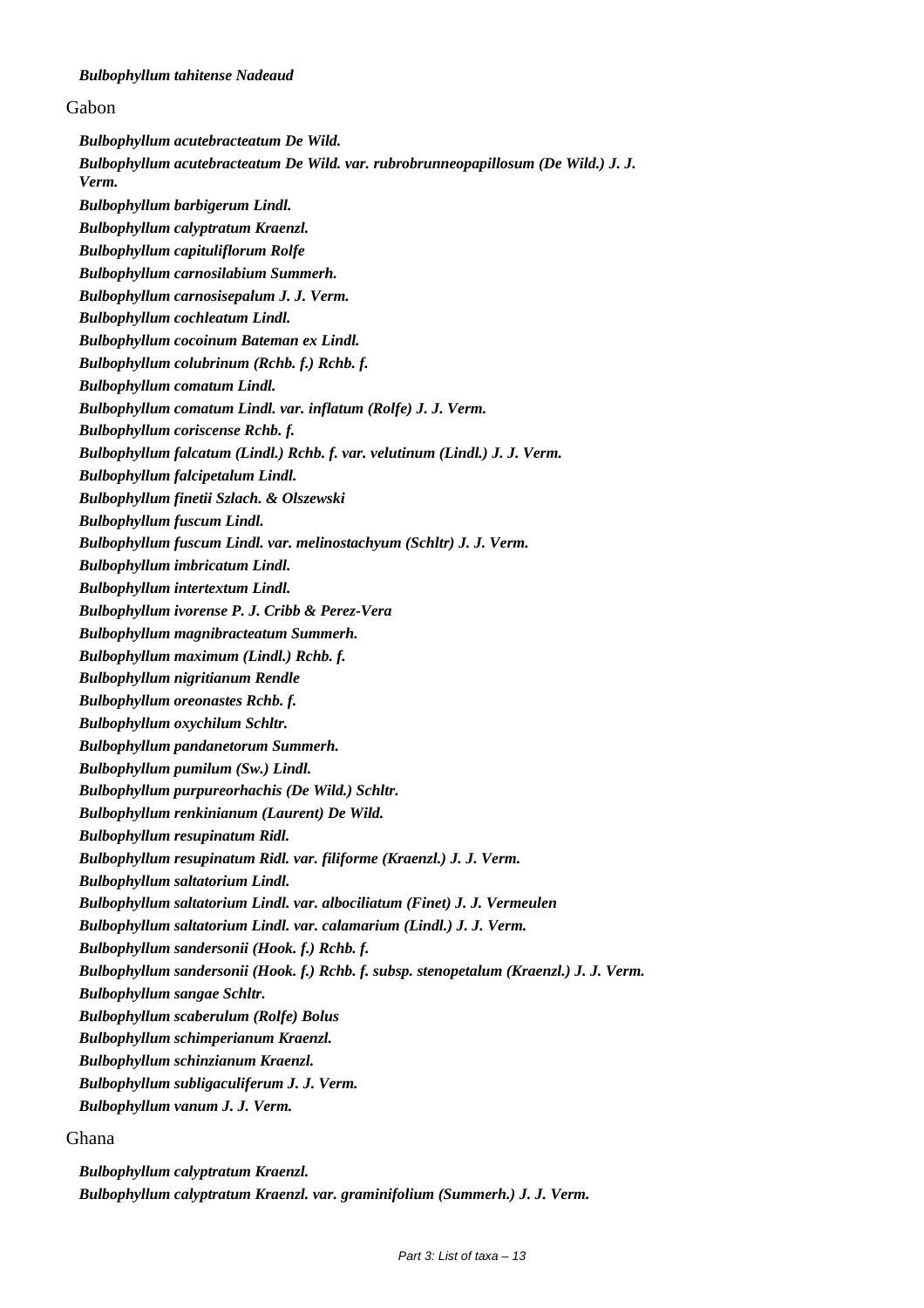*Bulbophyllum cocoinum Bateman ex Lindl. Bulbophyllum colubrinum (Rchb. f.) Rchb. f. Bulbophyllum falcatum (Lindl.) Rchb. f. Bulbophyllum falcatum (Lindl.) Rchb. f. var. bufo (Lindl.) J. J. Verm. Bulbophyllum falcatum (Lindl.) Rchb. f. var. velutinum (Lindl.) J. J. Verm. Bulbophyllum falcipetalum Lindl. Bulbophyllum imbricatum Lindl. Bulbophyllum magnibracteatum Summerh. Bulbophyllum maximum (Lindl.) Rchb. f. Bulbophyllum nigritianum Rendle Bulbophyllum oreonastes Rchb. f. Bulbophyllum oxychilum Schltr. Bulbophyllum pipio Rchb. f. Bulbophyllum pumilum (Sw.) Lindl. Bulbophyllum resupinatum Ridl. Bulbophyllum saltatorium Lindl. Bulbophyllum saltatorium Lindl. var. albociliatum (Finet) J. J. Vermeulen Bulbophyllum saltatorium Lindl. var. calamarium (Lindl.) J. J. Verm. Bulbophyllum sandersonii (Hook. f.) Rchb. f. subsp. stenopetalum (Kraenzl.) J. J. Verm. Bulbophyllum scaberulum (Rolfe) Bolus Bulbophyllum schinzianum Kraenzl. var. phaeopogon (Schltr.) J. J. Verm. Bulbophyllum tetragonum Lindl.*

#### Guam

*Bulbophyllum guamense Ames Bulbophyllum longiflorum Thouars*

Guatemala

*Bulbophyllum aristatum (Rchb. f.) Hemsl. Bulbophyllum oerstedii (Rchb. f.) Hemsl. Bulbophyllum pachyrachis (A. Rich.) Griseb.*

# Guinea

*Bulbophyllum bidenticulatum J. J. Verm. Bulbophyllum calyptratum Kraenzl. Bulbophyllum calyptratum Kraenzl. var. graminifolium (Summerh.) J. J. Verm. Bulbophyllum cochleatum Lindl. Bulbophyllum falcatum (Lindl.) Rchb. f. Bulbophyllum falcatum (Lindl.) Rchb. f. var. bufo (Lindl.) J. J. Verm. Bulbophyllum fuscum Lindl. Bulbophyllum intertextum Lindl. Bulbophyllum josephii (Kuntze) Summerh. var. mahonii (Rolfe) J. J. Verm. Bulbophyllum lupulinum Lindl. Bulbophyllum maximum (Lindl.) Rchb. f. Bulbophyllum oreonastes Rchb. f. Bulbophyllum pumilum (Sw.) Lindl. Bulbophyllum scaberulum (Rolfe) Bolus Bulbophyllum scariosum Summerh.*

# Guyana

*Bulbophyllum bracteolatum Lindl.*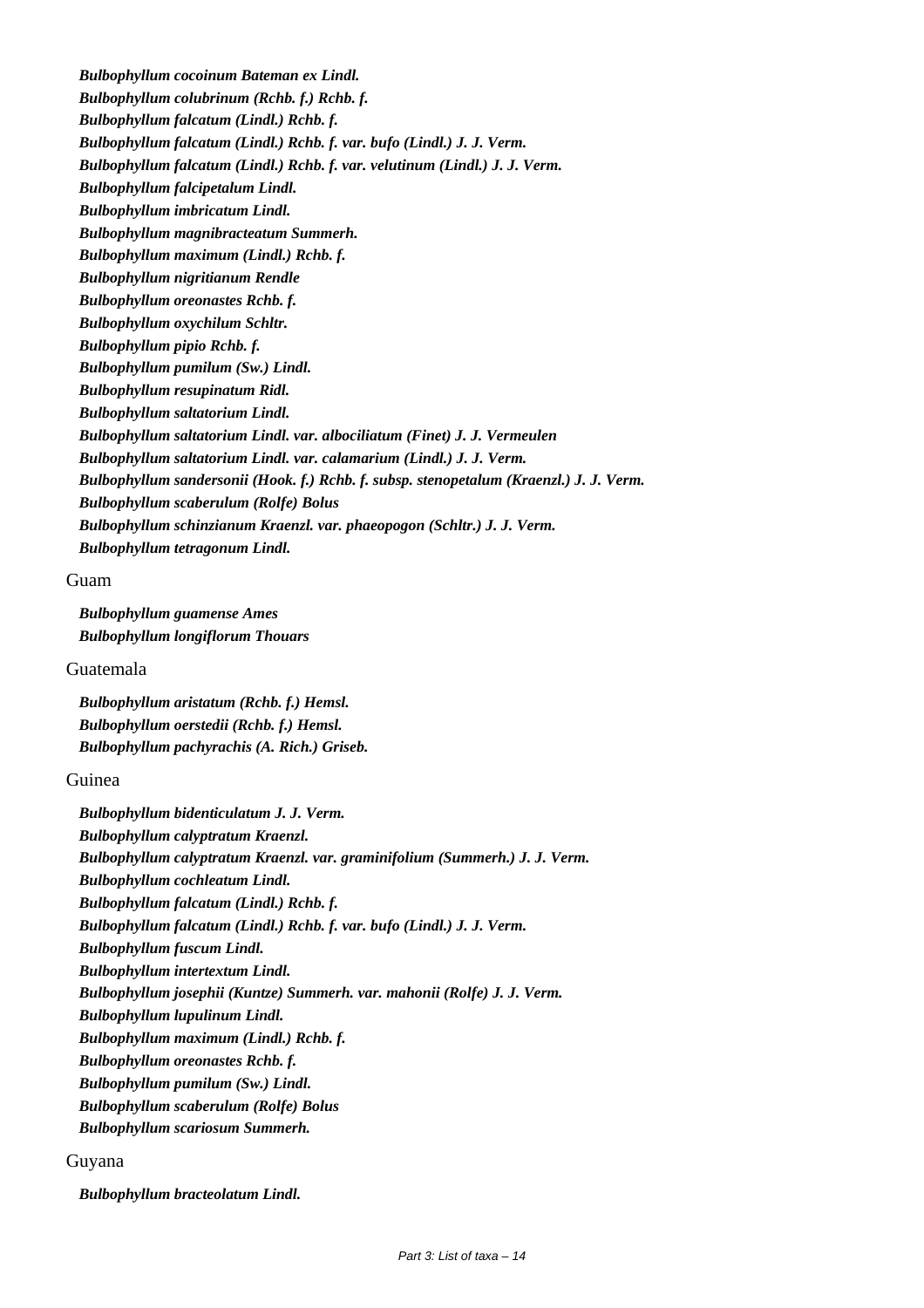*Bulbophyllum exaltatum Lindl. Bulbophyllum geraense Rchb. f. Bulbophyllum setigerum Lindl.*

# Honduras

*Bulbophyllum aristatum (Rchb. f.) Hemsl. Bulbophyllum oerstedii (Rchb. f.) Hemsl.*

# India

*Acrochaene punctata Lindl. Bulbophyllum acutiflorum A. Rich. Bulbophyllum affine Lindl. Bulbophyllum albidum (Wight) Hook. f. Bulbophyllum amplifolium (Rolfe) Balakr. & Sud.Chowdhury Bulbophyllum andersonii (Hook. f.) J. J. Sm. Bulbophyllum auratum (Lindl.) Rchb. f. Bulbophyllum aureum (Hook. f.) J. J. Sm. Bulbophyllum bisetum Lindl. Bulbophyllum blepharistes Rchb. f. Bulbophyllum candidum Hook. f. Bulbophyllum capillipes C. S. P. Parish & Rchb. f. Bulbophyllum careyanum (Hook. f.) Sprengel Bulbophyllum cariniflorum Rchb. f. Bulbophyllum cauliflorum Hook. f. Bulbophyllum cirrhatum Hook. f. Bulbophyllum collettii King & Pantl. Bulbophyllum cornu-cervi King & Pantl. Bulbophyllum crassipes Hook. f. Bulbophyllum cupreum Lindl. Bulbophyllum cylindraceum Lindl. Bulbophyllum cylindricum King & Pantl. Bulbophyllum delitescens Hance Bulbophyllum depressum King & Pantl. Bulbophyllum ebulbe Schltr. Bulbophyllum elassonotum Summerh. Bulbophyllum elatum (Hook. f.) J. J. Sm. Bulbophyllum elegans Gardner ex Thwaites Bulbophyllum elegantulum (Rolfe) J. J. Sm. Bulbophyllum emarginatum (Finet) J. J. Sm. Bulbophyllum euplepharum Rchb. f. Bulbophyllum fallax Rolfe Bulbophyllum fimbriatum (Lindl.) Rchb. f. Bulbophyllum fischeri Seidenf. Bulbophyllum forresti Seidenf. Bulbophyllum fusco-purpureum Wight Bulbophyllum gracilipes King & Pantl. Bulbophyllum griffithii (Lindl.) Rchb. f. Bulbophyllum guttulatum (Hook. f.) Balakr. Bulbophyllum gymnopus Hook. f. Bulbophyllum gyrochilum Seidenf. Bulbophyllum helenae (Kuntze) J. J. Sm.*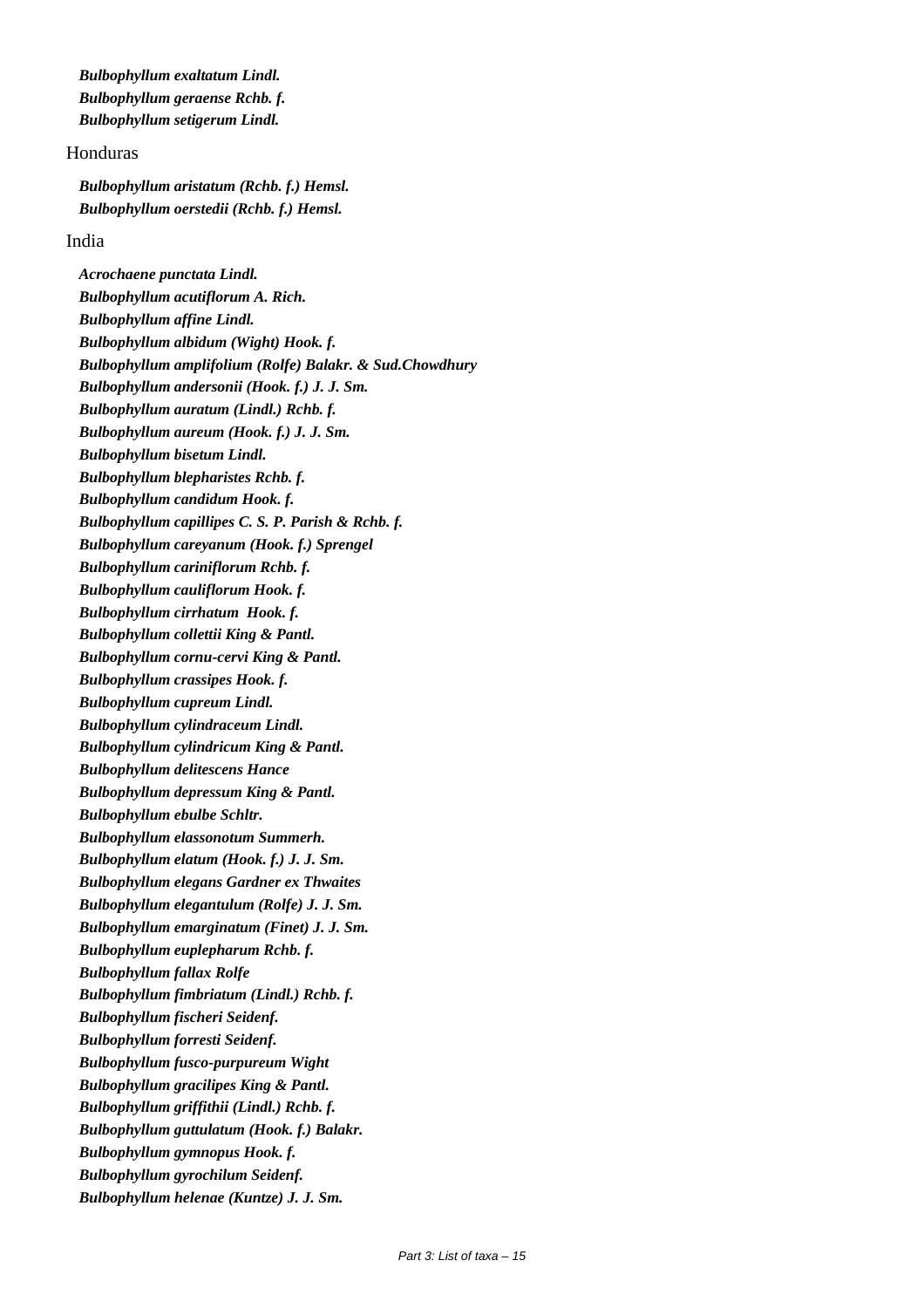*Bulbophyllum hirtulum Ridl. Bulbophyllum hirtum (J. E. Sm.) Lindl. Bulbophyllum hookeri (Duthie) J. J. Sm. Bulbophyllum hymenanthum Hook. f. Bulbophyllum iners Rchb. f. Bulbophyllum kaitiense Rchb. f. Bulbophyllum khasyanum Griff. Bulbophyllum leopardinum (Wall.) Lindl. Bulbophyllum leopardinum (Wall.) Lindl. var. tuberculatum N. P. Balakrishnan & S. Chowdhury Bulbophyllum lepidum (Blume) J. J. Sm. Bulbophyllum leptanthum Hook. f. Bulbophyllum liliacinum Ridl. Bulbophyllum lobbii Lindl. Bulbophyllum macraei (Lindl.) Rchb. f. Bulbophyllum macranthum Lindl. Bulbophyllum maskeliyense Livera Bulbophyllum moniliforme C. S. P. Parish & Rchb. f. Bulbophyllum mysorense (Rolfe) J. J. Sm. Bulbophyllum neilgherrense Wight Bulbophyllum nodosum (Rolfe) J. J. Sm. Bulbophyllum odoratissimum (J. E. Sm.) Lindl. Bulbophyllum orectopetalum Garay, Hamer & Siegerist Bulbophyllum ornatissimum (Rchb. f.) J. J. Sm. Bulbophyllum parviflorum C. S. P. Parish & Rchb. f. Bulbophyllum pectinatum Finet Bulbophyllum penicillium C. S. P. Parish & Rchb. f. Bulbophyllum picturatum (Lodd.) Rchb.f. Bulbophyllum piluliferum King & Pantl. Bulbophyllum polyrhizum Lindl. Bulbophyllum protractum Hook. f. Bulbophyllum proudlockii (King & Pantl.) J. J. Sm. Bulbophyllum psychoon Rchb. f. Bulbophyllum pulchrum (N. E. Br.) J. J. Sm. Bulbophyllum putidum (Teijsm. & Binn.) J. J. Sm. Bulbophyllum raui Arora Bulbophyllum repens Griff. Bulbophyllum reptans (Lindl.) Lindl. Bulbophyllum retusiusculum Rchb. f. Bulbophyllum rheedei K. S. Manilal & Kumar Sathish Bulbophyllum rigidum King & Pantl. Bulbophyllum rolfei (Kuntze) Seidenf. Bulbophyllum rosemarianum C. S. Kumar, P. C. S. Kumar & Saleem Bulbophyllum rothschildianum (O' Brien) J. J. Sm. Bulbophyllum roxburghii (Lindl.) Rchb. f. Bulbophyllum rufinum Rchb. f. Bulbophyllum sarcophyllum (King & Pantl.) J. J. Sm. Bulbophyllum scaberulum (Rolfe) Bolus Bulbophyllum scabratum Rchb. f. Bulbophyllum schmidtianum Rchb. f. Bulbophyllum secundum Hook. f.*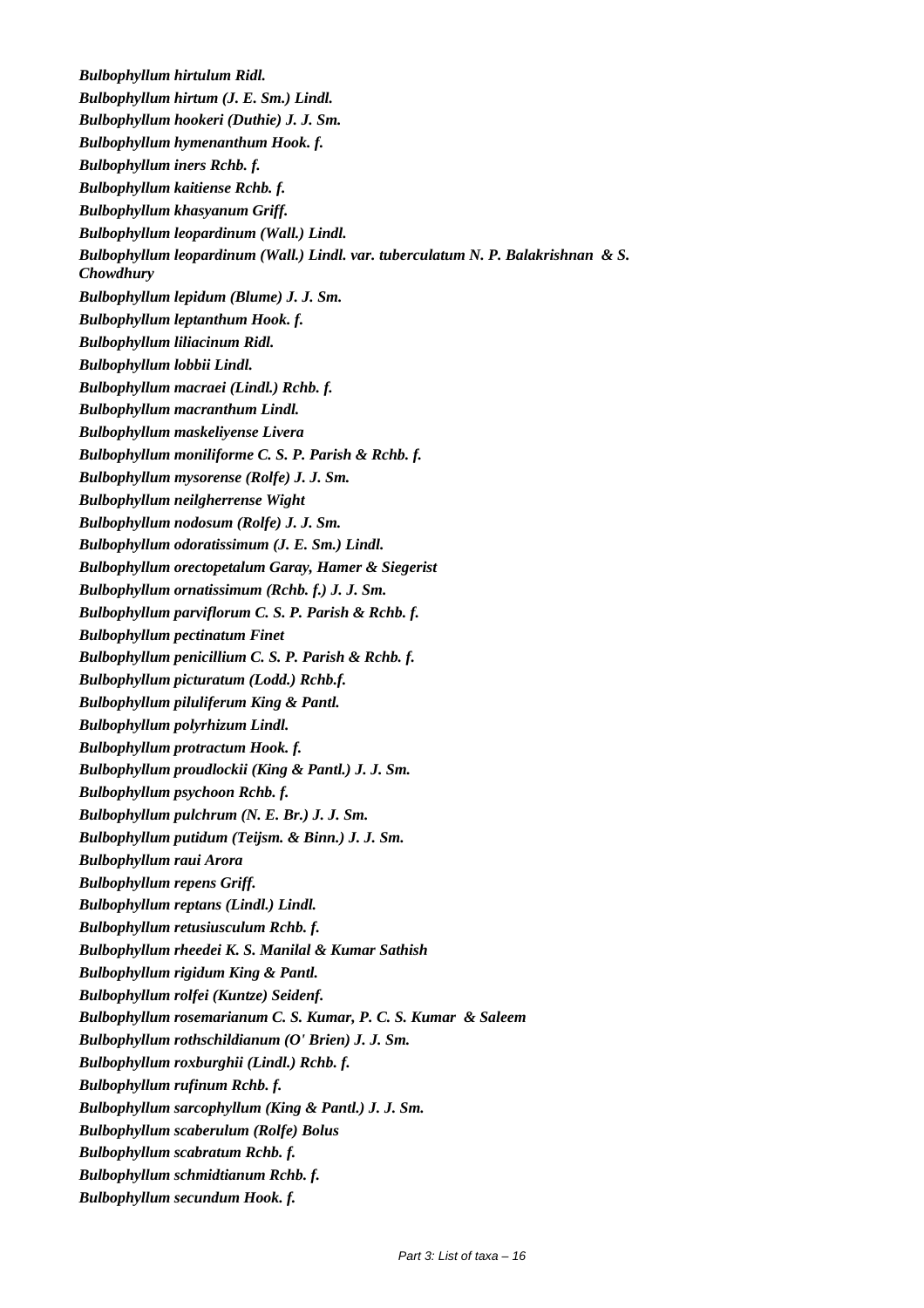*Bulbophyllum siamense Rchb. f. Bulbophyllum sikkimense (King & Pantl.) J. J. Sm. Bulbophyllum silentvalliensis M. P. Sharma & S. K. Srivastrava Bulbophyllum spathulatum (Rolfe ex E. Cooper) Seidenf. Bulbophyllum striatum (Griff.) Rchb. f. Bulbophyllum tremulum Wight Bulbophyllum trichocephalum (Schltr.) T. Tang & F. T. Wang Bulbophyllum tricorne Seidenf. & Smitinand Bulbophyllum umbellatum Lindl. Bulbophyllum umbellatum Lindl. var. fuscescens P. K. Sarkar Bulbophyllum viridiflorum (Hook. f.) Schltr. Bulbophyllum wallichi Rchb. f. Bulbophyllum xylophyllum C. S. P. Parish & Rchb. f. Bulbophyllum yoksunense J. J. Sm. Sunipia andersonii (King & Pantl.) P. F. Hunt Sunipia bicolor Lindl. Sunipia cirrhata (Lindl.) P. F. Hunt Sunipia jainii T. M. Hynniewta & C. L. Malhotra Sunipia racemosa (Sm.) T. Tang & F. T. Wang Trias bonaccordensis C. Sathish Kumar Trias pusilla J. Deka & H. Deka Trias stocksii Benth. ex Hook. f.*

# Indonesia

*Bulbophyllum Bulbophyllum aberrans Schltr. Bulbophyllum absconditum J. J. Sm. Bulbophyllum absconditum J. J. Sm. subsp. hastula J. J. Verm. Bulbophyllum acuminatifolium J. J. Sm. Bulbophyllum acuminatum (Ridl.) Ridl. Bulbophyllum acutilingue J. J. Sm. Bulbophyllum adelphidium J. J. Verm. Bulbophyllum aechmophorum J. J. Verm. Bulbophyllum aemulum Schltr. Bulbophyllum agapethoides Schltr. Bulbophyllum aithorhachis J. J. Verm. Bulbophyllum alatum J. J. Verm. Bulbophyllum algidum Ridl. Bulbophyllum alkmaarense J. J. Sm. Bulbophyllum alliifolium J. J. Sm. Bulbophyllum alticaule Ridl. Bulbophyllum amblyoglossum Schltr. Bulbophyllum amplebracteatum Teijsm. & Binn. Bulbophyllum anakbaruppui J. J. Verm. & P. O`Byrne Bulbophyllum anceps Rolfe Bulbophyllum anguipes Schltr. Bulbophyllum angulatum J. J. Sm. Bulbophyllum anguliferum Ames & C. Schweinf. Bulbophyllum angustifolium (Blume) Lindl. Bulbophyllum ankylochele J. J. Verm. Bulbophyllum antennatum Schltr.*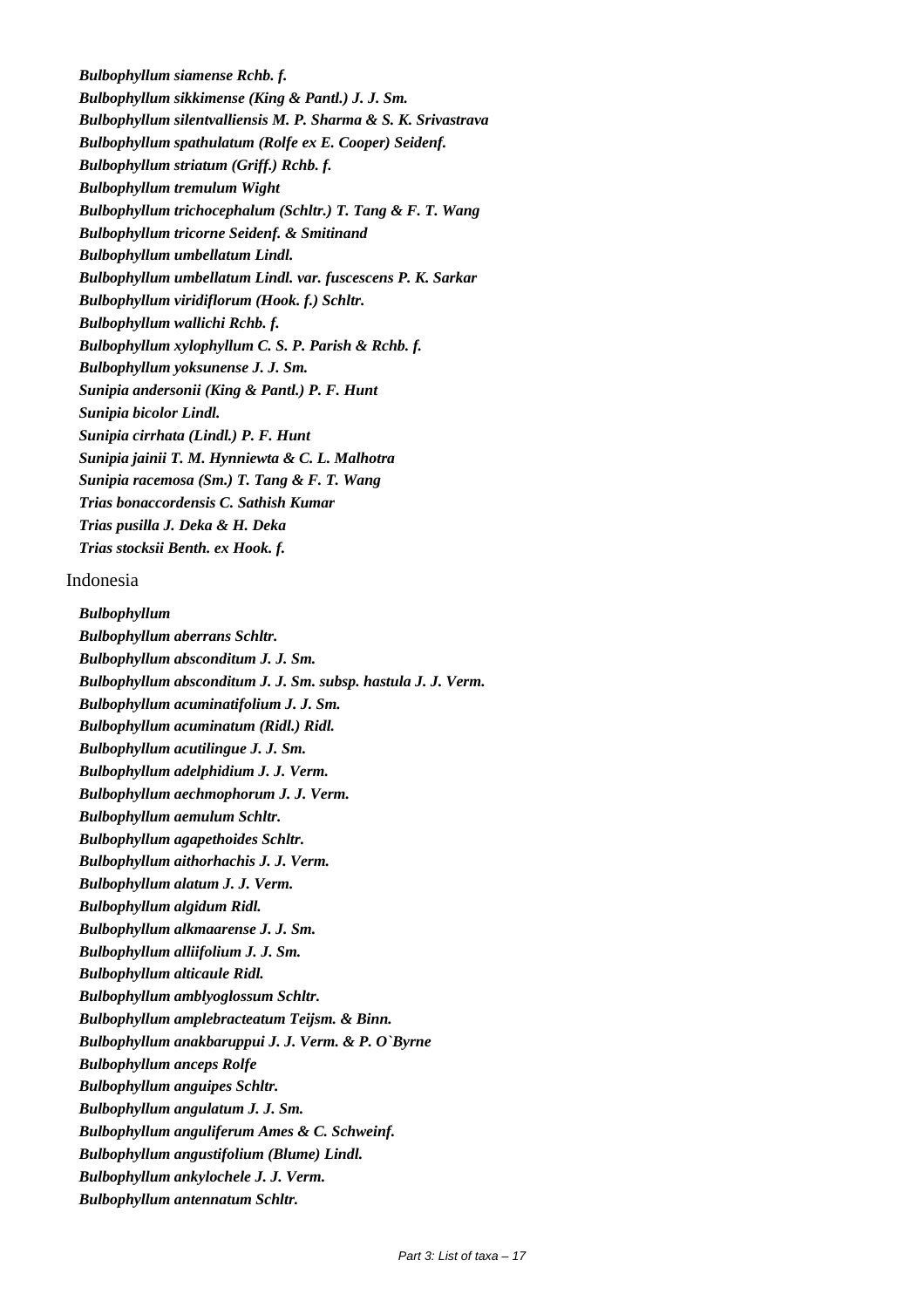*Bulbophyllum antenniferum (Lindl.) Rchb. f. Bulbophyllum apertum Schltr. Bulbophyllum apheles J. J. Verm. Bulbophyllum apodum Hook. f. Bulbophyllum apodum Hook. f. var. lanceolatum Ridl. Bulbophyllum appressicaule Ridl. Bulbophyllum arachnidium Ridl. Bulbophyllum ardjunense J. J. Sm. Bulbophyllum arfakense J. J. Sm. Bulbophyllum arfakianum Kraenzl. Bulbophyllum ariel Ridl. Bulbophyllum aristilabre J. J. Sm. Bulbophyllum armeniacum J. J. Sm. Bulbophyllum arsoanum J. J. Sm. Bulbophyllum ascochiloides J. J. Sm. Bulbophyllum aspersum J. J. Sm. Bulbophyllum asperulum J. J. Sm. Bulbophyllum atratum J. J. Sm. Bulbophyllum auratum (Lindl.) Rchb. f. Bulbophyllum auricomum Lindl. Bulbophyllum auriculatum J. J. Verm. & P. O`Byrne Bulbophyllum auroreum J. J. Sm. Bulbophyllum bacilliferum J. J. Sm. Bulbophyllum baculiferum Ridl. Bulbophyllum bakhuizenii van Steenis Bulbophyllum balapiuense J. J. Sm. Bulbophyllum batukauense J. J. Sm. Bulbophyllum beccarii Rchb. f. Bulbophyllum betchei F. Muell. Bulbophyllum bidi Govaerts Bulbophyllum biflorum Teijsm. & Binn. Bulbophyllum bigibbosum J. J. Sm. Bulbophyllum bigibbum Schltr. Bulbophyllum binnendijkii J. J. Sm. Bulbophyllum birugatum J. J. Sm. Bulbophyllum bivalve J. J. Sm. Bulbophyllum blumei (Lindl.) J. J. Sm. Bulbophyllum botryophorum Ridl. Bulbophyllum brassii J. J. Verm. Bulbophyllum brastagiense Carr Bulbophyllum brevibrachiatum (Schltr.) J. J. Sm. Bulbophyllum brevicolumna J. J. Verm. Bulbophyllum breviflorum Ridl. ex Stapf Bulbophyllum brevilabium Schltr. Bulbophyllum brienianum (Rolfe) Ames Bulbophyllum bulliferum J. J. Sm. Bulbophyllum caecilii J. J. Sm. Bulbophyllum caecum J. J. Sm. Bulbophyllum calceilabium J. J. Sm. Bulbophyllum calceolus J. J. Verm. Bulbophyllum callichroma Schltr.*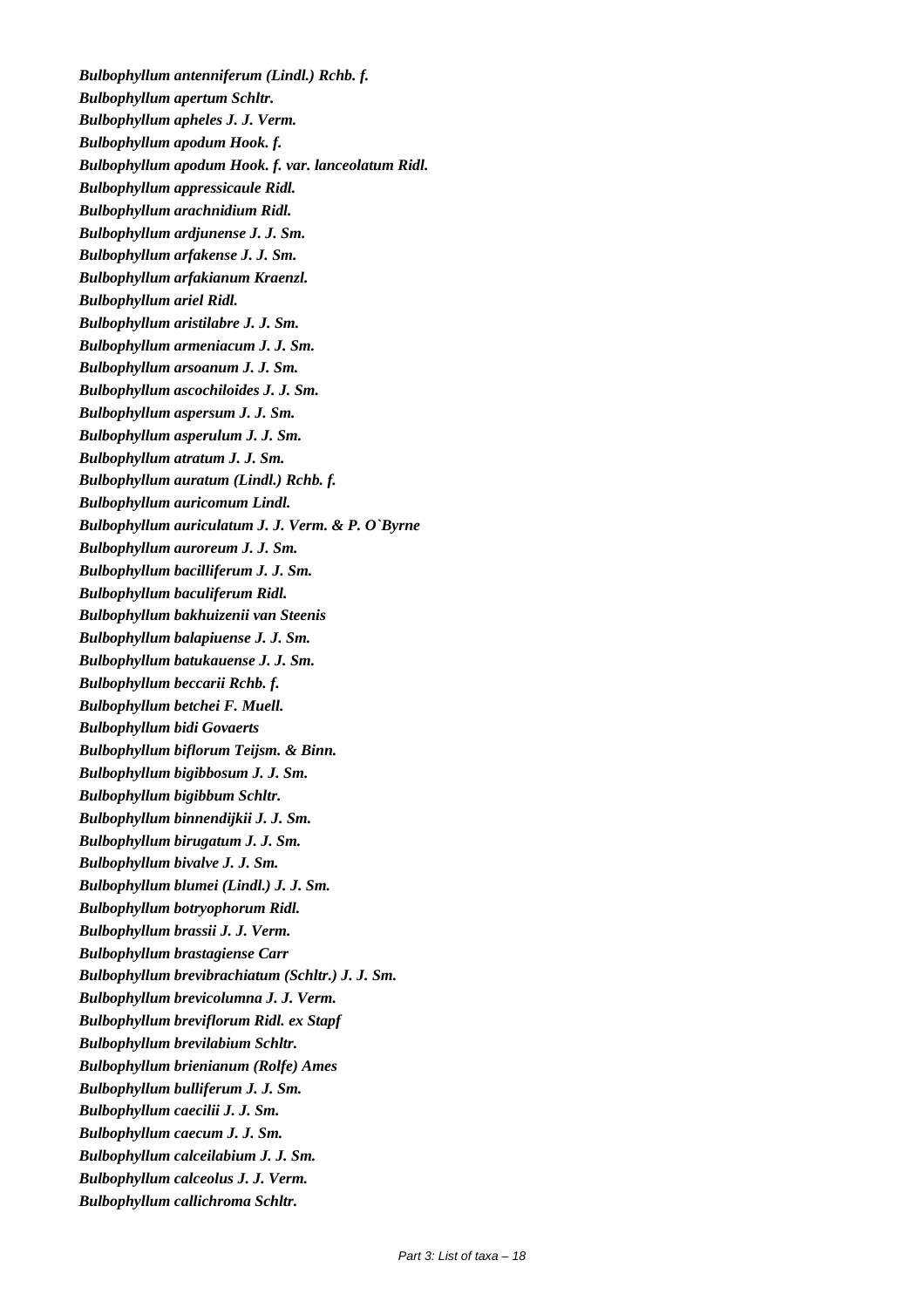*Bulbophyllum callipes J. J. Sm. Bulbophyllum campanulatum Rolfe var. inconspicum J. J. Sm. Bulbophyllum capilligerum J. J. Sm. Bulbophyllum capitatum (Blume) Lindl. Bulbophyllum carinilabium J. J. Verm. Bulbophyllum catenarium Ridl. Bulbophyllum cateorum J. J. Verm. Bulbophyllum caudatisepalum Ames & C. Schweinf. Bulbophyllum caudipetalum J. J. Sm. Bulbophyllum cavibulbum J. J. Sm. Bulbophyllum cavipes J. J. Verm. Bulbophyllum centrosemiflorum J. J. Sm. Bulbophyllum cerambyx J. J. Sm. Bulbophyllum ceratostylis J. J. Sm. Bulbophyllum ceratostyloides Ridl. Bulbophyllum cernuum (Blume) Lindl. Bulbophyllum cernuum Lindl. var. vittata J. J. Sm. Bulbophyllum chanii J. J. Verm. & A. L. Lamb Bulbophyllum cheiri Lindl. Bulbophyllum cheiropetalum Ridl. Bulbophyllum chloranthum Schltr. Bulbophyllum chlorascens J. J. Sm. Bulbophyllum ciliatum (Blume) Lindl. Bulbophyllum citrellum Ridl. Bulbophyllum citricolor J. J. Sm. Bulbophyllum citrinilabre J. J. Sm. Bulbophyllum clandestinum Lindl. Bulbophyllum cleistogamum Ridl. Bulbophyllum cochlia Garay, Hamer & Siegerist Bulbophyllum cochlioides J. J. Sm. Bulbophyllum coelochilum J. J. Verm. Bulbophyllum colliferum J. J. Sm. Bulbophyllum coloratum J. J. Sm. Bulbophyllum comberi J. J. Verm. Bulbophyllum comberipictum J. J. Verm. Bulbophyllum commissibulbum J. J. Sm. Bulbophyllum compressum Teijsm. & Binn. Bulbophyllum concavibasalis P. Royen Bulbophyllum conchophyllum J. J. Sm. Bulbophyllum concinnum Hook. f. Bulbophyllum concolor J. J. Sm. Bulbophyllum congestiflorum Ridl. Bulbophyllum coniferum Ridl. Bulbophyllum connatum Carr Bulbophyllum conspersum J. J. Sm. Bulbophyllum contortisepalum J. J. Sm. Bulbophyllum coriaceum Ridl. Bulbophyllum cornutum (Blume) Rchb. f. Bulbophyllum corolliferum J. J. Sm. Bulbophyllum crassinervium J. J. Sm. Bulbophyllum crassissimum J. J. Sm.*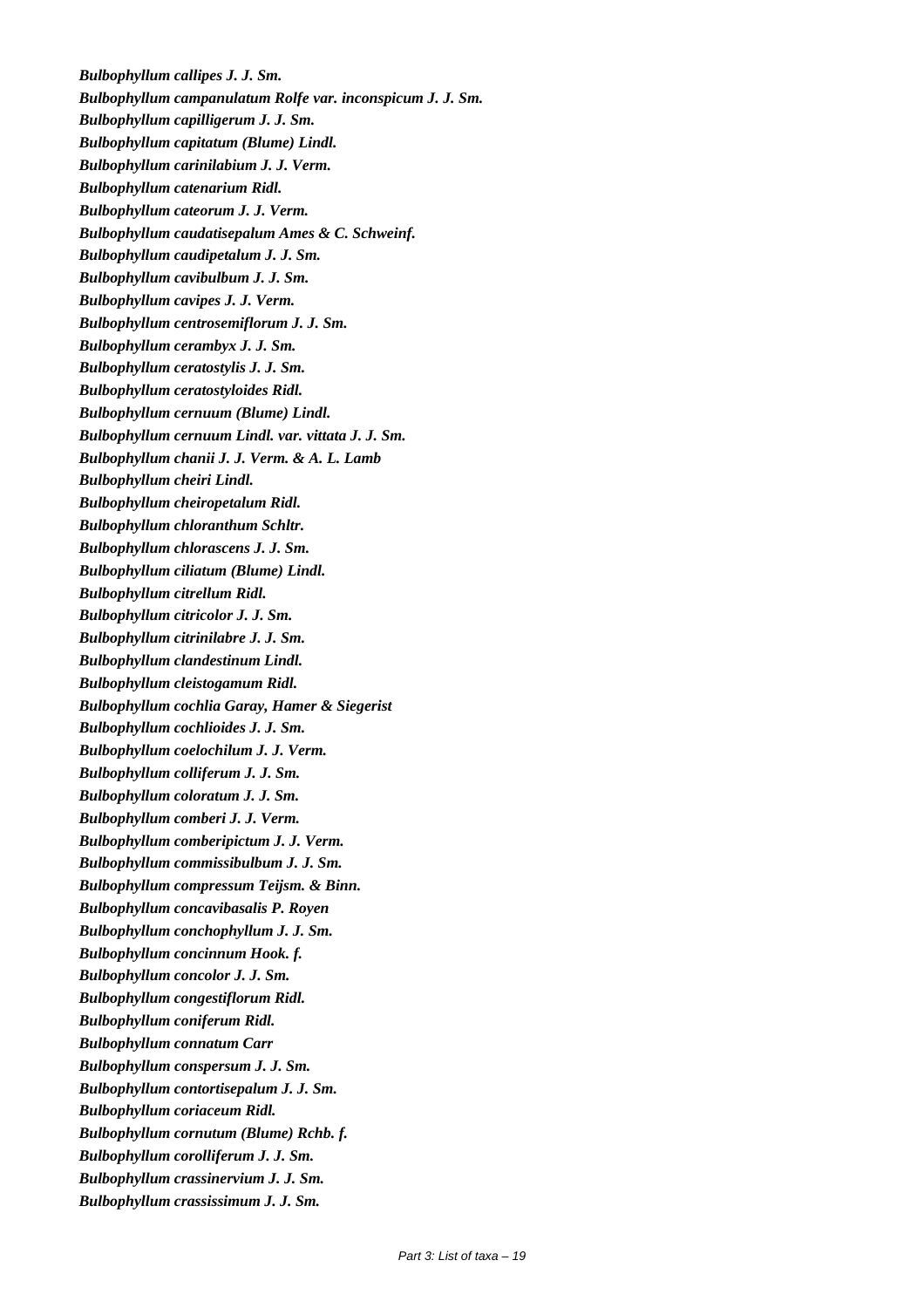*Bulbophyllum crepidiferum J. J. Sm. Bulbophyllum croceum (Blume) Lindl. Bulbophyllum crocodilus J. J. Sm. Bulbophyllum cruciatum J. J. Sm. Bulbophyllum cruciferum J. J. Sm. Bulbophyllum cruttwellii J. J. Verm. Bulbophyllum culex Ridl. Bulbophyllum cuniculiforme J. J. Sm. Bulbophyllum cuspidipetalum J. J. Sm. Bulbophyllum cycloglossum Schltr. Bulbophyllum cyclopense J. J. Sm. Bulbophyllum cyclophoroides J. J. Sm. Bulbophyllum cylindraceum Lindl. Bulbophyllum cylindrobulbum Schltr. Bulbophyllum dawongense J. J. Sm. Bulbophyllum dearei Rchb. f. Bulbophyllum debruynii J. J. Sm. Bulbophyllum decatriche J. J. Verm. Bulbophyllum decurrentilobum J. J. Verm. & P. O`Byrne Bulbophyllum decurviscapum J. J. Sm. Bulbophyllum dekockii J. J. Sm. Bulbophyllum delicatulum Schltr. Bulbophyllum deltoideum Ames & C. Schweinf. Bulbophyllum deminutum J. J. Sm. Bulbophyllum dempoense J. J. Sm. Bulbophyllum dendrobioides J. J. Sm. Bulbophyllum dendrochiloides Schltr. Bulbophyllum depressum King & Pantl. Bulbophyllum desmotrichoides Schltr. Bulbophyllum devium J. B. Comber Bulbophyllum devogelii J. J. Verm. Bulbophyllum dewildei J. J. Verm. Bulbophyllum dianthum Schltr. Bulbophyllum dichotomum J. J. Sm. Bulbophyllum digoelense J. J. Sm. Bulbophyllum diploncos Schltr. Bulbophyllum dischidiifolium J. J. Sm. Bulbophyllum discolor Schltr. Bulbophyllum disjunctum Ames & C. Schweinf. Bulbophyllum dolichoblepharon (Schltr.) J. J. Sm. Bulbophyllum dransfieldii J. J. Verm. Bulbophyllum dryas Ridl. Bulbophyllum dubium J. J. Sm. Bulbophyllum ebulbe Schltr. Bulbophyllum echinolabium J. J. Sm. Bulbophyllum ecornutum (J. J. Sm.) J. J. Sm. Bulbophyllum elachanthe J. J. Verm. Bulbophyllum elaphoglossum Schltr. Bulbophyllum elbertii J. J. Sm. Bulbophyllum elephantinum J. J. Sm. Bulbophyllum elevatopunctatum J. J. Sm.*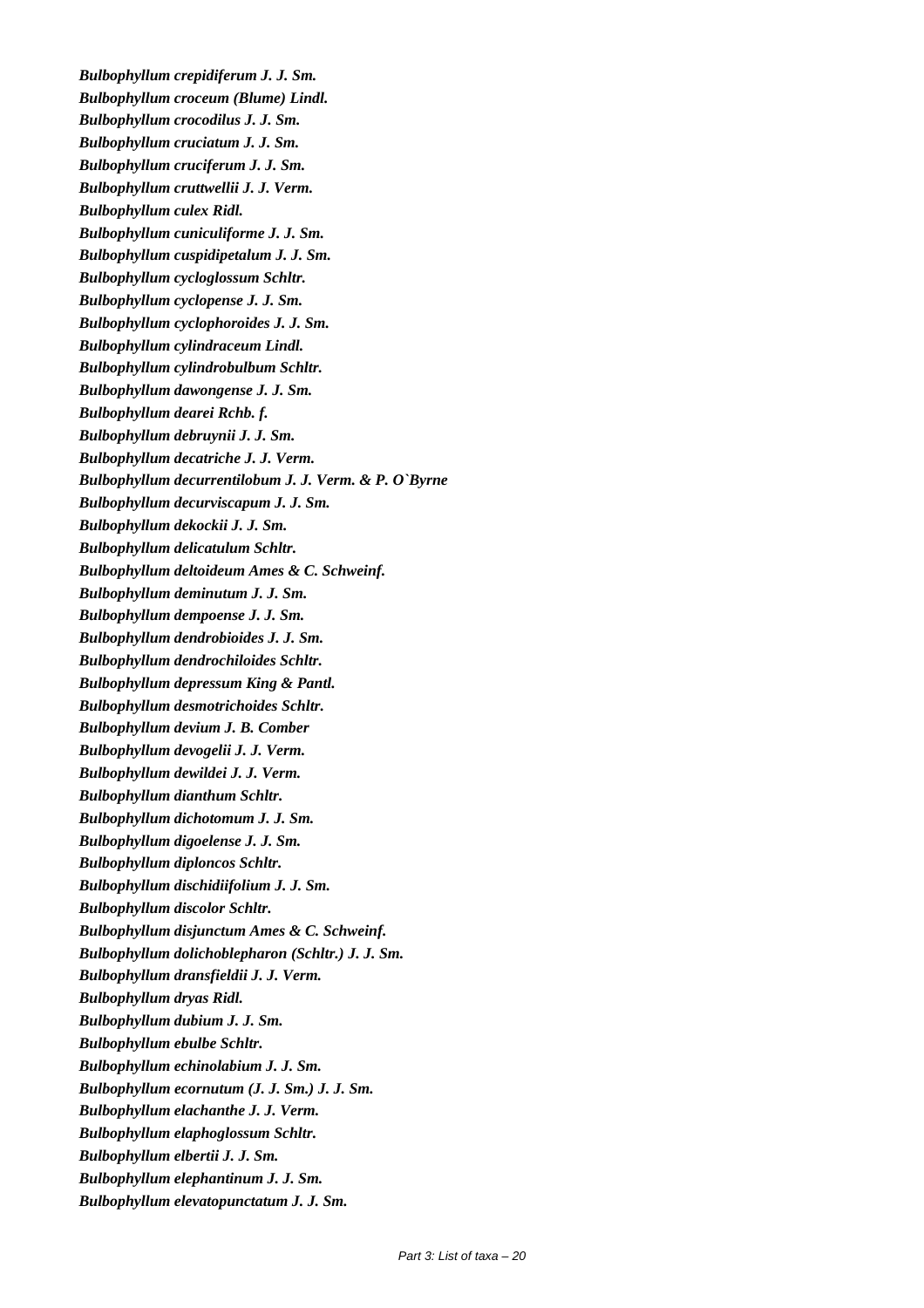*Bulbophyllum ellipticifolium J. J. Sm. Bulbophyllum elodeiflorum J. J. Sm. Bulbophyllum elongatum (Blume) Hassk. Bulbophyllum ensiculiferum J. J. Sm. Bulbophyllum epicrianthes Hook. f. Bulbophyllum epicrianthes Hook. f. var. sumatranum (J. J. Sm.) J. J. Verm. Bulbophyllum erinaceum Schltr. Bulbophyllum exasperatum Schltr. Bulbophyllum falcatocaudatum J. J. Sm. Bulbophyllum falciferum J. J. Sm. Bulbophyllum falculicorne J. J. Sm. Bulbophyllum farinulentum J. J. Sm. Bulbophyllum fasciculatum Schltr. Bulbophyllum faunula Ridl. Bulbophyllum fibrinum J. J. Sm. Bulbophyllum filicaule J. J. Sm. Bulbophyllum filovagans Carr Bulbophyllum fissibrachium J. J. Sm. Bulbophyllum flammuliferum Ridl. Bulbophyllum flavescens (Blume) Lindl. Bulbophyllum flavicolor J. J. Sm. Bulbophyllum flavidiflorum Carr Bulbophyllum flavofimbriatum J. J. Sm. Bulbophyllum floribundum J. J. Sm. Bulbophyllum foetidolens Carr Bulbophyllum foetidum Schltr. var. grandiflorum J. J. Sm. Bulbophyllum folliculiferum J. J. Sm. Bulbophyllum fractiflexum J. J. Sm. Bulbophyllum fraudulentum Garay, Hamer & Siegerist Bulbophyllum fritillariflorum J. J. Sm. Bulbophyllum frustrans J. J. Sm. Bulbophyllum fulgens J. J. Verm. Bulbophyllum fulvibulbum J. J. Verm. Bulbophyllum furcillatum J. J. Verm. & P. O`Byrne Bulbophyllum futile J. J. Sm. Bulbophyllum gajoense J. J. Sm. Bulbophyllum galliaheneum P. Royen Bulbophyllum gautierense J. J. Sm. Bulbophyllum gemma-reginae J. J. Verm. Bulbophyllum geniculiferum J. J. Sm. Bulbophyllum gerlandianum Kraenzl. Bulbophyllum gibbosum (Blume) Lindl. Bulbophyllum giriwoensc J. J. Sm. Bulbophyllum gjellerupii J. J. Sm. Bulbophyllum glaucifolium J. J. Verm. Bulbophyllum globiceps Schltr. Bulbophyllum globulosum (Ridl.) Schuit. & de Vogel Bulbophyllum goliathense J. J. Sm. Bulbophyllum gomphreniflorum J. J. Sm. Bulbophyllum gracilicaule W. Kittr. Bulbophyllum gracillimum (Rolfe) Rolfe*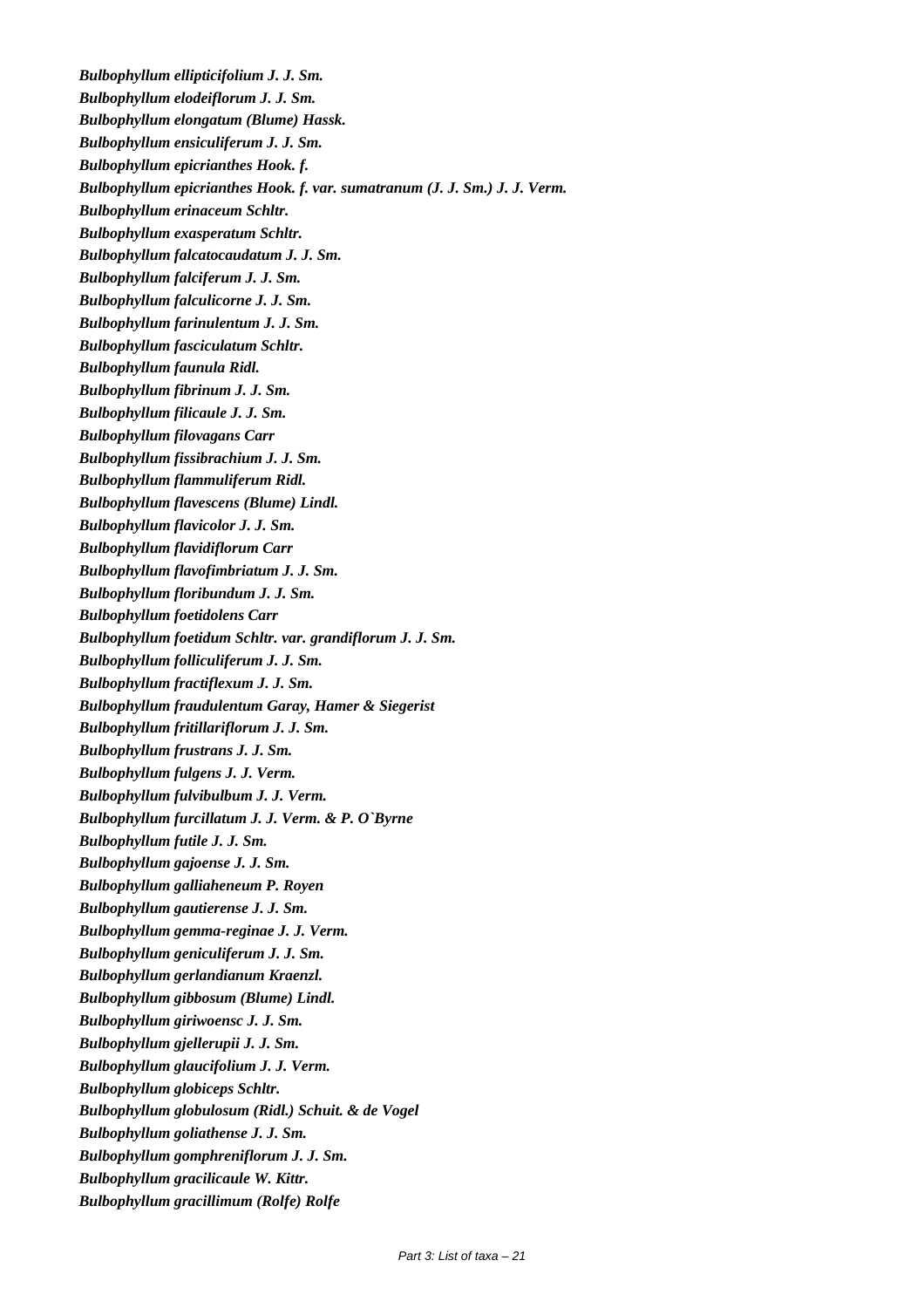*Bulbophyllum gramineum Ridl. Bulbophyllum grammopoma J. J. Verm. Bulbophyllum grandiflorum Blume Bulbophyllum grandilabre Carr Bulbophyllum graveolens (Baill.) J. J. Sm. Bulbophyllum groeneveldtii J. J. Sm. Bulbophyllum grotianum J. J. Verm. Bulbophyllum grudense J. J. Sm. Bulbophyllum gusdorfii J. J. Sm. Bulbophyllum habbemense P. Royen Bulbophyllum habrotinum J. J. Verm. & A. L. Lamb Bulbophyllum hahlianum Schltr. Bulbophyllum hamatipes J. J. Sm. Bulbophyllum hastiferum Schltr. Bulbophyllum heldiorum J. J. Verm. Bulbophyllum heliophilum J. J. Sm. Bulbophyllum hirsutum (Blume) Lindl. Bulbophyllum hirtulum Ridl. Bulbophyllum hollandianum J. J. Sm. Bulbophyllum holochilum J. J. Sm. Bulbophyllum holochilum J. J. Sm. var. aurantiacum J. J. Sm. Bulbophyllum holochilum J. J. Sm. var. pubescens J. J. Sm. Bulbophyllum humiligibbum J. J. Sm. Bulbophyllum hydrophilum J. J. Sm. Bulbophyllum hymenanthum Hook. f. Bulbophyllum hymenobracteum Schltr. Bulbophyllum hymenobracteum Schltr. var. giriwoense J. J. Sm. Bulbophyllum hymenochilum Kraenzl. Bulbophyllum hystricinum Schltr. Bulbophyllum idenburgense J. J. Sm. Bulbophyllum igneum J. J. Sm. Bulbophyllum ignobile J. J. Sm. Bulbophyllum illecebrum J. J. Verm. & P. O`Byrne Bulbophyllum illudens Ridl. Bulbophyllum imbricans J. J. Sm. Bulbophyllum impar Ridl. Bulbophyllum inaequale (Blume) Lindl. Bulbophyllum inaequale (Blume) Lindl. var. angustifolium J. J. Sm. Bulbophyllum incisilabrum J. J. Verm. & P. O`Byrne Bulbophyllum inclinatum J. J. Sm. Bulbophyllum infundibuliforme J. J. Sm. Bulbophyllum inquirendum J. J. Verm. Bulbophyllum inunctum J. J. Sm. Bulbophyllum ionophyllum J. J. Verm. Bulbophyllum iterans J. J. Verm. & P. O`Byrne Bulbophyllum janus J. J. Verm. Bulbophyllum jensenii J. J. Sm. Bulbophyllum jolandae J. J. Verm. Bulbophyllum kemulense J. J. Sm. Bulbophyllum kermesinum Ridl. Bulbophyllum kestron J. J. Verm. & A. L. Lamb*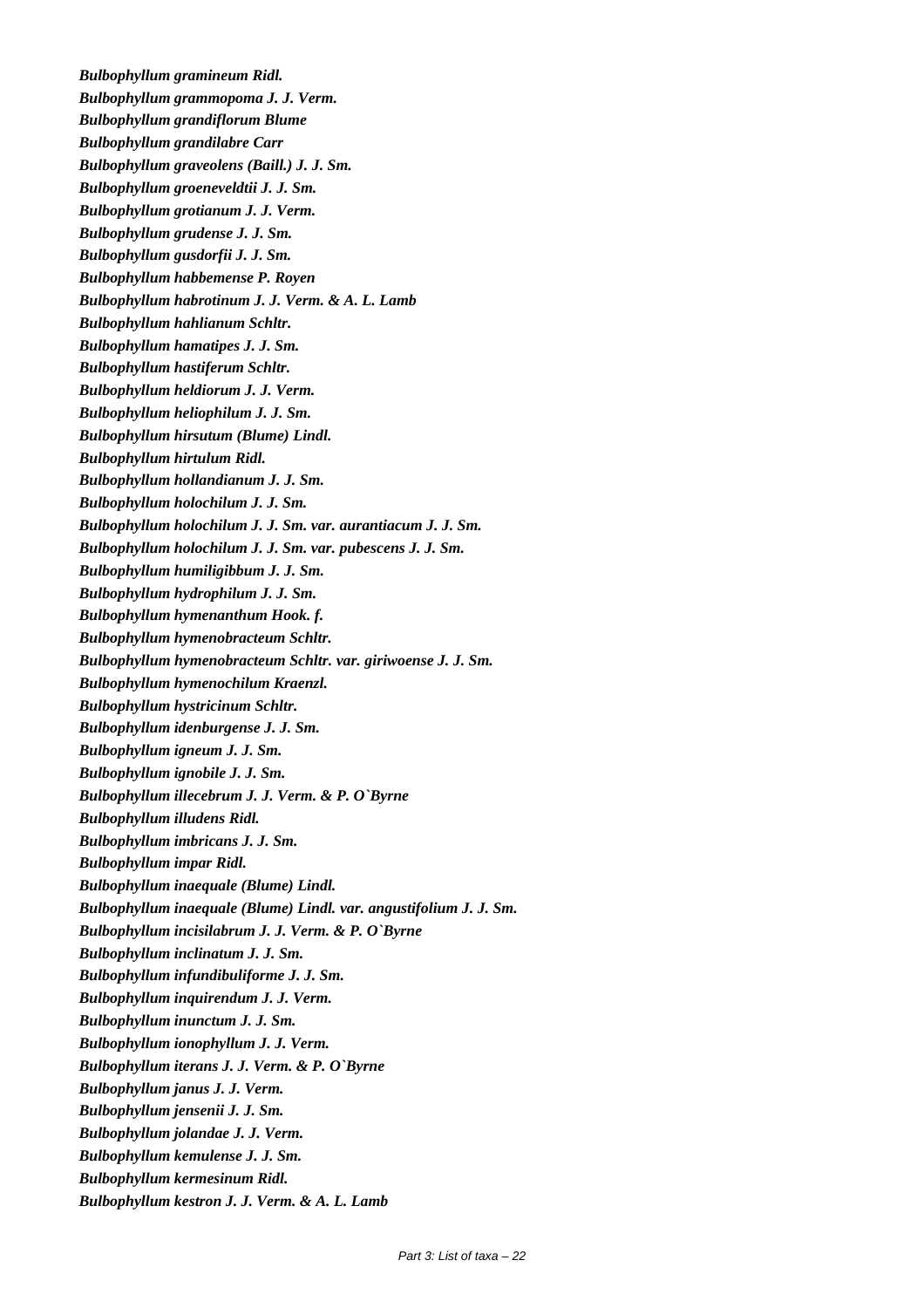*Bulbophyllum kirroanthum Schltr. Bulbophyllum kjellbergii J. J. Sm. Bulbophyllum klabatense Schltr. Bulbophyllum klossii Ridl. Bulbophyllum korimense J. J. Sm. Bulbophyllum korinchense Ridl. Bulbophyllum korinchense Ridl. var. grandflorum Ridl. Bulbophyllum korinchense Ridl. var. parviflorum Ridl. Bulbophyllum korthalsii Schltr. Bulbophyllum lacinulosum J. J. Sm. Bulbophyllum lambii J. J. Verm. Bulbophyllum lamelluliferum J. J. Sm. Bulbophyllum lamii J. J. Sm. Bulbophyllum languidum J. J. Sm. Bulbophyllum lasianthum Lindl. Bulbophyllum latibrachiatum J. J. Sm. Bulbophyllum latibrachiatum J. J. Sm. var. epilosum J. J. Sm. Bulbophyllum latipes J. J. Sm. Bulbophyllum latisepalum Ames & C. Schweinf. Bulbophyllum laxiflorum (Blume) Lindl. Bulbophyllum laxiflorum (Blume) Lindl. var. celebicum Schltr. Bulbophyllum lemniscatoides Rolfe Bulbophyllum lemniscatoides Rolfe var. exappendiculatum J. J. Sm. Bulbophyllum leniae J. J. Verm. Bulbophyllum lepanthiflorum Schltr. Bulbophyllum lepidum (Blume) J. J. Sm. Bulbophyllum leproglossum J. J. Verm. & A. L. Lamb Bulbophyllum leptoleucum Schltr. Bulbophyllum leptophyllum W. Kittr. Bulbophyllum levidense J. J. Sm. Bulbophyllum leysenianum Burbidge Bulbophyllum ligulifolium J. J. Sm. Bulbophyllum limbatum Lindl. Bulbophyllum lineariflorum J. J. Sm. Bulbophyllum linearilabium J. J. Sm. Bulbophyllum lineatum (Teijsm. & Binn.) J. J. Sm. Bulbophyllum linggense J. J. Sm. Bulbophyllum lissoglossum J. J. Verm. Bulbophyllum lobbii Lindl. Bulbophyllum lokonense Schltr. Bulbophyllum longerepens Ridl. Bulbophyllum longhutense J. J. Sm. Bulbophyllum longicaudatum (J. J. Sm.) J. J. Sm. Bulbophyllum longiflorum Thouars Bulbophyllum longimucronatum Ames & C. Schweinf. Bulbophyllum longipedicellatum J. J. Sm. Bulbophyllum longipedicellatum J. J. Sm. var. gjellerupii J. J. Sm. Bulbophyllum longisepalum Rolfe Bulbophyllum longivagans Carr Bulbophyllum lorentzianum J. J. Sm. Bulbophyllum lumbriciforme J. J. Sm.*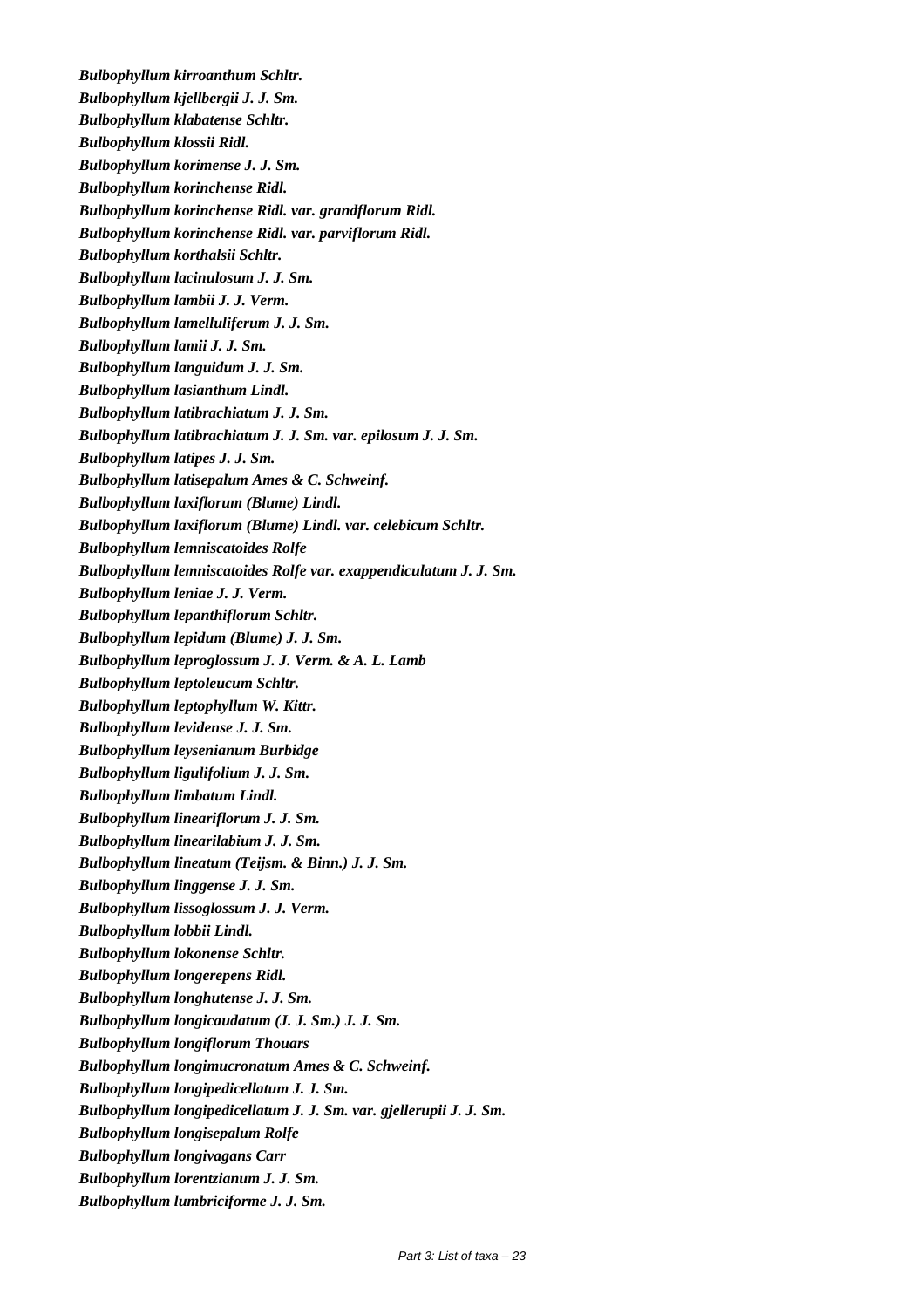*Bulbophyllum luteopurpureum J. J. Sm. Bulbophyllum lygeron J. J. Verm. Bulbophyllum macranthoides Kraenzl. Bulbophyllum macranthum Lindl. Bulbophyllum macrobulbum J. J. Sm. Bulbophyllum macrochilum Rolfe Bulbophyllum mahakamense J. J. Sm. Bulbophyllum major (Ridl.) van Royen Bulbophyllum makoyanum (Rchb. f.) Ridl. Bulbophyllum malleolabrum Carr Bulbophyllum mamberamense J. J. Sm. Bulbophyllum mandibulare Rchb. f. Bulbophyllum marudiense Carr Bulbophyllum masarangicum Schltr. Bulbophyllum mastersianum (Rolfe) J. J. Sm. Bulbophyllum mayrii J. J. Sm. Bulbophyllum medusae (Lindl.) Rchb. f. Bulbophyllum melilotus J. J. Sm. Bulbophyllum meliphagirostrum P. Royen Bulbophyllum membranaceum Teijsm. & Binn. Bulbophyllum membranifolium Hook. f. Bulbophyllum mentiferum J. J. Sm. Bulbophyllum mesodon J. J. Verm. Bulbophyllum micholitzianum Kraenzl. Bulbophyllum micholitzii Rolfe Bulbophyllum microglossum Ridl. Bulbophyllum microlabium W. Kittr. Bulbophyllum minahassae Schltr. Bulbophyllum minutiflorum Ames & C. Schweinf. Bulbophyllum minutulum Ridl. Bulbophyllum mirabile Hallier f. Bulbophyllum mirum J. J. Sm. Bulbophyllum montense Ridl. Bulbophyllum moroides J. J. Sm. Bulbophyllum morotaiense J. J. Sm. Bulbophyllum mucronatum (Blume) Lindl. Bulbophyllum mulderae J. J. Verm. Bulbophyllum multiflexum J. J. Sm. Bulbophyllum murkelense J. J. Sm. Bulbophyllum mutabile (Blume) Lindl. Bulbophyllum mutabile (Blume) Lindl. var. obesum J. J. Verm. Bulbophyllum mutatum J. J. Sm. Bulbophyllum myon J. J. Verm. Bulbophyllum mystax Schuit. & De Vogel Bulbophyllum nabawanense J. J. Wood & A. L. Lamb Bulbophyllum nasica Schltr. Bulbophyllum nematocaulon Ridl. Bulbophyllum nemorale L. O. Williams Bulbophyllum neoguinense J. J. Sm. Bulbophyllum nieuwenhuisii J. J. Sm. Bulbophyllum nigrilabium Schltr.*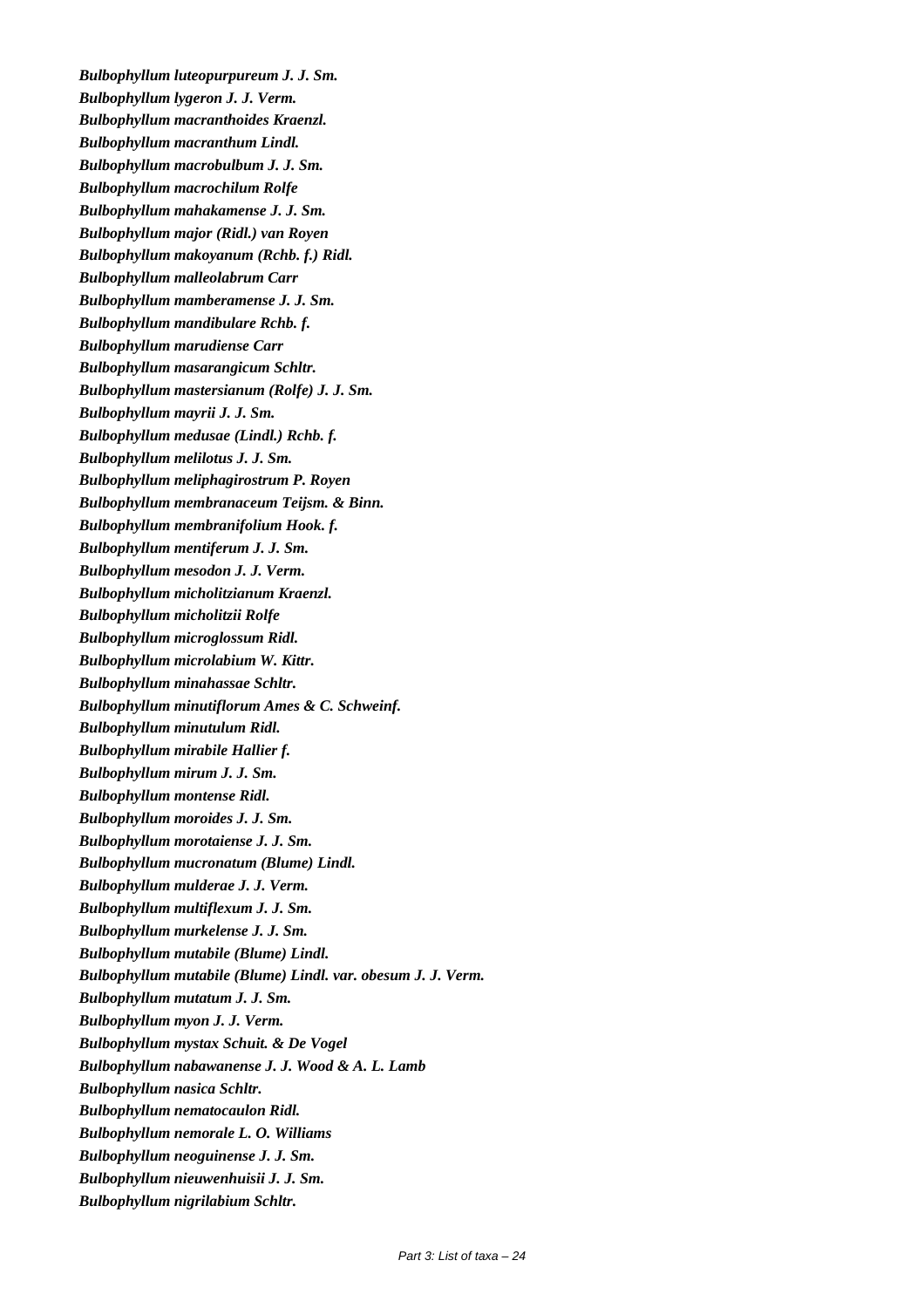*Bulbophyllum novaciae J. J. Verm. & P. O`Byrne Bulbophyllum nubinatum J. J. Verm. Bulbophyllum obliquum Schltr. Bulbophyllum obovatifolium J. J. Sm. Bulbophyllum obtusipetalum J. J. Sm. Bulbophyllum obtusum (Blume) Lindl. Bulbophyllum ochroleucum Schltr. Bulbophyllum octarrhenipetalum J. J. Sm. Bulbophyllum odoardi Pfitzer Bulbophyllum odoratum (Blume) Lindl. Bulbophyllum odoratum (Blume) Lindl. var. grandiflorum J. J. Sm. ex Bull Bulbophyllum odoratum (Blume) Lindl. var. obtusisepalum J. J. Sm. Bulbophyllum odoratum (Blume) Lindl. var. polyarachne J. J. Sm. Bulbophyllum oligoblepharon Schltr. Bulbophyllum olivinum J. J. Sm. Bulbophyllum olorinum J. J. Sm. Bulbophyllum orbiculare J. J. Sm. Bulbophyllum orbiculare J. J. Sm. subsp. cassideum J. J. Verm. Bulbophyllum orectopetalum Garay, Hamer & Siegerist Bulbophyllum origami J. J. Verm. Bulbophyllum ornithorhynchum (J. J. Sm.) Garay, Hamer & Siegerist Bulbophyllum orohense J. J. Sm. Bulbophyllum orsidice Ridl. Bulbophyllum osyricera Schltr. Bulbophyllum osyriceroides J. J. Sm. Bulbophyllum otochilum J. J. Verm. Bulbophyllum ovale Ridl. Bulbophyllum ovalifolium (Blume) Lindl. Bulbophyllum ovalitepalum J. J. Sm. Bulbophyllum ovatolanceatum J. J. Sm. Bulbophyllum oxysepaloides Ridl. Bulbophyllum pachyacris J. J. Sm. Bulbophyllum pachyneuron Schltr. Bulbophyllum pachytelos Schltr. Bulbophyllum pahudi (De Vriese) Rchb.f. Bulbophyllum palilabre J. J. Sm. Bulbophyllum paniscus Ridl. Bulbophyllum papilio J. J. Sm. Bulbophyllum papillatum J. J. Sm. Bulbophyllum papuliferum Schltr. Bulbophyllum pardalinum Ridl. Bulbophyllum patens King ex Hook. f. Bulbophyllum paucisetum J. J. Sm. Bulbophyllum pelicanopsis J. J. Verm. & A. L. Lamb Bulbophyllum peltopus Schltr. Bulbophyllum penduliscapum J. J. Sm. Bulbophyllum peperomiifolium J. J. Sm. Bulbophyllum perductum J. J. Sm. Bulbophyllum perductum J. J. Sm. var. sebesiense J. J. Sm. Bulbophyllum perexiguum Ridl. Bulbophyllum perforans J. J. Sm.*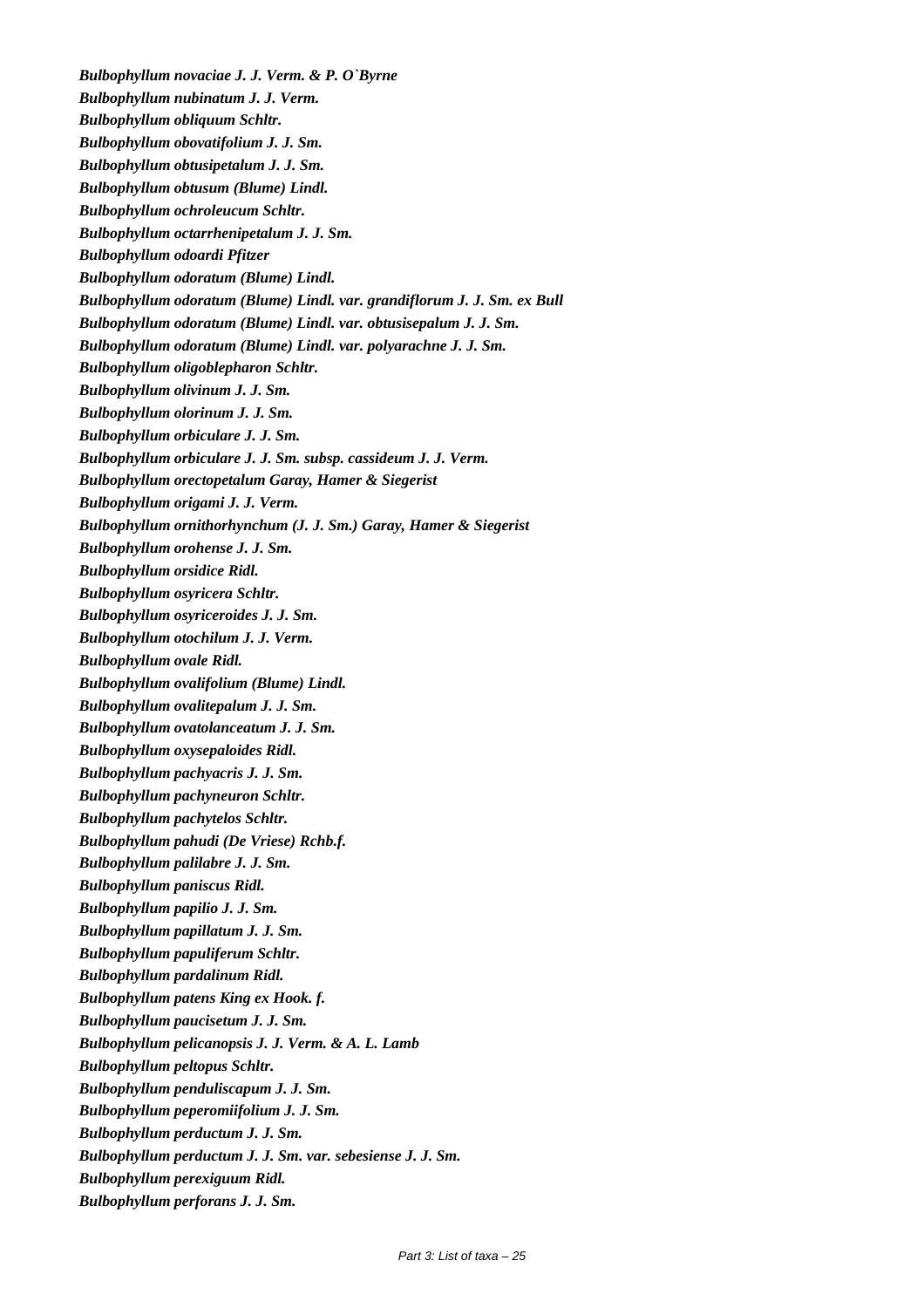*Bulbophyllum perparvulum Schltr. Bulbophyllum perpendiculare Schltr. Bulbophyllum petiolatum J. J. Sm. Bulbophyllum peyerianum (Kranzlin) Seidenf. Bulbophyllum phaeanthum Schltr. Bulbophyllum phaeoneuron Schltr. Bulbophyllum phalaenopsis J. J. Sm. Bulbophyllum phormion J. J. Verm. Bulbophyllum pidacanthum J. J. Verm. Bulbophyllum pileatum Lindl. Bulbophyllum piliferum J. J. Sm. Bulbophyllum pisibulbum J. J. Sm. Bulbophyllum placochilum J. J. Verm. Bulbophyllum plagiatum Ridl. Bulbophyllum planibulbe (Ridl.) Ridl. Bulbophyllum planibulbe (Ridl.) Ridl. var. sumatranum J. J. Sm. Bulbophyllum planitiae J. J. Sm. Bulbophyllum pleurothallianthum Garay Bulbophyllum plumatum Ames Bulbophyllum pocillum J. J. Verm. Bulbophyllum polycyclum J. J. Verm. Bulbophyllum polygaliflorum J. J. Wood Bulbophyllum porphyrotriche J. J. Verm. Bulbophyllum posticum J. J. Sm. Bulbophyllum praestans Kraenzl. Bulbophyllum prianganense J. J. Sm. Bulbophyllum pristis J. J. Sm. Bulbophyllum pseudofilicaule J. J. Sm. Bulbophyllum pseudopelma J. J. Verm. & P. O`Byrne Bulbophyllum pseudoserrulatum J. J. Sm. Bulbophyllum pubiflorum Schltr. Bulbophyllum pugilanthum J. J. Wood Bulbophyllum pugioniforme J. J. Sm. Bulbophyllum puguahaanense Ames Bulbophyllum pulchrum (N. E. Br.) J. J. Sm. Bulbophyllum puntjakense J. J. Sm. Bulbophyllum purpurascens Teijsm. & Binn. Bulbophyllum purpurellum Ridl. Bulbophyllum pustulatum Ridl. Bulbophyllum putidum (Teijsm. & Binn.) J. J. Sm. Bulbophyllum pyridion J. J. Verm. Bulbophyllum quadrangulare J. J. Sm. var. latisepalum J. J. Sm. Bulbophyllum quadricaudatum J. J. Sm. Bulbophyllum quadrifalciculatum J. J. Sm. Bulbophyllum quadrisubulatum J. J. Sm. Bulbophyllum quasimodo J. J. Verm. Bulbophyllum racemosum Rolfe Bulbophyllum rajanum J. J. Sm. Bulbophyllum ramulicola Schuit. & De Vogel Bulbophyllum rariflorum J. J. Sm. Bulbophyllum rectilabre J. J. Sm.*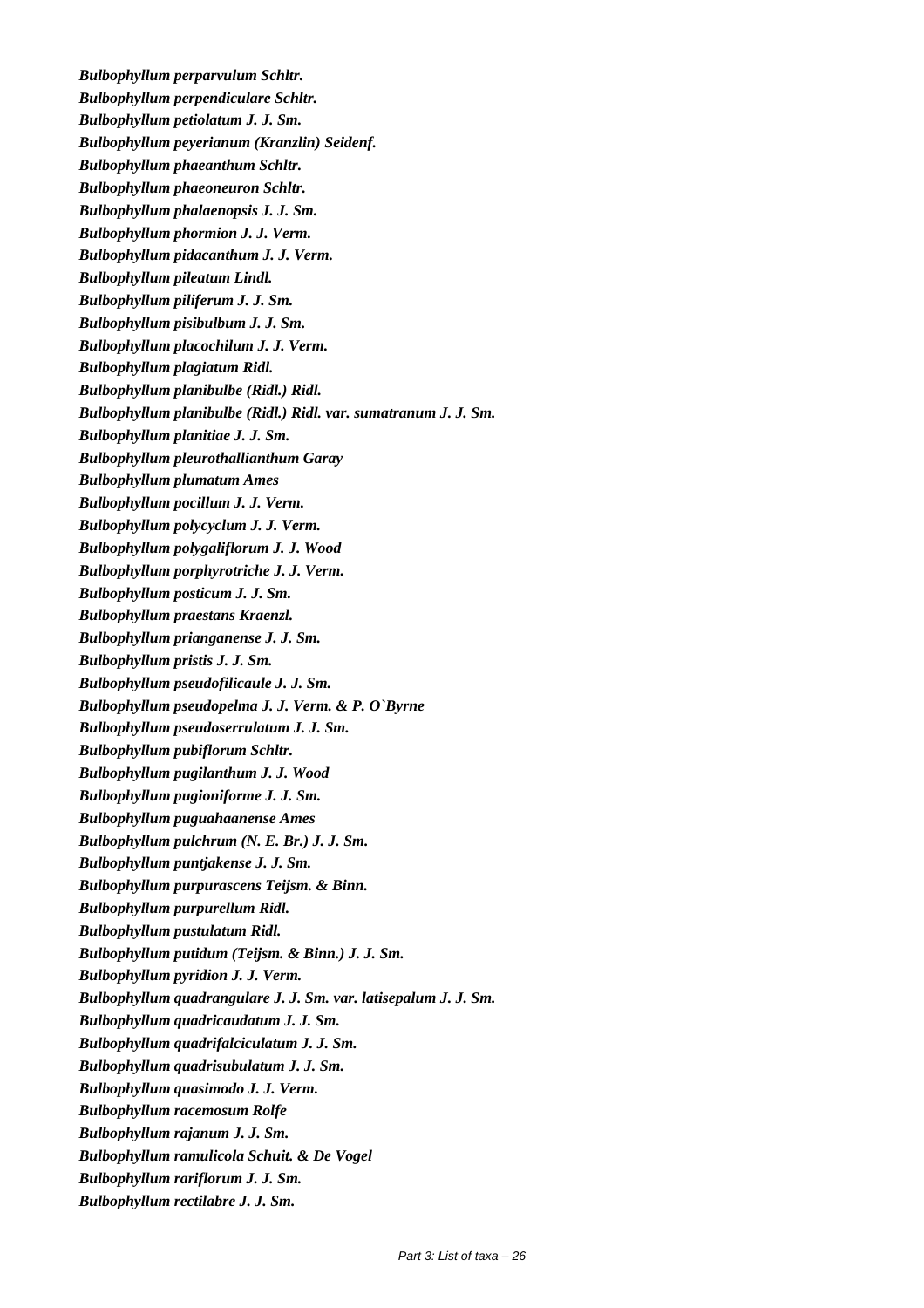*Bulbophyllum recurviflorum J. J. Sm. Bulbophyllum reductum J. J. Verm. & P. O`Byrne Bulbophyllum reevei J. J. Verm. Bulbophyllum reflexum Ames & C. Schweinf. Bulbophyllum refractilingue J. J. Sm. Bulbophyllum refractum (Zoll.) Rchb. f. Bulbophyllum remiferum Carr Bulbophyllum restrepia Ridl. Bulbophyllum reticulatum Bateman Bulbophyllum retusiusculum Rchb. f. Bulbophyllum rhizomatosum Ames & C. Schweinf. Bulbophyllum rhodoleucum Schltr. Bulbophyllum rhodosepalum Schltr. Bulbophyllum rhynchoglossum Schltr. Bulbophyllum rigidifilum J. J. Sm. Bulbophyllum riparium J. J. Sm. Bulbophyllum romburghii J. J. Sm. Bulbophyllum roxburghii (Lindl.) Rchb. f. Bulbophyllum rubiferum J. J. Sm. Bulbophyllum ruficaudatum Ridl. Bulbophyllum rugosum Ridl. Bulbophyllum rugulosum J. J. Sm. Bulbophyllum rupestre J. J. Sm. Bulbophyllum saccolabioides J. J. Sm. Bulbophyllum salaccense Rchb. f. Bulbophyllum salebrosum J. J. Sm. Bulbophyllum sarasinorum Schltr. Bulbophyllum sarcanthiforme Ridl. Bulbophyllum sarcodanthum Schltr. Bulbophyllum sarcoscapum Teijsm. & Binn. Bulbophyllum savaiense Schltr. subsp. gorumense J. J. Verm. Bulbophyllum savaiense Schltr. subsp. subcubicum J. J. Verm. Bulbophyllum sawiense J. J. Sm. Bulbophyllum scabrum J. J. Verm. & A. L. Lamb Bulbophyllum scaphosepalum Ridl. Bulbophyllum scheffleri (Kuntze) Schltr. Bulbophyllum schizopetalum L. O. Williams Bulbophyllum schmidii Garay Bulbophyllum scitulum Ridl. Bulbophyllum scopa J. J. Verm. Bulbophyllum scotifolium J. J. Sm. Bulbophyllum scrobiculilabre J. J. Sm. Bulbophyllum scutiferum J. J. Verm. Bulbophyllum semiasperum J. J. Sm. Bulbophyllum semperflorens J. J. Sm. Bulbophyllum septemtrionale (J. J. Sm.) J. J. Sm. Bulbophyllum serra Schltr. Bulbophyllum serrulatifolium J. J. Sm. Bulbophyllum siederi Garay Bulbophyllum sigmoideum Ames & C. Schweinf. Bulbophyllum sikapingense J. J. Sm.*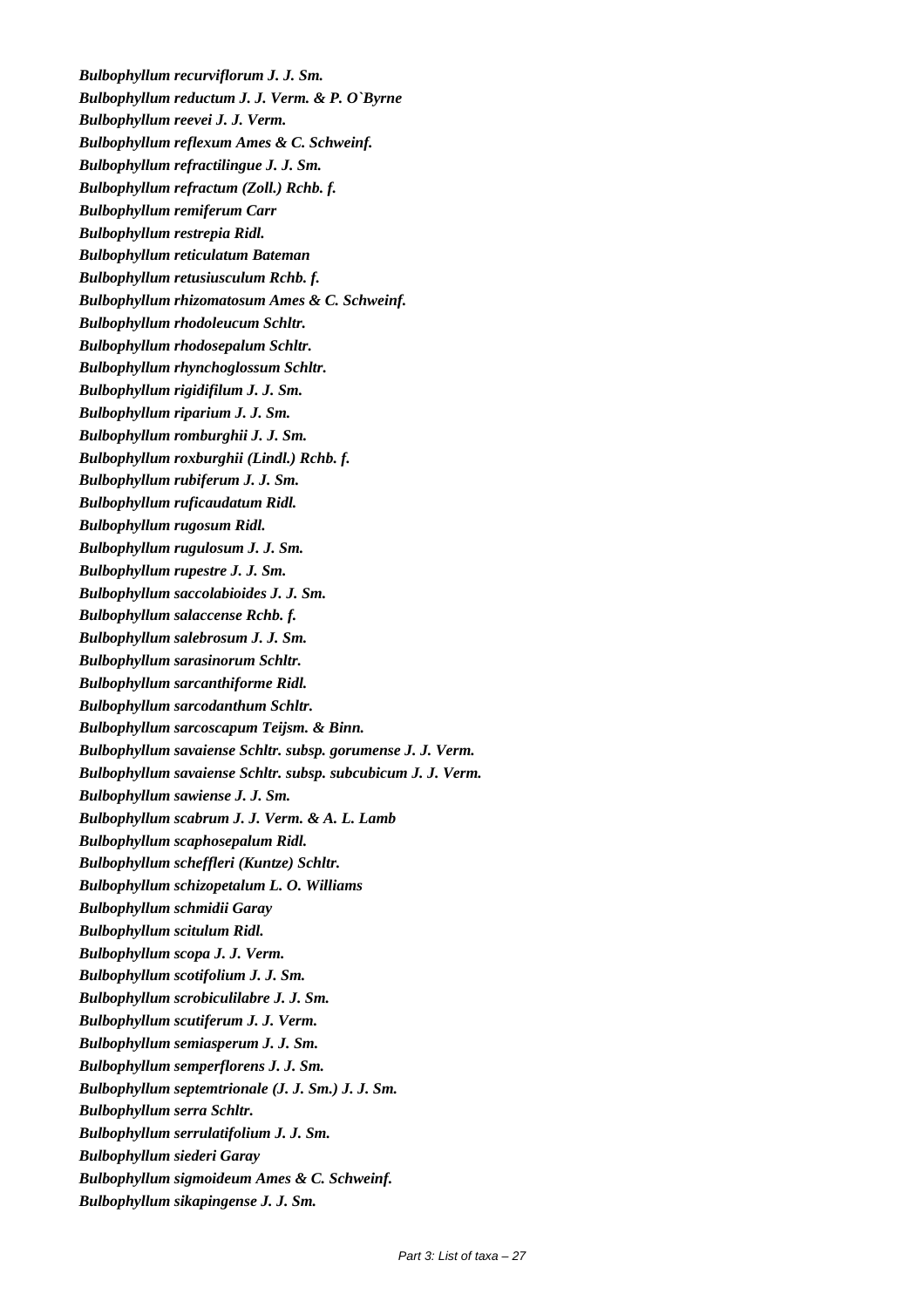*Bulbophyllum similare Garay, Hamer & Siegerist Bulbophyllum simile Schltr. Bulbophyllum similissimum J. J. Verm. Bulbophyllum simplex J. J. Verm. & P. O`Byrne Bulbophyllum singaporeanum Schltr. Bulbophyllum smithianum Schltr. Bulbophyllum sociale Rolfe Bulbophyllum sopoetanense Schltr. Bulbophyllum sororculum J. J. Verm. Bulbophyllum spathilingue J. J. Sm. Bulbophyllum spathipetalum J. J. Sm. Bulbophyllum spissum J. J. Verm. Bulbophyllum stabile J. J. Sm. Bulbophyllum steffensii Schltr. Bulbophyllum stelis J. J. Sm. Bulbophyllum stelis J. J. Sm. var. humile J. J. Sm. Bulbophyllum stellula Ridl. Bulbophyllum stenurum J. J. Verm. & P. O`Byrne Bulbophyllum stipitatibulbum J. J. Sm. Bulbophyllum stipulaceum Schltr. Bulbophyllum stormii J. J. Sm. Bulbophyllum streptotriche J. J. Verm. Bulbophyllum striatellum Ridl. Bulbophyllum subapetalum J. J. Sm. Bulbophyllum subclausum J. J. Sm. Bulbophyllum submarmoratum J. J. Sm. Bulbophyllum subuliferum Schltr. Bulbophyllum subumbellatum Ridl. Bulbophyllum subverticillatum Ridl. Bulbophyllum succedaneum J. J. Sm. Bulbophyllum sulawesii Garay, Hamer & Siegerist Bulbophyllum sulcatum (Blume) Lindl. Bulbophyllum sumatranum Garay, Hamer & Siegerist Bulbophyllum supervacaenum Kraenzl. Bulbophyllum systenochilum J. J. Verm. Bulbophyllum taeniophyllum C. S. P. Parish & Rchb. f. Bulbophyllum tardeflorens Ridl. Bulbophyllum tectipes J. J. Verm. & P. O`Byrne Bulbophyllum tectipetalum J. J. Sm. Bulbophyllum tectipetalum J. J. Sm. var. longisepalum J. J. Sm. Bulbophyllum tectipetalum J. J. Sm. var. maximum J. J. Sm. Bulbophyllum tenellum (Blume) Lindl. Bulbophyllum tenompokense J. J. Sm. Bulbophyllum tenuifolium (Blume) Lindl. Bulbophyllum tenuipes Schltr. Bulbophyllum teres Carr Bulbophyllum teretilabre J. J. Sm. Bulbophyllum ternatense J. J. Sm. Bulbophyllum teysmannii J. J. Sm. Bulbophyllum theunissenii J. J. Sm. Bulbophyllum thrixspermiflorum J. J. Sm.*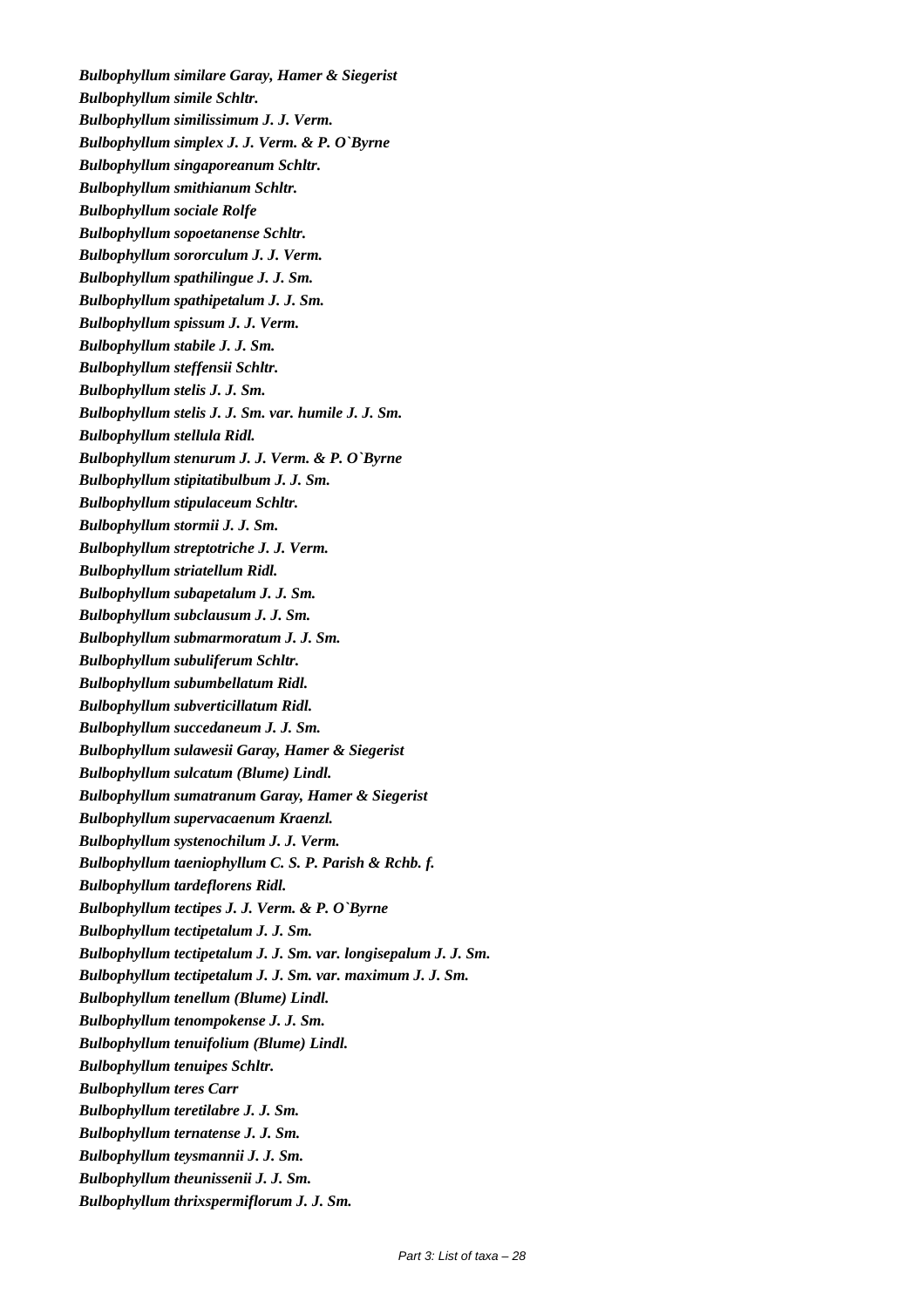*Bulbophyllum thrixspermoides J. J. Sm. Bulbophyllum thymophorum J. J. Verm. & A. L. Lamb Bulbophyllum tjadasmalangense J. J. Sm. Bulbophyllum toranum J. J. Sm. Bulbophyllum torquatum J. J. Sm. Bulbophyllum tortuosum (Blume) Lindl. Bulbophyllum trachyanthum Kraenzl. Bulbophyllum trachypus Schltr. Bulbophyllum triadenium (Lindl.) Rchb. f. Bulbophyllum tricanaliferum J. J. Sm. Bulbophyllum trichorhachis J. J. Verm. & P. O`Byrne Bulbophyllum triclavigerum J. J. Sm. Bulbophyllum trifilum J. J. Sm. Bulbophyllum trifilum J. J. Sm. subsp. filisepalum (J. J. Sm.) J. J. Verm. Bulbophyllum triflorum (Breda) Blume Bulbophyllum trifolium Ridl. Bulbophyllum trigonidioides J. J. Sm. Bulbophyllum trigonobulbum Schltr. & J. J. Sm. Bulbophyllum trinervium J. J. Sm. Bulbophyllum tristelidium W. Kittr. Bulbophyllum triurum Kraenzl. Bulbophyllum truncatum J. J. Sm. Bulbophyllum tryssum J. J. Verm. & A. L. Lamb Bulbophyllum tubilabrum J. J. Verm. & P. O`Byrne Bulbophyllum tumidum J. J. Verm. Bulbophyllum turgidum J. J. Verm. Bulbophyllum tylophorum Schltr. Bulbophyllum ulcerosum J. J. Sm. Bulbophyllum uncinatum J. J. Verm. & P. O`Byrne Bulbophyllum undatilabre J. J. Sm. Bulbophyllum undecifilum J. J. Sm. Bulbophyllum unguiculatum Rchb. f. Bulbophyllum uniflorum (Blume) Hassk. Bulbophyllum unitubum J. J. Sm. Bulbophyllum univenum J. J. Verm. Bulbophyllum uviflorum O`Byrne Bulbophyllum vaginatum (Lindl.) Rchb. f. Bulbophyllum valeryi J. J. Verm. & P. O`Byrne Bulbophyllum validum Carr Bulbophyllum vanvuurenii J. J. Sm. Bulbophyllum vermiculare Hook. f. Bulbophyllum versteegii J. J. Sm. Bulbophyllum vesiculosum J. J. Sm. Bulbophyllum vexillarium Ridl. Bulbophyllum vinaceum Ames & C. Schweinf. Bulbophyllum violaceum (Blume) Lindl. Bulbophyllum virescens J. J. Sm. Bulbophyllum viridescens Ridl. Bulbophyllum vitellinum Ridl. Bulbophyllum wollastonii Ridl. Bulbophyllum wrayi Hook. f.*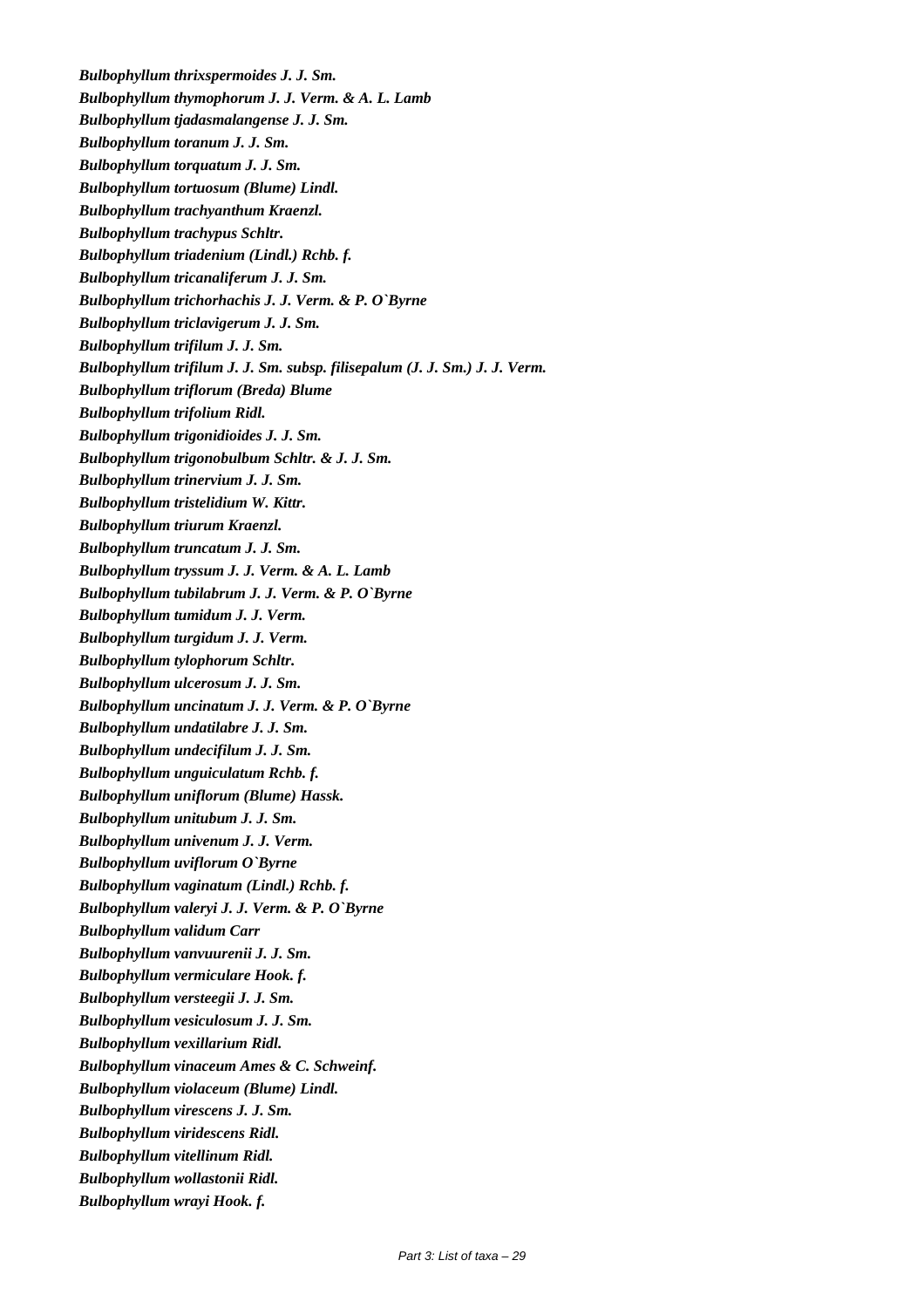*Bulbophyllum xantanthum Schltr. Bulbophyllum xanthoacron J. J. Sm. Bulbophyllum xanthochlamys Schltr. Bulbophyllum xiphion J. J. Verm. Bulbophyllum xylocarpi J. J. Sm. Bulbophyllum zebrinum J. J. Sm.*  **Codonosiphon codonanthum (Schltr.) Schltr** *Drymoda digitata (J. J. Sm.) Garay, Hamer & Siegerist Pedilochilus bantaengensis J. J. Sm. Pedilochilus clemensiae L. O. Williams Pedilochilus coiloglossum (Schltr.) Schltr. Pedilochilus humile J. J. Sm. Pedilochilus kermesinostriatum J. J. Sm. Pedilochilus macrorrhinum P. Royen Pedilochilus majus J. J. Sm. Pedilochilus montana Ridl. Pedilochilus obovatum J. J. Sm. Pedilochilus perpusillum P. Royen Pedilochilus pumilio Ridl. Pedilochilus sulphureum J. J. Sm. Pedilochilus terrestre J. J. Sm. Porpax borneensis J. J. Wood & A. L. Lamb & al. Trias tothastes (J. J. Verm.) J. J. Wood*

# Jamaica

*Bulbophyllum jamaicense Cogn. Bulbophyllum pachyrachis (A. Rich.) Griseb.*

# Japan

*Bulbophyllum affine Lindl. Bulbophyllum drymoglossum Maxim. Bulbophyllum inconspicuum Maxim. Bulbophyllum japonicum (Makino) Makino Bulbophyllum macraei (Lindl.) Rchb. f.*

#### Kenya

*Bulbophyllum bidenticulatum J. J. Verm. var. joyceae J. J. Verm. Bulbophyllum cochleatum Lindl. Bulbophyllum cochleatum Lindl. var. brachyanthum (Summerh.) J. J. Verm. Bulbophyllum cochleatum Lindl. var. tenuicaule (Lindl.) J. J. Verm. Bulbophyllum encephalodes Summerh. Bulbophyllum intertextum Lindl. Bulbophyllum josephi (Kuntze) Summerh. Bulbophyllum maximum (Lindl.) Rchb. f. Bulbophyllum sandersonii (Hook. f.) Rchb. f. Bulbophyllum scaberulum (Rolfe) Bolus Bulbophyllum vulcanicum Kraenzl. Chaseella pseudohydra Summerh.*

# Lao People's Democratic Republic

*Bulbophyllum affine Lindl.*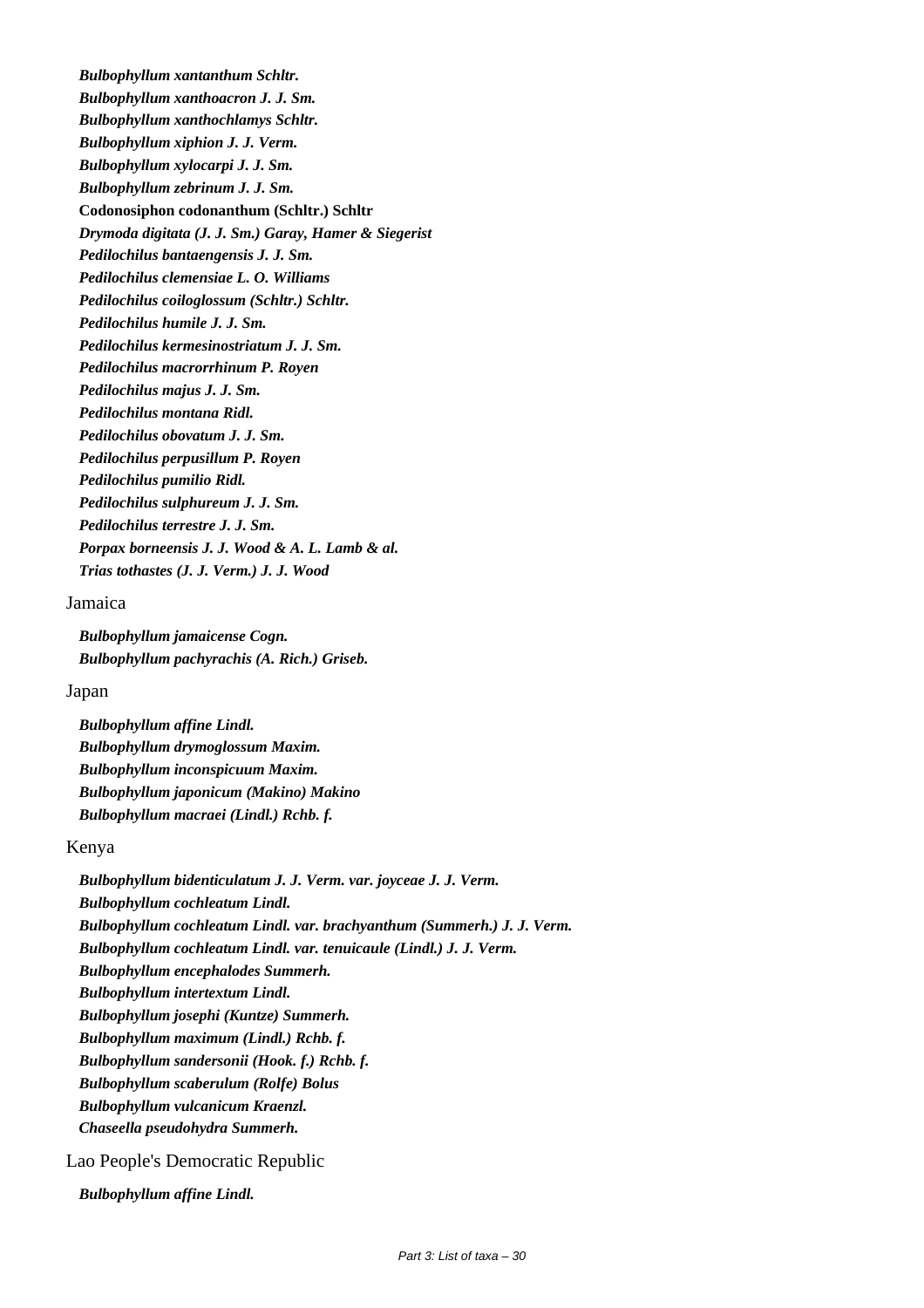*Bulbophyllum allenkerrii Seidenf. Bulbophyllum blepharistes Rchb. f. Bulbophyllum coweniorum J. J. Verm. & P. O`Byrne Bulbophyllum dissitiflorum Seidenf. Bulbophyllum haniffii Carr Bulbophyllum laoticum Gagnep. Bulbophyllum laxiflorum (Blume) Lindl. Bulbophyllum lepidum (Blume) J. J. Sm. Bulbophyllum longebracteatum Seidenf. Bulbophyllum longibracteatum Seidenf. Bulbophyllum moniliforme C. S. P. Parish & Rchb. f. Bulbophyllum odoratissimum (J. E. Sm.) Lindl. Bulbophyllum pectenveneris (Gagnep.) Seidenf. Bulbophyllum proboscideum (Gagnep.) Seidenf. & Smitinand Bulbophyllum putidum (Teijsm. & Binn.) J. J. Sm. Bulbophyllum retusiusculum Rchb. f. Bulbophyllum rufinum Rchb. f. Bulbophyllum sanguineopunctatum Seidenf. & A. D. Kerr Bulbophyllum secundum Hook. f. Bulbophyllum seidenfadenii A. D. Kerr Bulbophyllum siamense Rchb. f. Bulbophyllum spathulatum (Rolfe ex E. Cooper) Seidenf. Bulbophyllum stenobulbon C. S. P. Parish & Rchb. f. Bulbophyllum sutepense (Rolfe ex Downie) Seidenf. & Smitinand Bulbophyllum taeniophyllum C. S. P. Parish & Rchb. f. Bulbophyllum tortuosum (Blume) Lindl. Bulbophyllum tripudians C. S. P. Parish & Rchb. f. Bulbophyllum violaceolabellum Seidenf. Drymoda picta Lindl. Drymoda siamensis Schltr. Sunipia racemosa (Sm.) T. Tang & F. T. Wang Trias disciflora (Rolfe) Rolfe*

# Liberia

*Bulbophyllum acutebracteatum De Wild. Bulbophyllum barbigerum Lindl. Bulbophyllum bidenticulatum J. J. Verm. Bulbophyllum calyptratum Kraenzl. Bulbophyllum calyptratum Kraenzl. var. graminifolium (Summerh.) J. J. Verm. Bulbophyllum calyptratum Kraenzl. var. lucifugum (Summerh.) J. J. Verm. Bulbophyllum cochleatum Lindl. Bulbophyllum cocoinum Bateman ex Lindl. Bulbophyllum comatum Lindl. var. inflatum (Rolfe) J. J. Verm. Bulbophyllum denticulatum Rolfe Bulbophyllum falcatum (Lindl.) Rchb. f. Bulbophyllum falcatum (Lindl.) Rchb. f. var. bufo (Lindl.) J. J. Verm. Bulbophyllum falcatum (Lindl.) Rchb. f. var. velutinum (Lindl.) J. J. Verm. Bulbophyllum fuscum Lindl. Bulbophyllum fuscum Lindl. var. melinostachyum (Schltr) J. J. Verm. Bulbophyllum imbricatum Lindl. Bulbophyllum intertextum Lindl.*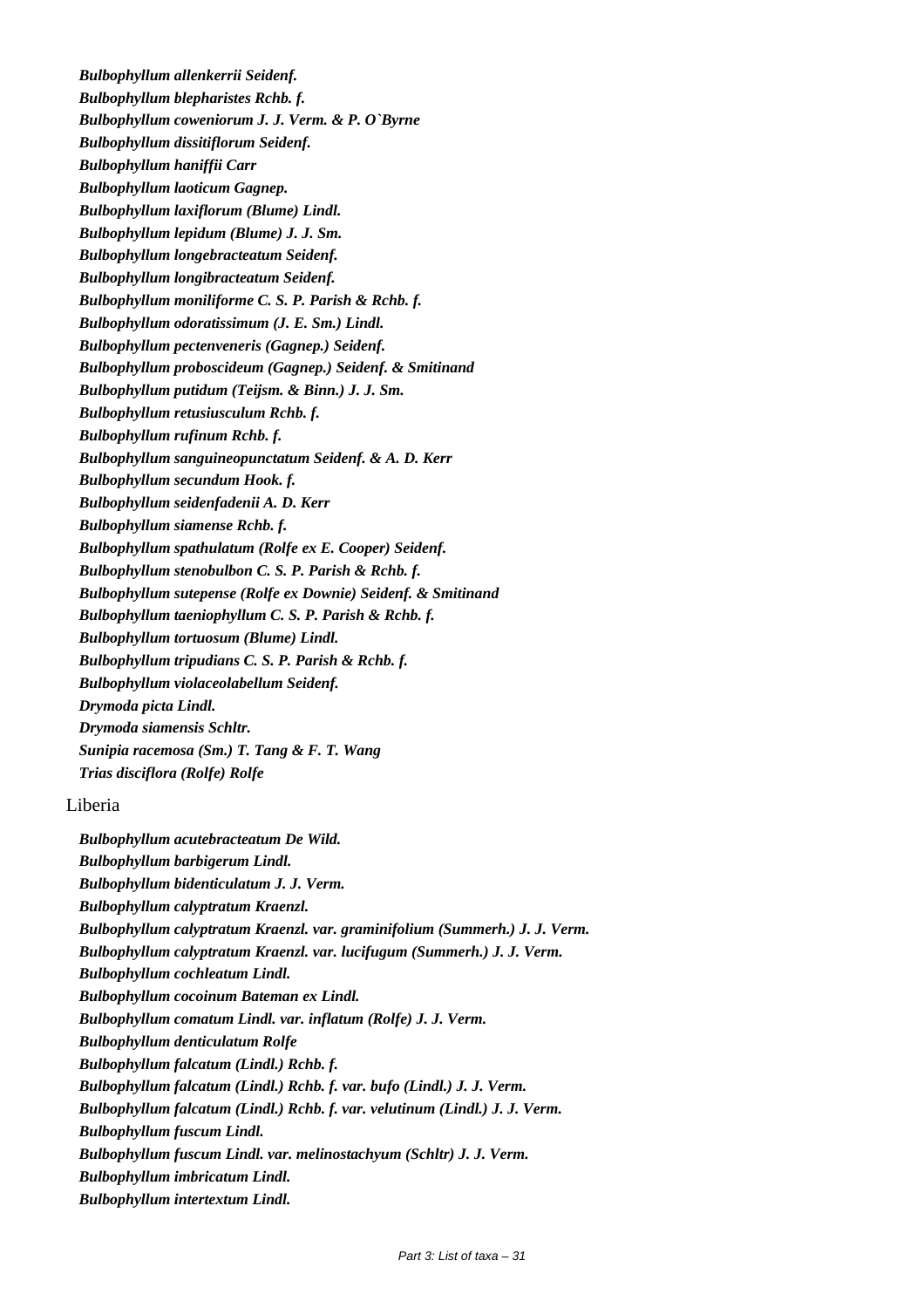*Bulbophyllum ivorense P. J. Cribb & Perez-Vera Bulbophyllum josephii (Kuntze) Summerh. var. mahonii (Rolfe) J. J. Verm. Bulbophyllum magnibracteatum Summerh. Bulbophyllum maximum (Lindl.) Rchb. f. Bulbophyllum nigritianum Rendle Bulbophyllum oreonastes Rchb. f. Bulbophyllum oxychilum Schltr. Bulbophyllum pumilum (Sw.) Lindl. Bulbophyllum resupinatum Ridl. var. filiforme (Kraenzl.) J. J. Verm. Bulbophyllum saltatorium Lindl. Bulbophyllum saltatorium Lindl. var. albociliatum (Finet) J. J. Vermeulen Bulbophyllum saltatorium Lindl. var. calamarium (Lindl.) J. J. Verm. Bulbophyllum sandersonii (Hook. f.) Rchb. f. subsp. stenopetalum (Kraenzl.) J. J. Verm. Bulbophyllum scariosum Summerh. Bulbophyllum schinzianum Kraenzl. Bulbophyllum schinzianum Kraenzl. var. irigaleae (P. J. Cribb & Perez-Vera) J. J. Verm. Bulbophyllum tetragonum Lindl.*

Madagascar

*Bulbophyllum acutispicatum H. Perrier Bulbophyllum afzelii Schltr. Bulbophyllum afzelii Schltr. var. microdoron (Schltr.) Bosser Bulbophyllum aggregatum Bosser Bulbophyllum alexandrae Schltr. Bulbophyllum alleizettei Schltr. Bulbophyllum ambatoavense Bosser Bulbophyllum ambrense H. Perrier Bulbophyllum amoenum Bosser Bulbophyllum amphorimorphum H. Perrier Bulbophyllum analamazoatrae Schltr. Bulbophyllum andohahelense H. Perrier Bulbophyllum anjozorobeense Bosser Bulbophyllum ankaizinense (Jum. & H. Perrier) Schltr. Bulbophyllum ankaratranum Schltr. Bulbophyllum antongilense Schltr. Bulbophyllum approximatum Ridl. Bulbophyllum aubrevillei Bosser Bulbophyllum auriflorum H. Perrier Bulbophyllum baronii Ridl. Bulbophyllum bathieanum Schltr. Bulbophyllum bicoloratum Schltr. Bulbophyllum boiteaui H. Perrier Bulbophyllum brachyphyton Schltr. Bulbophyllum brachystachyum Schltr. Bulbophyllum brevipetalum H. Perrier Bulbophyllum callosum Bosser Bulbophyllum calyptropus Schltr. Bulbophyllum capuronii Bosser Bulbophyllum cardiobulbum Bosser Bulbophyllum cataractarum Schltr.*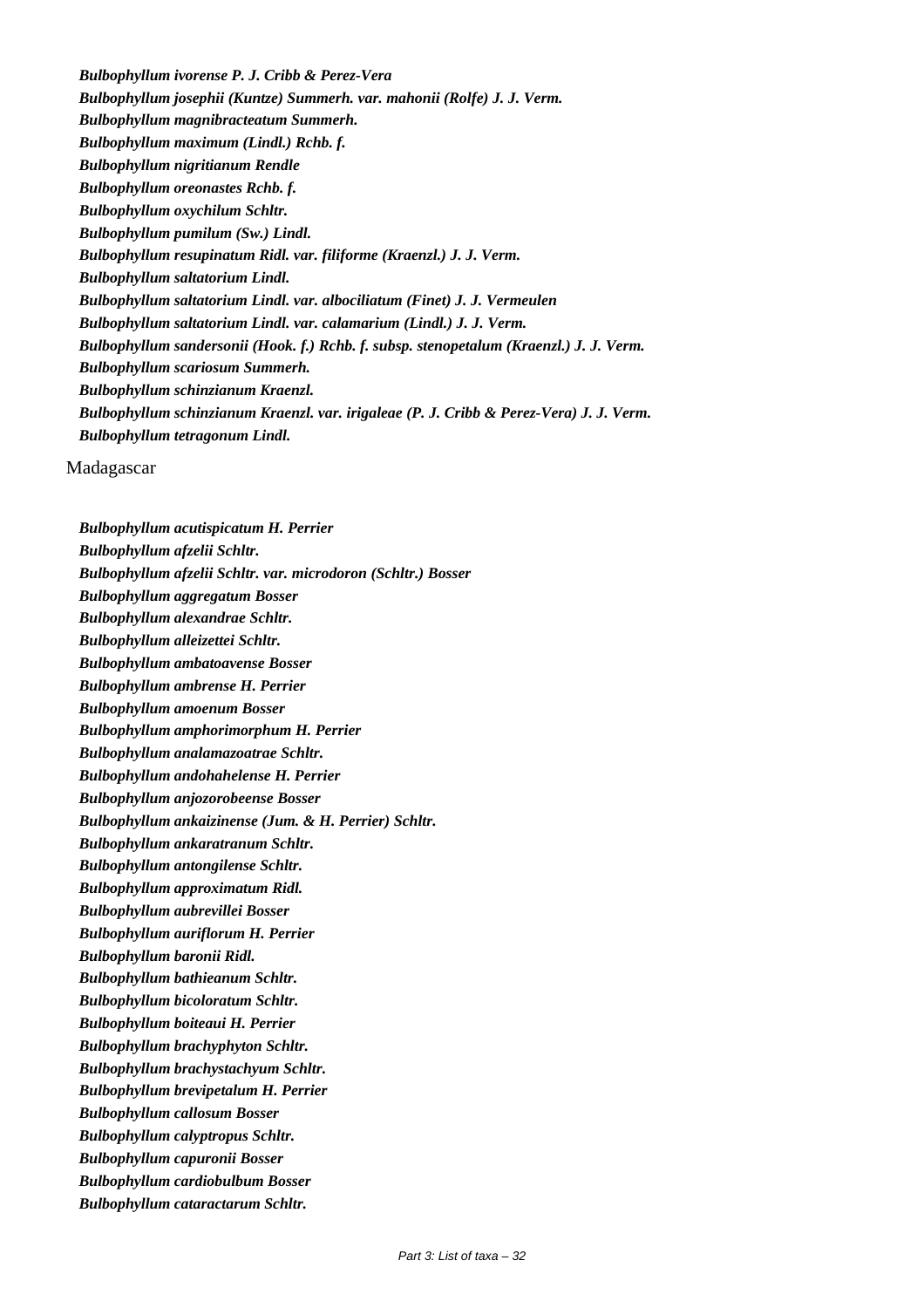*Bulbophyllum ceriodorum Boiteau Bulbophyllum ciliatilabrum H. Perrier Bulbophyllum cirrhoglossum H. Perrier Bulbophyllum coccinatum H. Perrier Bulbophyllum comorianum H. Perrier Bulbophyllum complanatum H. Perrier Bulbophyllum conchidioides Ridl. Bulbophyllum coriophorum Ridl. Bulbophyllum crassipetalum H. Perrier Bulbophyllum cryptostachyum Schltr. Bulbophyllum curvifolium Schltr. Bulbophyllum cyclanthum Schltr. Bulbophyllum cylindrocarpum Frapp ex Cordem. Bulbophyllum cylindrocarpum Frapp. ex Cordem. var. andringitrense Bosser Bulbophyllum debile Bosser Bulbophyllum decaryanum H. Perrier Bulbophyllum discilabium H. Perrier Bulbophyllum divaricatum H. Perrier Bulbophyllum edentatum H. Perrier Bulbophyllum elliottii Rolfe Bulbophyllum erectum Thouars Bulbophyllum erythroglossum Bosser Bulbophyllum erythrostachyum Rolfe Bulbophyllum ferkoanum Schltr. Bulbophyllum fimbriatum H. Perrier Bulbophyllum florulentum Schltr. Bulbophyllum forsythianum Kraenzl. Bulbophyllum francoisii H. Perrier Bulbophyllum francoisii H. Perrier var. andrangense (H. Perrier) Bosser Bulbophyllum gracile Thouars Bulbophyllum hamelini W. Watson Bulbophyllum hapalanthos Garay Bulbophyllum henrici Schltr. Bulbophyllum henrici Schltr. var. rectangulare H. Perrier Bulbophyllum hildebrandtii Rchb. f. Bulbophyllum hirsutiusculum H. Perrier Bulbophyllum horizontale Bosser Bulbophyllum hovarum Schltr. Bulbophyllum humbertii Schltr. Bulbophyllum humblottii Rolfe Bulbophyllum hyalinum Schltr. Bulbophyllum ikongoense H. Perrier Bulbophyllum imerinense Schltr. Bulbophyllum insolitum Bosser Bulbophyllum johannis Kraenzl. Bulbophyllum jumellanum Schltr. Bulbophyllum kainochiloides H. Perrier Bulbophyllum kieneri Bosser Bulbophyllum labatii Bosser Bulbophyllum lakatoense Bosser Bulbophyllum lancisepalum H. Perrier*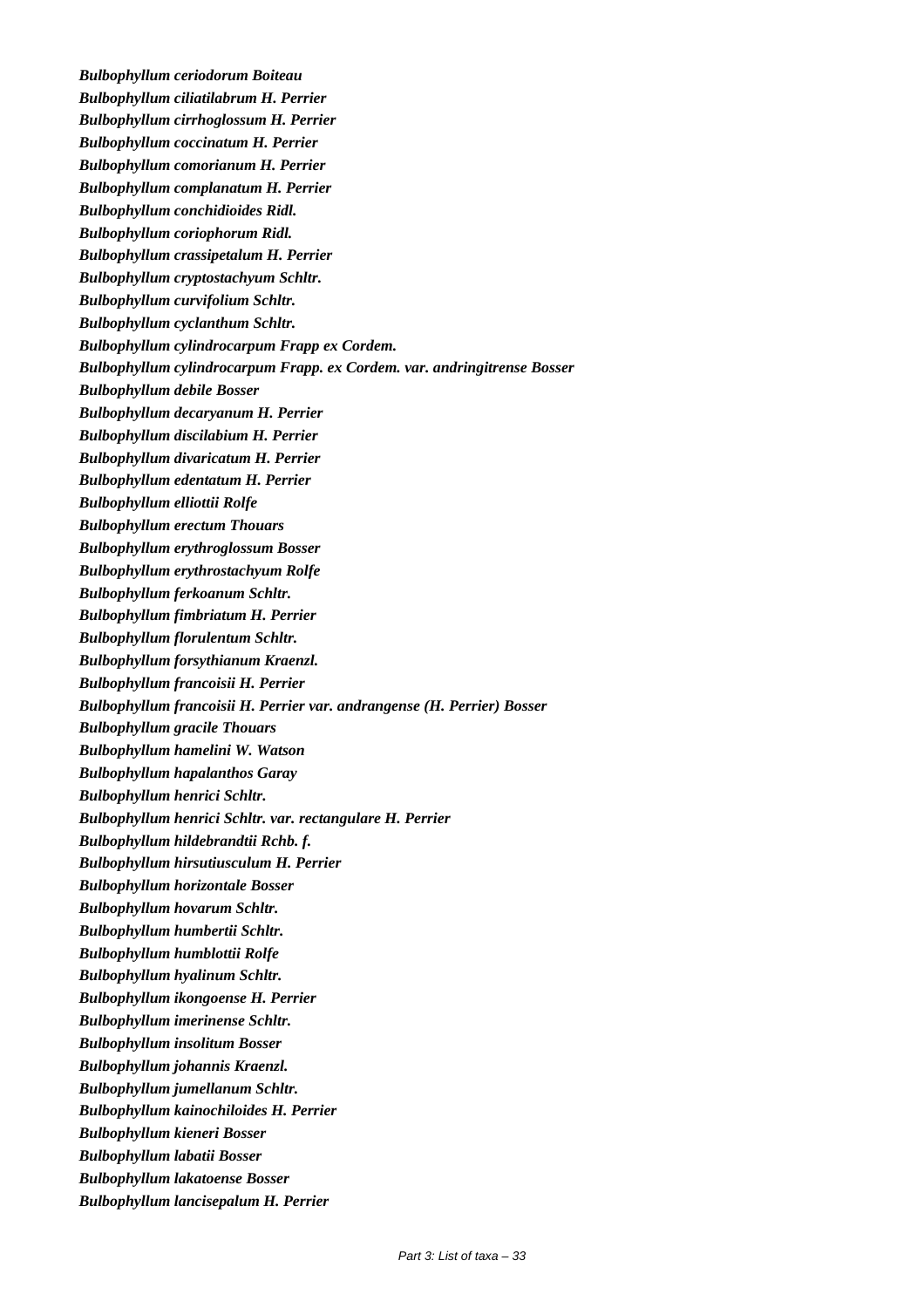*Bulbophyllum latipetalum H. Perrier Bulbophyllum leandrianum H. Perrier Bulbophyllum lecouflei Bosser Bulbophyllum lemuraeoides H. Perrier Bulbophyllum lemurense Bosser & P. J. Cribb Bulbophyllum leoni Kraenzl. Bulbophyllum leptochlamys Schltr. Bulbophyllum leptostachyum Schltr. Bulbophyllum lichenophylax Schltr. Bulbophyllum lineariligulatum Schltr. Bulbophyllum liparidioides Schltr. Bulbophyllum longiflorum Thouars Bulbophyllum longivaginans H. Perrier Bulbophyllum lucidum Schltr. Bulbophyllum luteobracteatum Jum. & H. Perrier Bulbophyllum lyperocephalum Schltr. Bulbophyllum lyperostachyum Schltr. Bulbophyllum maleolens Kraenzl. Bulbophyllum mananjarense Poiss. Bulbophyllum mangenotii Bosser Bulbophyllum marojejiense H. Perrier Bulbophyllum maromanganum Schltr. Bulbophyllum marovoense H. Perrier Bulbophyllum masoalanum Schltr. Bulbophyllum matitanense H. Perrier Bulbophyllum matitanense H. Perrier subsp. rostratum H. Perrier Bulbophyllum maudeae A. D. Hawkes Bulbophyllum megalonyx Rchb. f. Bulbophyllum melleum H. Perrier Bulbophyllum metonymon Summerh. Bulbophyllum microdendron Schltr. Bulbophyllum minax Schltr. Bulbophyllum minutilabrum H. Perrier Bulbophyllum minutulum Ridl. Bulbophyllum minutum Thouars Bulbophyllum mirificum Schltr. Bulbophyllum moldenkeanum A. D. Hawkes Bulbophyllum molossus Rchb. f. Bulbophyllum moratii Bosser Bulbophyllum multiflorum Ridl. Bulbophyllum multiligulatum H. Perrier Bulbophyllum multivaginatum Jum. & H. Perrier Bulbophyllum muscicola Schltr. Bulbophyllum myrmecochilum Schltr. Bulbophyllum namoronae Bosser Bulbophyllum neglectum Bosser Bulbophyllum nigriflorum H. Perrier Bulbophyllum nitens Jum. & H. Perrier Bulbophyllum nitens Jum. & H. Perrier var. intermedium H. Perrier Bulbophyllum nitens Jum. & H. Perrier var. majus H. Perrier Bulbophyllum nitens Jum. & H. Perrier var. minus H. Perrier*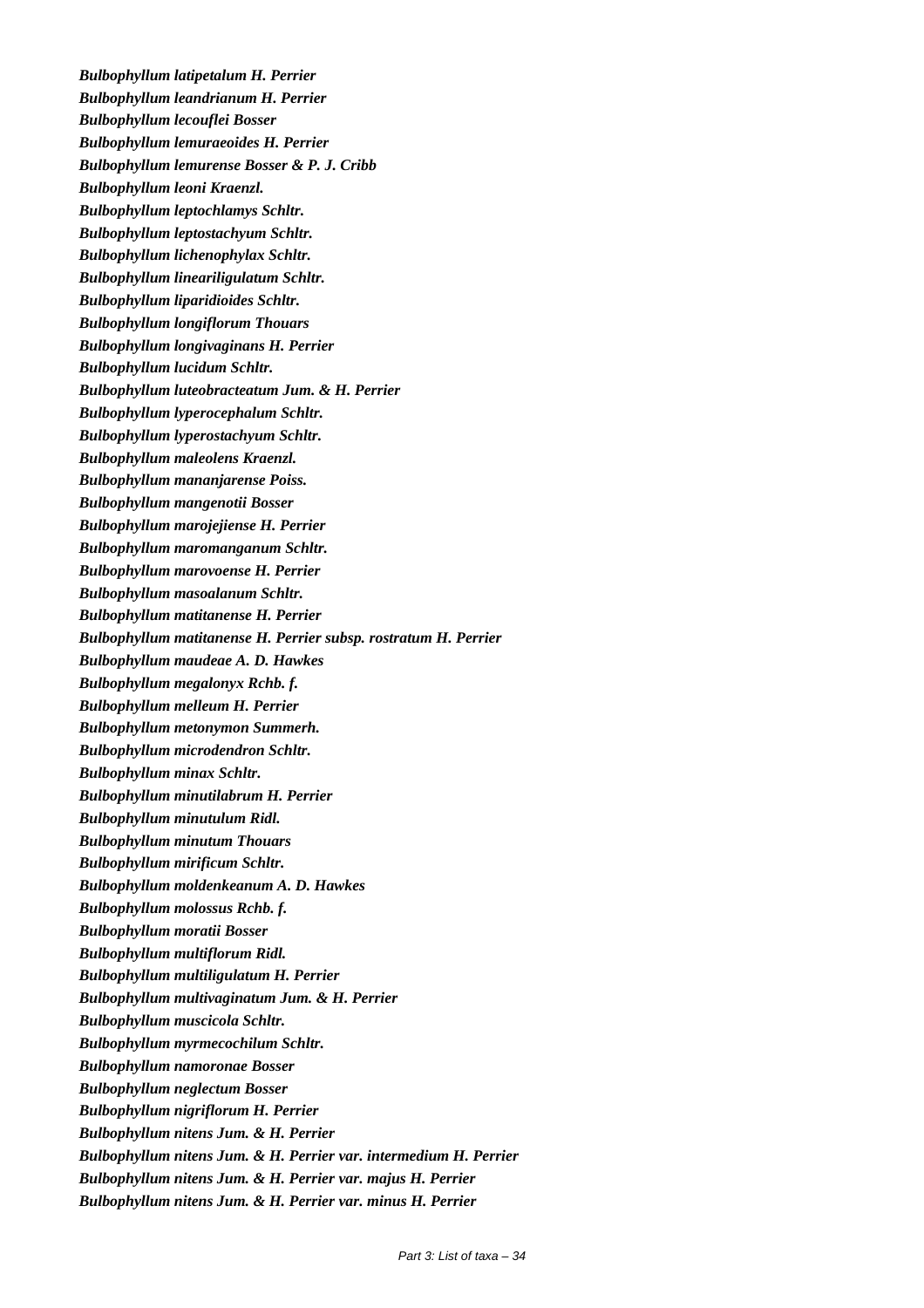*Bulbophyllum nitens Jum. & H. Perrier var. pulverulentum H. Perrier Bulbophyllum nutans (Thouars) Thouars Bulbophyllum nutans (Thouars) Thouars var. variifolium (Schltr.) Bosser Bulbophyllum obscuriflorum H. Perrier Bulbophyllum obtusatum (Jum. & H. Perrier) Schltr. Bulbophyllum obtusilabium W. Kittr. Bulbophyllum occlusum Ridl. Bulbophyllum occultum Thouars Bulbophyllum ochrochlamys Schltr. Bulbophyllum onivense H. Perrier Bulbophyllum ophiuchus Ridl. Bulbophyllum ophiuchus Ridl. var. baronianum H. Perrier Bulbophyllum oreodorum Schltr. Bulbophyllum oxycalyx Schltr. Bulbophyllum oxycalyx Schltr. var. rubescens (Schltr.) Bosser Bulbophyllum pachypus Schltr. Bulbophyllum paleiferum Schltr. Bulbophyllum pallens (Jum. & H. Perrier) Schltr. Bulbophyllum pandurella Schltr. Bulbophyllum pantoblepharon Schltr. Bulbophyllum pantoblepharon Schltr. var. vestitum H. Perrier Bulbophyllum papangense H. Perrier Bulbophyllum pentasticha (Pfitzer ex Kraenzl.) H. Perrier Bulbophyllum percorniculatum H. Perrier Bulbophyllum perpusillum Wendl. & Kraenzl. Bulbophyllum perreflexum Bosser & P. J. Cribb Bulbophyllum perrieri Schltr. Bulbophyllum pervillei Rolfe ex Elliot Bulbophyllum peyrotii Bosser Bulbophyllum platypodum H. Perrier Bulbophyllum pleiopterum Schltr. Bulbophyllum pleurothallopsis Schltr. Bulbophyllum protectum H. Perrier Bulbophyllum ptiloglossum Wendl. & Kraenzl. Bulbophyllum quadrialatum H. Perrier Bulbophyllum quadrifarium Rolfe Bulbophyllum ranomafanae Bosser & P. J. Cribb Bulbophyllum rauhii Toill.-Gen. & Bosser Bulbophyllum rauhii Toill.-Gen. & Bosser var. andranobeense Bosser Bulbophyllum reflexiflorum H. Perrier Bulbophyllum reflexiflorum H. Perrier subsp. pogonochilum Bosser Bulbophyllum rhodostachys Schltr. Bulbophyllum rienanense H. Perrier Bulbophyllum rubiginosum Schltr. Bulbophyllum rubrolabium Schltr. Bulbophyllum rubrum Jum. & H. Perrier Bulbophyllum ruginosum H. Perrier Bulbophyllum rutenbergianum Schltr. Bulbophyllum sambiranense Jum. & H. Perrier Bulbophyllum sambiranense Jum. & H. Perrier var. ankiranense H. Perrier Bulbophyllum sambiranense Jum. & H. Perrier var. latibracteatum H. Perrier*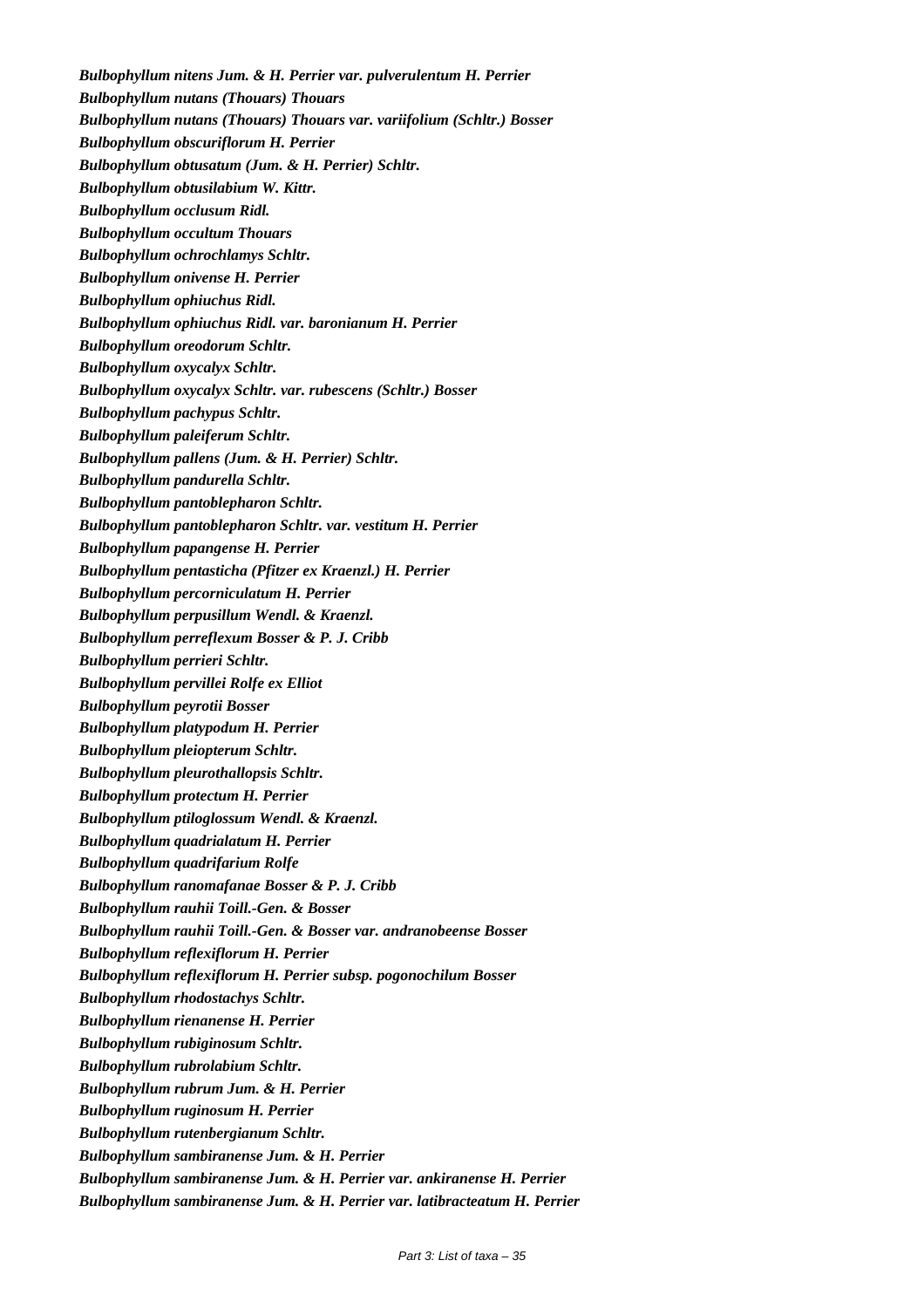*Bulbophyllum sandrangatense Bosser Bulbophyllum sanguineum H. Perrier Bulbophyllum sarcorhachis Schltr. Bulbophyllum sarcorhachis Schltr. var. beforonense (Schltr.) H. Perrier Bulbophyllum sarcorhachis Schltr. var. flavemarginatum H. Perrier Bulbophyllum sciaphile Bosser Bulbophyllum septatum Schltr. Bulbophyllum spaerobulbum H. Perrier Bulbophyllum sphaerobulbum H. Perrier Bulbophyllum subapproximatum H. Perrier Bulbophyllum subclavatum Schltr. Bulbophyllum subcrenulatum Schltr. Bulbophyllum subsecundum Schltr. Bulbophyllum subsessile Schltr. Bulbophyllum sulfureum Schltr. Bulbophyllum tampoketsense H. Perrier Bulbophyllum teretibulbum H. Perrier Bulbophyllum therezienii Bosser Bulbophyllum thompsonii Ridl. Bulbophyllum toilliezae Bosser Bulbophyllum trichochlamys H. Perrier Bulbophyllum trifarium Rolfe Bulbophyllum trilineatum H. Perrier Bulbophyllum turkii Bosser & P. J. Cribb Bulbophyllum variegatum Thouars Bulbophyllum ventriosum H. Perrier Bulbophyllum verruculiferum H. Perrier Bulbophyllum vestitum Bosser Bulbophyllum vestitum Bosser var. meridionale Bosser Bulbophyllum viguieri Schltr. Bulbophyllum vulcanorum H. Perrier Bulbophyllum xanthobulbum Schltr. Bulbophyllum zaratananae Schltr. Bulbophyllum zaratananae Schltr. subsp. disjunctum H. Perrier*

#### Malawi

*Bulbophyllum bavonis J. J. Verm. Bulbophyllum cochleatum Lindl. Bulbophyllum elliottii Rolfe Bulbophyllum encephalodes Summerh. Bulbophyllum expallidum J. J. Verm. Bulbophyllum fuscum Lindl. var. melinostachyum (Schltr) J. J. Verm. Bulbophyllum humblottii Rolfe Bulbophyllum intertextum Lindl. Bulbophyllum josephi (Kuntze) Summerh. Bulbophyllum josephii (Kuntze) Summerh. var. mahonii (Rolfe) J. J. Verm. Bulbophyllum longiflorum Thouars Bulbophyllum maximum (Lindl.) Rchb. f. Bulbophyllum sandersonii (Hook. f.) Rchb. f. Bulbophyllum scaberulum (Rolfe) Bolus Bulbophyllum stolzii Schltr.*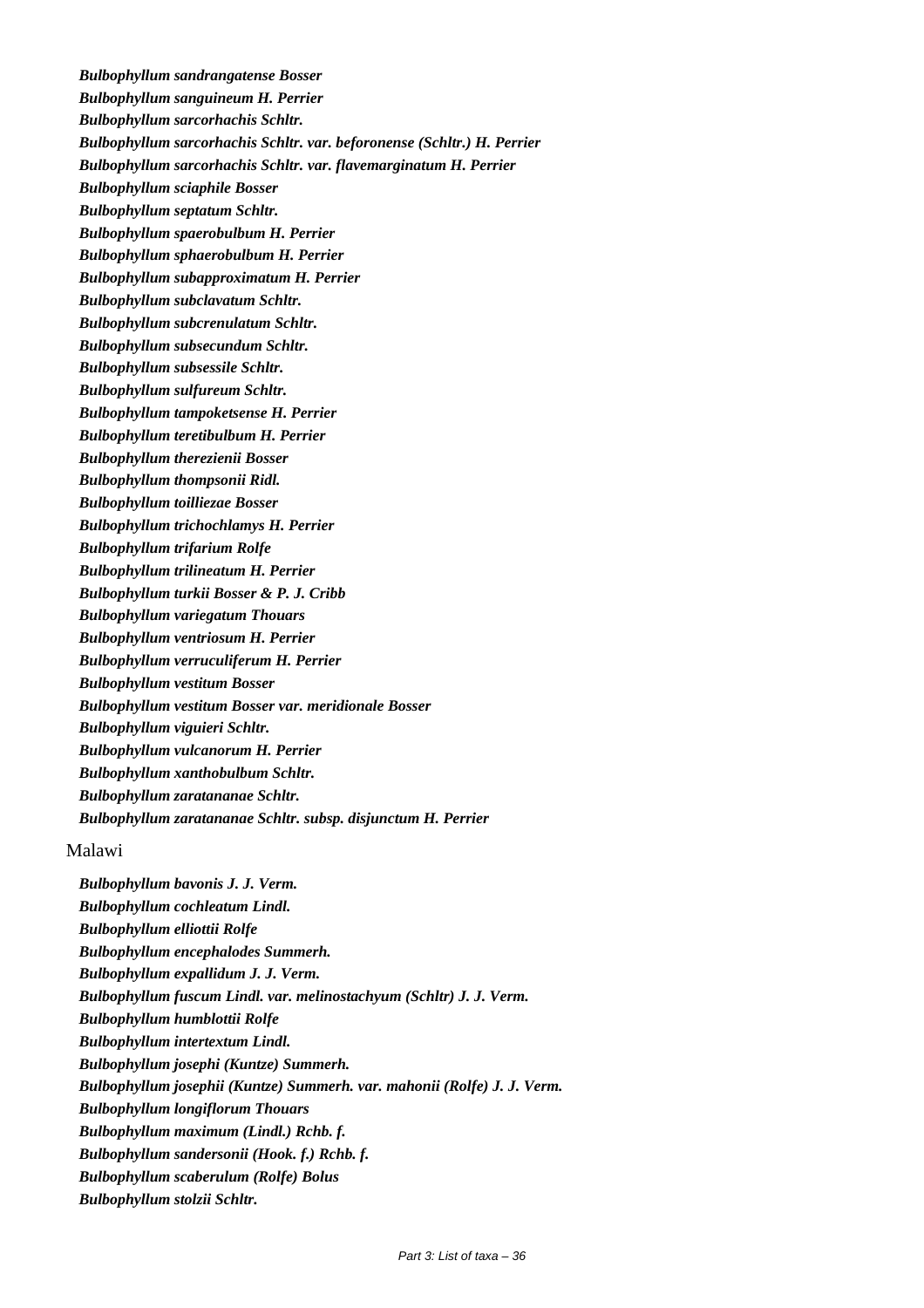*Bulbophyllum unifoliatum De Wild. subsp. flectens (P. J. Cribb & Taylor) J. J. Verm. Bulbophyllum unifoliatum De Wild. subsp. infracarinatum (G. Will.) J. J. Verm.*

Malaysia *Bulbophyllum abbrevilabium Carr Bulbophyllum acuminatum (Ridl.) Ridl. Bulbophyllum alcicorne C. S. P. Parish & Rchb. f. Bulbophyllum anaclastum J. J. Verm. Bulbophyllum angustifolium (Blume) Lindl. Bulbophyllum anisopterum J. J. Verm. & P. O`Byrne Bulbophyllum annandalei Ridl. Bulbophyllum apiferum Carr Bulbophyllum apodum Hook. f. Bulbophyllum armeniacum J. J. Sm. Bulbophyllum atratum J. J. Sm. Bulbophyllum auratum (Lindl.) Rchb. f. Bulbophyllum bakhuizenii van Steenis Bulbophyllum biflorum Teijsm. & Binn. Bulbophyllum biseriale Carr Bulbophyllum blepharistes Rchb. f. Bulbophyllum blumei (Lindl.) J. J. Sm. Bulbophyllum botryophorum Ridl. Bulbophyllum brevipes Ridl. Bulbophyllum brienianum (Rolfe) Ames Bulbophyllum cameronense Garay, Hamer & Siegerist Bulbophyllum capitatum (Blume) Lindl. Bulbophyllum carinilabium J. J. Verm. Bulbophyllum carrianum J. J. Verm. Bulbophyllum catenarium Ridl. Bulbophyllum caudatisepalum Ames & C. Schweinf. Bulbophyllum cerebellum J. J. Verm. Bulbophyllum cheiri Lindl. Bulbophyllum cheiropetalum Ridl. Bulbophyllum ciliatum (Blume) Lindl. Bulbophyllum clandestinum Lindl. Bulbophyllum cleistogamum Ridl. Bulbophyllum comberi J. J. Verm. Bulbophyllum comberipictum J. J. Verm. Bulbophyllum concinnum Hook. f. Bulbophyllum coniferum Ridl. Bulbophyllum coriaceum Ridl. Bulbophyllum corolliferum J. J. Sm. Bulbophyllum crassipes Hook. f. Bulbophyllum cupreum Lindl. Bulbophyllum cuspidipetalum J. J. Sm. Bulbophyllum cyanotriche J. J. Verm. Bulbophyllum cyclosepalon Carr Bulbophyllum dayanum Rchb. f. Bulbophyllum dearei Rchb. f. Bulbophyllum dentiferum Ridl. Bulbophyllum dibothron J. J. Verm. & A. L. Lamb*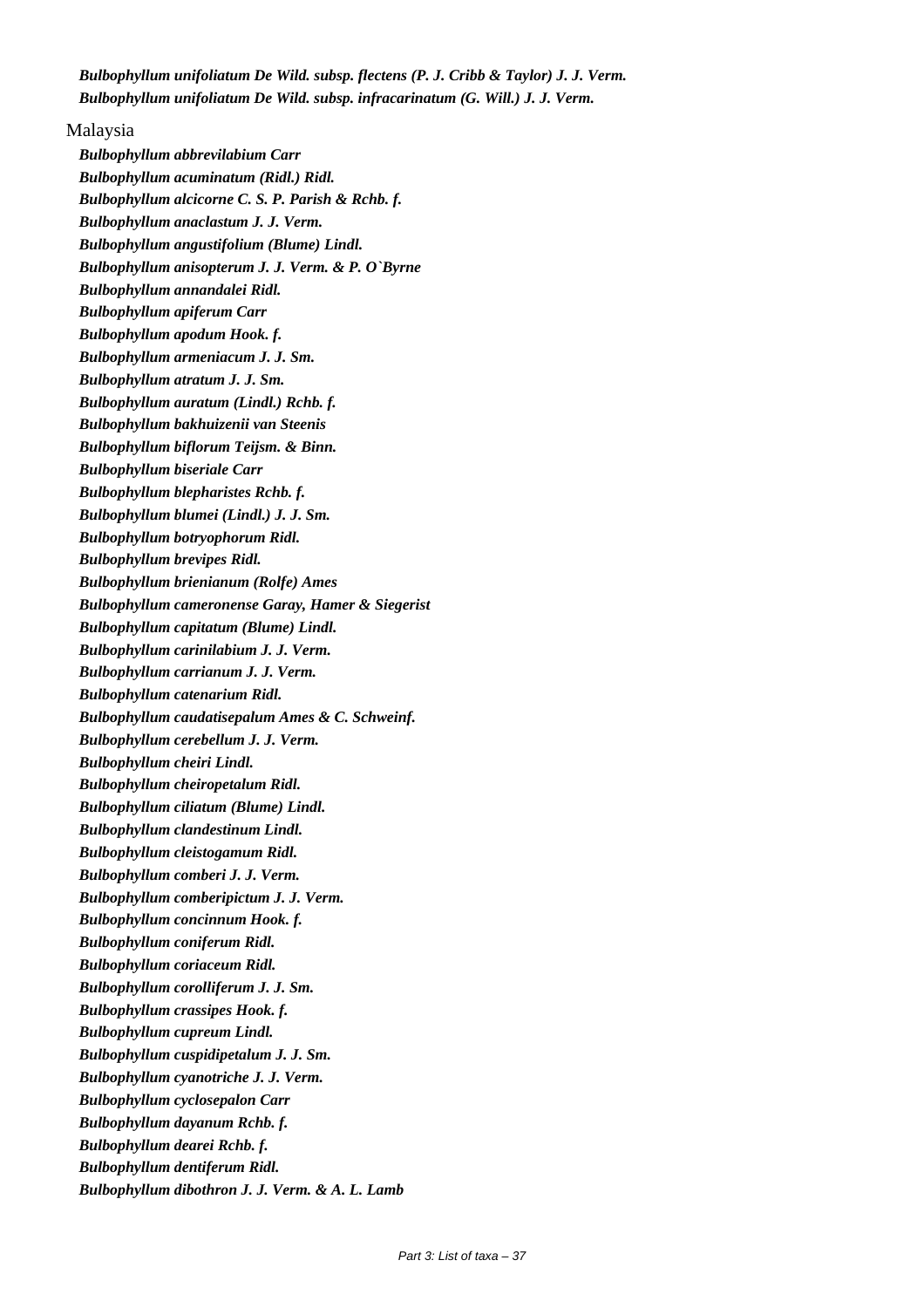*Bulbophyllum diplantherum Carr Bulbophyllum disjunctum Ames & C. Schweinf. Bulbophyllum dracunculus J. J. Verm. Bulbophyllum dryas Ridl. Bulbophyllum elachanthe J. J. Verm. Bulbophyllum elongatum (Blume) Hassk. Bulbophyllum epicrianthes Hook. f. Bulbophyllum evansii M. R. Henderson Bulbophyllum farinulentum J. J. Sm. Bulbophyllum farinulentum J. J. Sm. subsp. densissimum (Carr) J. J. Verm. Bulbophyllum flammuliferum Ridl. Bulbophyllum flavescens (Blume) Lindl. Bulbophyllum flavorubellum J. J. Verm. & P. O`Byrne Bulbophyllum foraminiferum J. J. Verm. Bulbophyllum fulvibulbum J. J. Verm. Bulbophyllum gemma-reginae J. J. Verm. Bulbophyllum gibbosum (Blume) Lindl. Bulbophyllum gilvum J. J. Verm. & A. L. Lamb Bulbophyllum globulus Hook. f. Bulbophyllum gracillimum (Rolfe) Rolfe Bulbophyllum groeneveldtii J. J. Sm. Bulbophyllum grudense J. J. Sm. Bulbophyllum gusdorfii J. J. Sm. Bulbophyllum habrotinum J. J. Verm. & A. L. Lamb Bulbophyllum haniffii Carr Bulbophyllum hemiprionotum J. J. Verm. & A. L. Lamb Bulbophyllum hirtulum Ridl. Bulbophyllum hodgsoni M. R. Henderson Bulbophyllum ignevenosum Carr Bulbophyllum inunctum J. J. Sm. Bulbophyllum jolandae J. J. Verm. Bulbophyllum khasyanum Griff. Bulbophyllum korthalsii Schltr. Bulbophyllum laetum J. J. Verm. Bulbophyllum lasianthum Lindl. Bulbophyllum lasiochilum C. S. P. Parish & Rchb. f. Bulbophyllum laxiflorum (Blume) Lindl. Bulbophyllum lepidum (Blume) J. J. Sm. Bulbophyllum leptosepalum Hook. f. Bulbophyllum liliacinum Ridl. Bulbophyllum limbatum Lindl. Bulbophyllum linearifolium King & Pantl. Bulbophyllum lissoglossum J. J. Verm. Bulbophyllum lobbii Lindl. Bulbophyllum lohokii J. J. Verm. & A. L. Lamb Bulbophyllum lordoglossum J. J. Verm. & A. L. Lamb Bulbophyllum lumbriciforme J. J. Sm. Bulbophyllum macranthum Lindl. Bulbophyllum macrochilum Rolfe Bulbophyllum makoyanum (Rchb. f.) Ridl. Bulbophyllum malleolabrum Carr*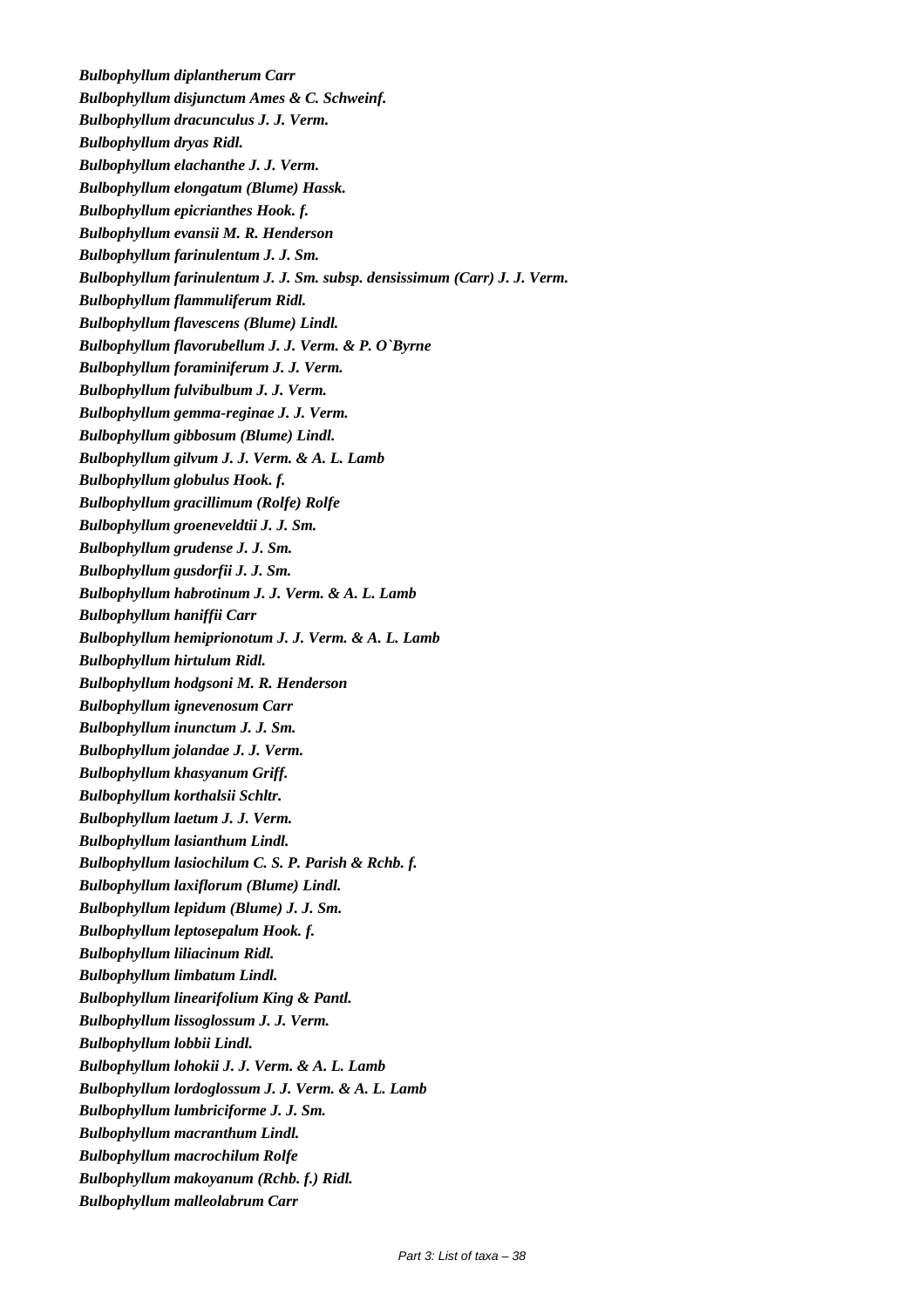*Bulbophyllum medusae (Lindl.) Rchb. f. Bulbophyllum membranaceum Teijsm. & Binn. Bulbophyllum membranifolium Hook. f. Bulbophyllum microglossum Ridl. Bulbophyllum minutulum Ridl. Bulbophyllum mirabile Hallier f. Bulbophyllum mobilifilum Carr Bulbophyllum monanthos Ridl. Bulbophyllum moniliforme C. S. P. Parish & Rchb. f. Bulbophyllum muscohaerens J. J. Verm. & A. L. Lamb Bulbophyllum mutabile (Blume) Lindl. Bulbophyllum nematocaulon Ridl. Bulbophyllum nigropurpureum Carr Bulbophyllum oblanceolatum King & Pantl. Bulbophyllum obtusipetalum J. J. Sm. Bulbophyllum obtusum (Blume) Lindl. Bulbophyllum ochthodes J. J. Verm. Bulbophyllum octorhopalon Seidenf. Bulbophyllum odoratum (Blume) Lindl. Bulbophyllum ovalifolium (Blume) Lindl. Bulbophyllum pan Ridl. Bulbophyllum papillosefilum Carr Bulbophyllum patens King ex Hook. f. Bulbophyllum penduliscapum J. J. Sm. Bulbophyllum pileatum Lindl. Bulbophyllum pilosum J. J. Verm. Bulbophyllum placochilum J. J. Verm. Bulbophyllum planibulbe (Ridl.) Ridl. Bulbophyllum plumatum Ames Bulbophyllum poekilon Carr Bulbophyllum polycyclum J. J. Verm. Bulbophyllum polygaliflorum J. J. Wood Bulbophyllum praetervisum J. J. Verm. Bulbophyllum proculcastris J. J. Verm. Bulbophyllum puguahaanense Ames Bulbophyllum pulchellum Ridl. Bulbophyllum purpurascens Teijsm. & Binn. Bulbophyllum pustulatum Ridl. Bulbophyllum putidum (Teijsm. & Binn.) J. J. Sm. Bulbophyllum rariflorum J. J. Sm. Bulbophyllum retusiusculum Rchb. f. Bulbophyllum rhizomatosum Ames & C. Schweinf. Bulbophyllum ruficaudatum Ridl. Bulbophyllum rugosum Ridl. Bulbophyllum salaccense Rchb. f. Bulbophyllum scintilla Ridl. Bulbophyllum secundum Hook. f. Bulbophyllum serratotruncatum Seidenf. Bulbophyllum setuliferum Verm. J.J. & Saw L.G. Bulbophyllum siamense Rchb. f. Bulbophyllum sicyobulbon C. S. P. Parish & Rchb. f.*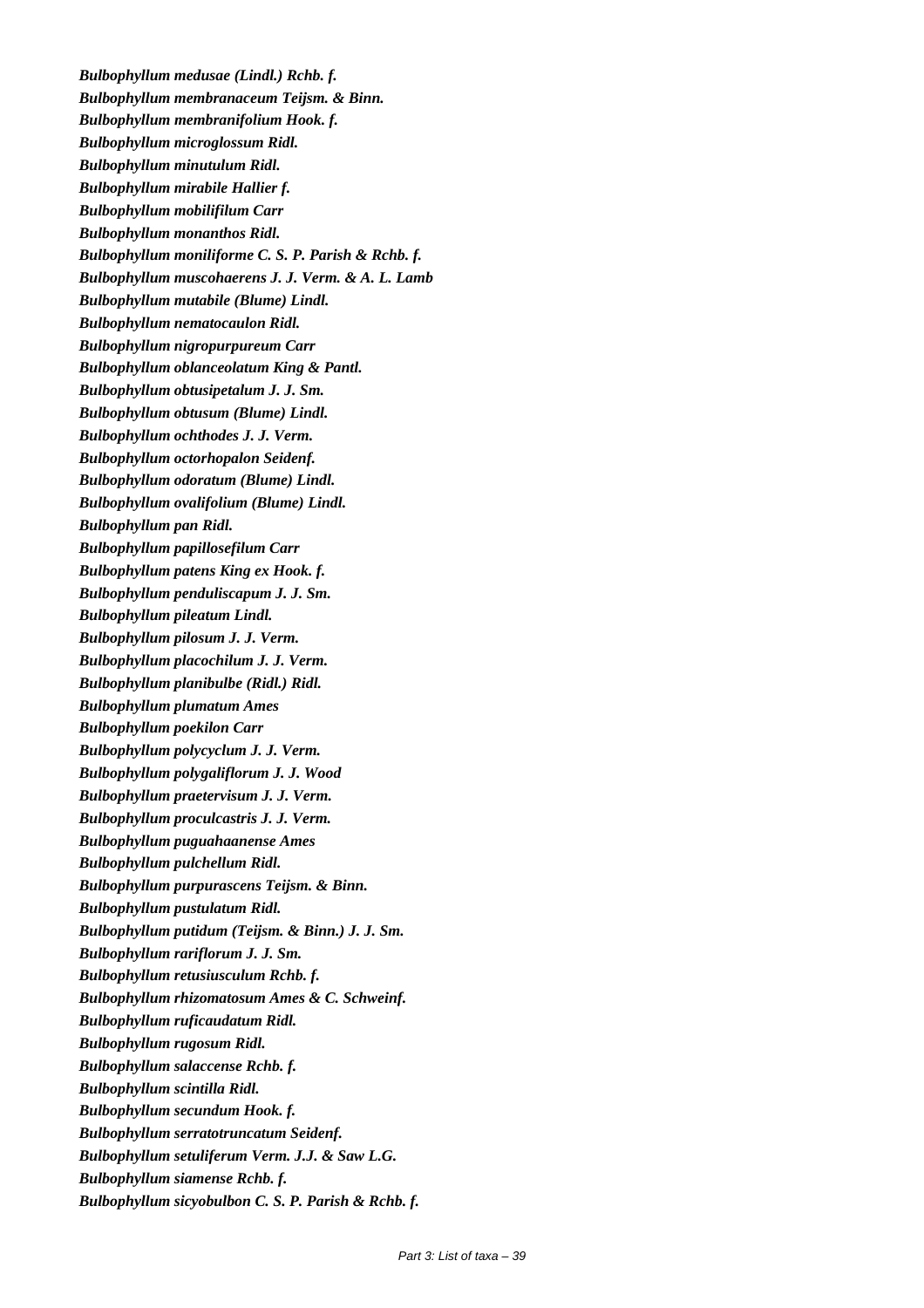*Bulbophyllum signatum J. J. Verm. Bulbophyllum singaporeanum Schltr. Bulbophyllum skeatianum Ridl. Bulbophyllum spissum J. J. Verm. Bulbophyllum stormii J. J. Sm. Bulbophyllum striatellum Ridl. Bulbophyllum subbullatum J. J. Verm. Bulbophyllum subumbellatum Ridl. Bulbophyllum taeniophyllum C. S. P. Parish & Rchb. f. Bulbophyllum tahanense Carr Bulbophyllum talauense (J. J. Sm.) Carr Bulbophyllum tekuense Carr Bulbophyllum tenompokense J. J. Sm. Bulbophyllum tenuifolium (Blume) Lindl. Bulbophyllum titanea Ridl. Bulbophyllum tortuosum (Blume) Lindl. Bulbophyllum trifolium Ridl. Bulbophyllum trulliferum J. J. Verm. & A. L. Lamb Bulbophyllum tryssum J. J. Verm. & A. L. Lamb Bulbophyllum turpis J. J. Verm. & P. O`Byrne Bulbophyllum uniflorum (Blume) Hassk. Bulbophyllum vaginatum (Lindl.) Rchb. f. Bulbophyllum variabile Ridl. Bulbophyllum vermiculare Hook. f. Bulbophyllum vesiculosum J. J. Sm. Bulbophyllum virescens J. J. Sm. Bulbophyllum viridescens Ridl. Bulbophyllum vitellinum Ridl. Bulbophyllum wrayi Hook. f. Bulbophyllum xanthum Ridl. Bulbophyllum xylocarpi J. J. Sm. Bulbophyllum yoksunense J. J. Sm. Trias antheae J. J. Verm. & A. L. Lamb*

# Mauritius

*Bulbophyllum caespitosum Thouars Bulbophyllum clavatum Thouars Bulbophyllum commersonii Thouars Bulbophyllum densum Thouars Bulbophyllum erectum Thouars Bulbophyllum gracile Thouars Bulbophyllum incurvum Thouars Bulbophyllum longiflorum Thouars Bulbophyllum nutans (Thouars) Thouars Bulbophyllum occultum Thouars Bulbophyllum pendulum Thouars Bulbophyllum prismaticum Thouars Bulbophyllum pusillum Thouars Bulbophyllum variegatum Thouars*

# Mexico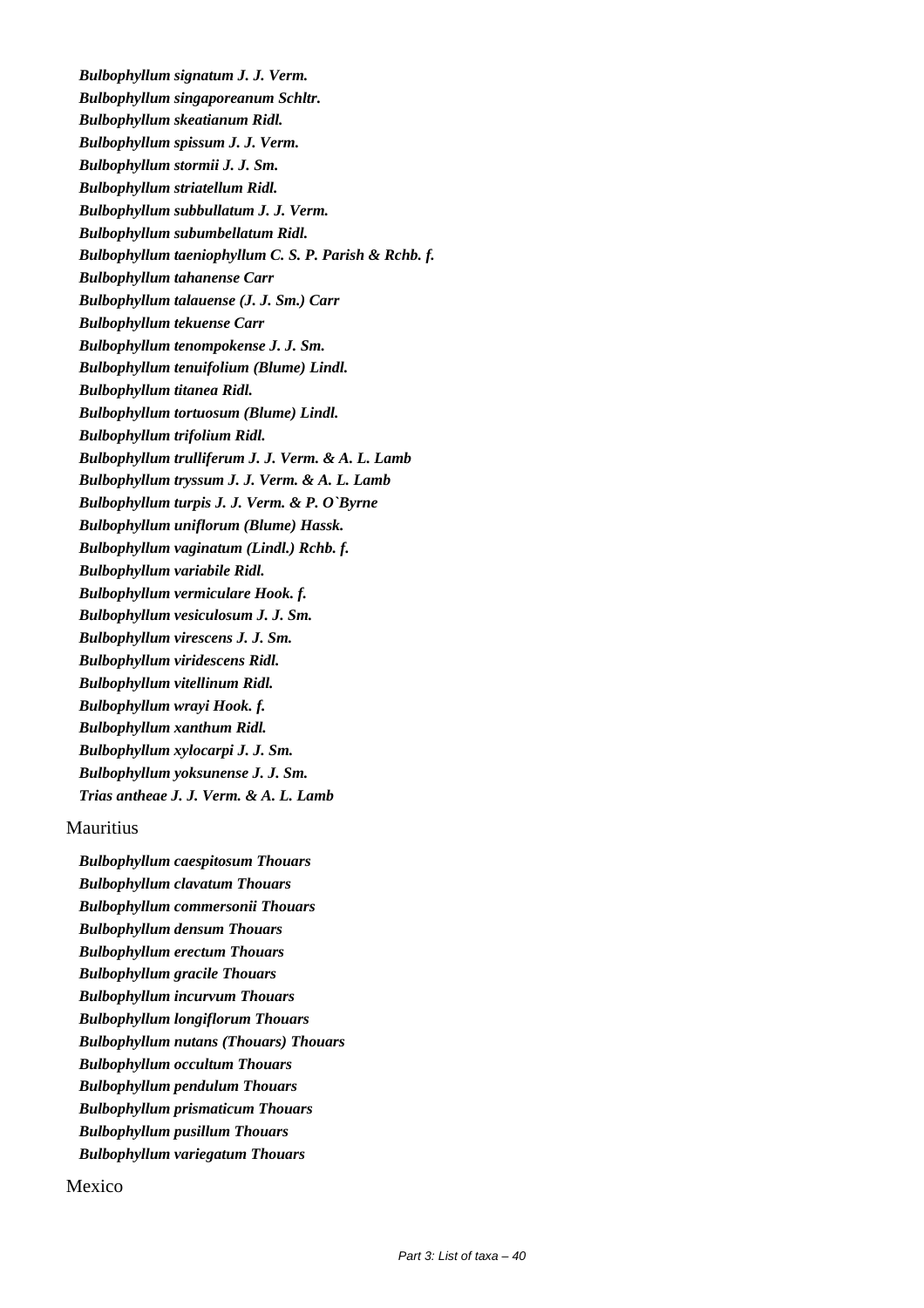*Bulbophyllum aristatum (Rchb. f.) Hemsl. Bulbophyllum cirrhosum L. O. Williams Bulbophyllum nagelii L. O. Williams Bulbophyllum oerstedii (Rchb. f.) Hemsl. Bulbophyllum pachyrachis (A. Rich.) Griseb. Bulbophyllum solteroi R. G. Tamayo*

Micronesia, Federated States of

*Bulbophyllum betchei F. Muell.*

Mozambique

*Bulbophyllum fuscum Lindl. var. melinostachyum (Schltr) J. J. Verm. Bulbophyllum josephi (Kuntze) Summerh. Bulbophyllum maximum (Lindl.) Rchb. f. Bulbophyllum oreonastes Rchb. f. Bulbophyllum sandersonii (Hook. f.) Rchb. f. Bulbophyllum scaberulum (Rolfe) Bolus Bulbophyllum unifoliatum De Wild. subsp. infracarinatum (G. Will.) J. J. Verm.*

#### Myanmar

*Acrochaene punctata Lindl. Bulbophyllum alcicorne C. S. P. Parish & Rchb. f. Bulbophyllum andersonii (Hook. f.) J. J. Sm. Bulbophyllum auricomum Lindl. Bulbophyllum birmense Schltr. Bulbophyllum blepharistes Rchb. f. Bulbophyllum bootanense C. S. P. Parish & Rchb. f. Bulbophyllum burkilli Gage Bulbophyllum capillipes C. S. P. Parish & Rchb. f. Bulbophyllum careyanum (Hook. f.) Sprengel Bulbophyllum cauliflorum Hook. f. Bulbophyllum clandestinum Lindl. Bulbophyllum comosum Collett & Hemsl. Bulbophyllum crassipes Hook. f. Bulbophyllum cupreum Lindl. Bulbophyllum dayanum Rchb. f. Bulbophyllum dickasonii Seidenf. Bulbophyllum emarginatum (Finet) J. J. Sm. Bulbophyllum farreri (W. W. Sm.) Seidenf. Bulbophyllum gracillimum (Rolfe) Rolfe Bulbophyllum guttulatum (Hook. f.) Balakr. Bulbophyllum haniffii Carr Bulbophyllum hirtum (J. E. Sm.) Lindl. Bulbophyllum kanburiense Seidenf. Bulbophyllum khasyanum Griff. Bulbophyllum lasiochilum C. S. P. Parish & Rchb. f. Bulbophyllum laxiflorum (Blume) Lindl. Bulbophyllum lemniscatum C. S. P. Parish ex Hook. f. Bulbophyllum lepidum (Blume) J. J. Sm. Bulbophyllum limbatum Lindl. Bulbophyllum lindleyanum Griff.*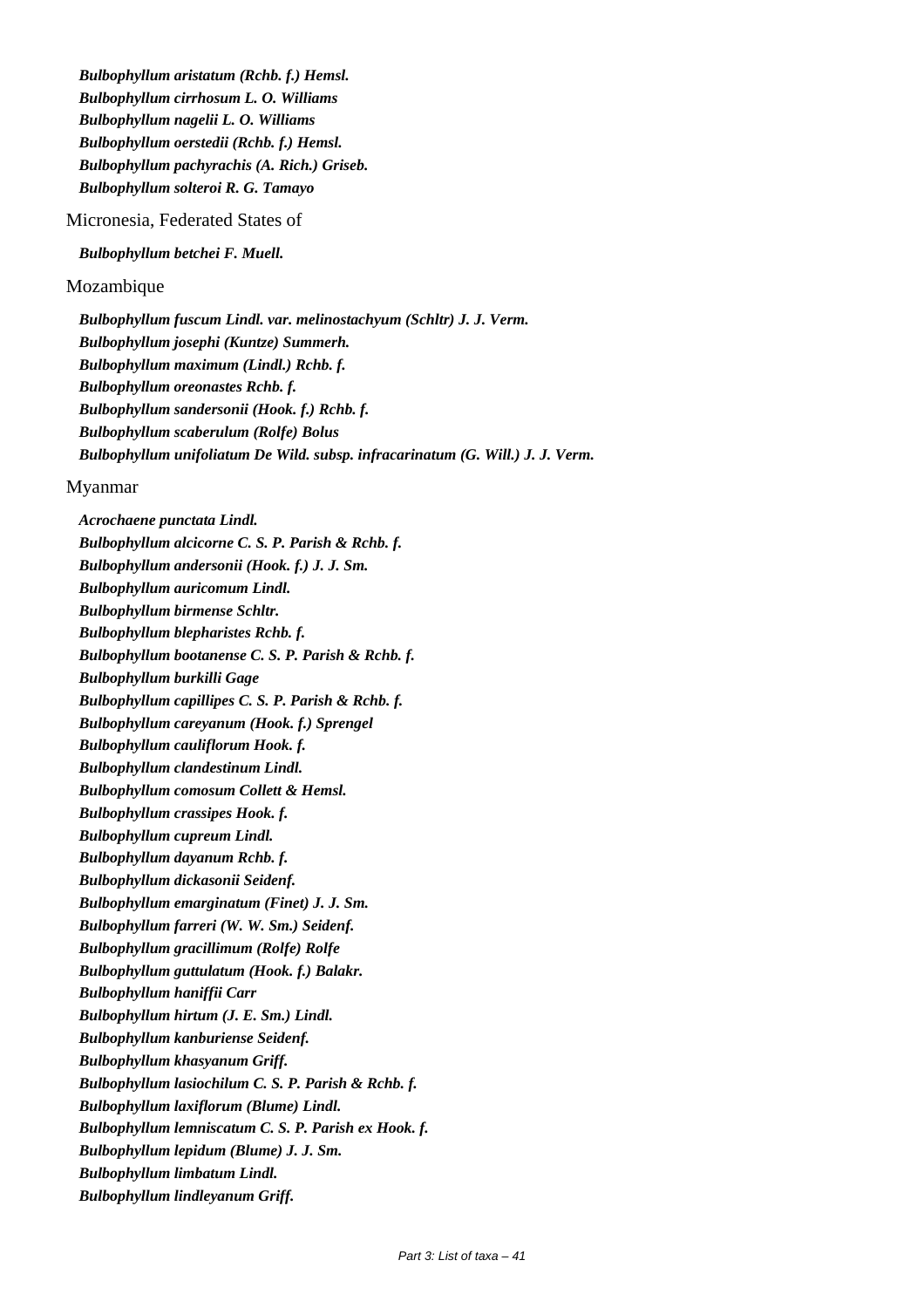*Bulbophyllum lineatum (Teijsm. & Binn.) J. J. Sm. Bulbophyllum lobbii Lindl. Bulbophyllum macranthum Lindl. Bulbophyllum micropetalum Rchb. f. Bulbophyllum moniliforme C. S. P. Parish & Rchb. f. Bulbophyllum neilgherrense Wight Bulbophyllum nigrescens Rolfe Bulbophyllum odoratissimum (J. E. Sm.) Lindl. Bulbophyllum oligoglossum Rchb. f. Bulbophyllum ornatissimum (Rchb. f.) J. J. Sm. Bulbophyllum parviflorum C. S. P. Parish & Rchb. f. Bulbophyllum pectinatum Finet Bulbophyllum penicillium C. S. P. Parish & Rchb. f. Bulbophyllum picturatum (Lodd.) Rchb.f. Bulbophyllum polyrhizum Lindl. Bulbophyllum protractum Hook. f. Bulbophyllum psittacoglossum Rchb. f. Bulbophyllum pumilio C. S. P. Parish & Rchb. f. Bulbophyllum purpurascens Teijsm. & Binn. Bulbophyllum refractum (Zoll.) Rchb. f. Bulbophyllum reichenbachii (Kuntze) Schltr. Bulbophyllum repens Griff. Bulbophyllum reptans (Lindl.) Lindl. Bulbophyllum retusiusculum Rchb. f. Bulbophyllum rufilabrum C. S. P. Parish ex Hook. f. Bulbophyllum rufinum Rchb. f. Bulbophyllum secundum Hook. f. Bulbophyllum serratotruncatum Seidenf. Bulbophyllum siamense Rchb. f. Bulbophyllum sicyobulbon C. S. P. Parish & Rchb. f. Bulbophyllum sillemianum Rchb. f. Bulbophyllum spathaceum Rolfe Bulbophyllum spathulatum (Rolfe ex E. Cooper) Seidenf. Bulbophyllum stenobulbon C. S. P. Parish & Rchb. f. Bulbophyllum suavissimum Rolfe Bulbophyllum taeniophyllum C. S. P. Parish & Rchb. f. Bulbophyllum tripudians C. S. P. Parish & Rchb. f. Bulbophyllum umbellatum Lindl. Bulbophyllum wendlandianum (Kraenzl.) Dammer Bulbophyllum wightii Rchb. f. Bulbophyllum xylophyllum C. S. P. Parish & Rchb. f. Drymoda picta Lindl. Monomeria longipes (Rchb. f.) Aver. Sunipia andersonii (King & Pantl.) P. F. Hunt Sunipia bicolor Lindl. Sunipia racemosa (Sm.) T. Tang & F. T. Wang Sunipia rimannii (Rchb. f.) Seidenf. Sunipia scariosa Lindl. Trias nasuta (Rchb. f.) Stapf Trias oblonga Lindl. Trias picta (C. S. P. Parish & Rchb. f.) C. S. P. Parish ex Hemsl.*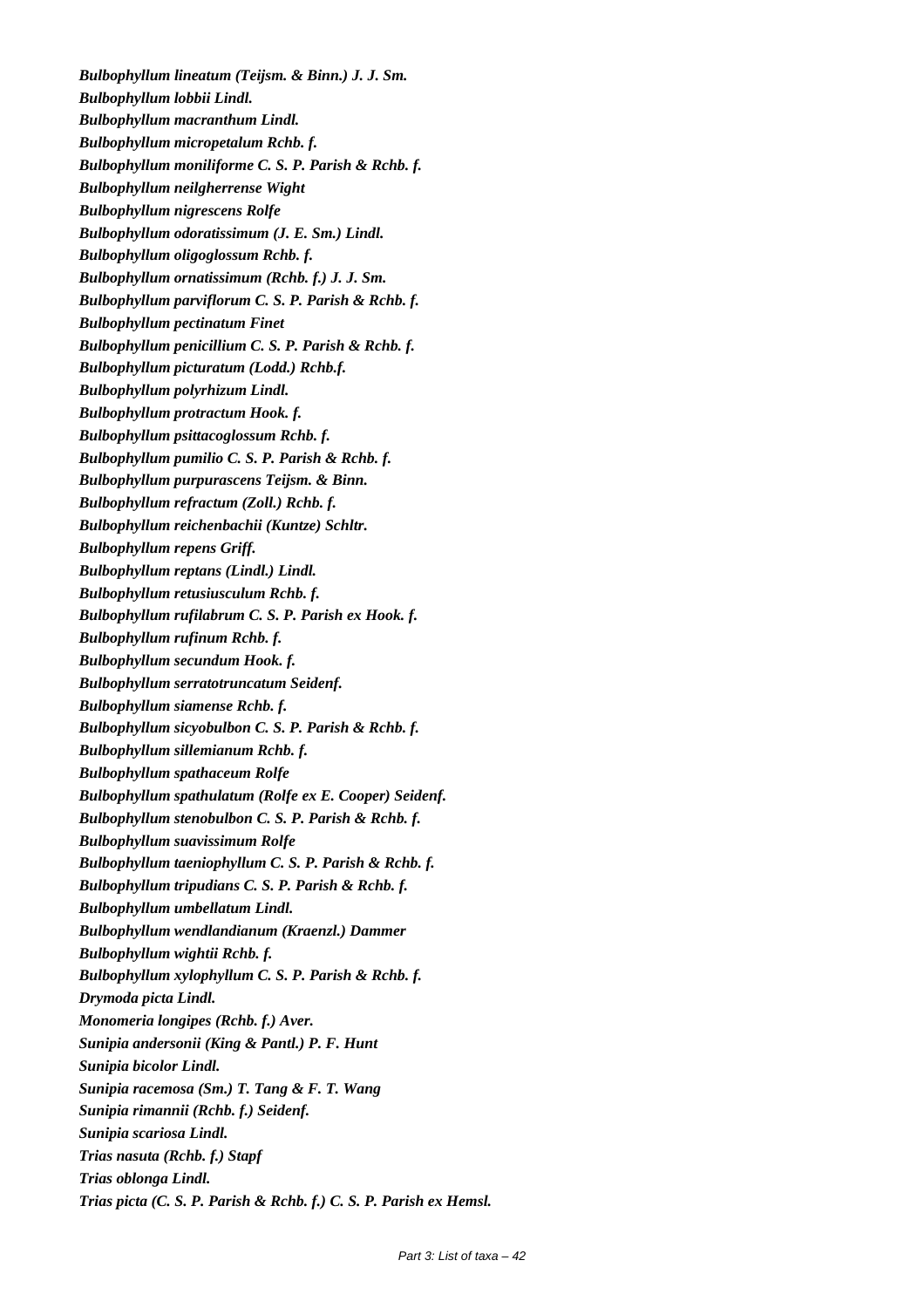Nepal

*Bulbophyllum ambrosia (Hanche) Schltr. subsp. nepalensis J. J. Wood Bulbophyllum elatum (Hook. f.) J. J. Sm. Bulbophyllum hirtulum Ridl. Bulbophyllum odoratissimum (J. E. Sm.) Lindl. Bulbophyllum retusiusculum Rchb. f. Bulbophyllum secundum Hook. f. Sunipia bicolor Lindl. Sunipia cirrhata (Lindl.) P. F. Hunt Sunipia racemosa (Sm.) T. Tang & F. T. Wang*

# New Caledonia

*Bulbophyllum absconditum J. J. Sm. Bulbophyllum aphanopetalum Schltr. Bulbophyllum argyropus (Endl.) Rchb. f. Bulbophyllum atrorubens Schltr. Bulbophyllum baladeanum J. J. Sm. Bulbophyllum betchei F. Muell. Bulbophyllum cheiropetalum Ridl. Bulbophyllum comptonii Rendle Bulbophyllum ebulbe Schltr. Bulbophyllum gracillimum (Rolfe) Rolfe Bulbophyllum hexarhopalos Schltr. Bulbophyllum keekee N. Halle Bulbophyllum lingulatum Rendle Bulbophyllum longiflorum Thouars Bulbophyllum lophoglottis (Guillaumin) N. Halle Bulbophyllum neo-caledonicum Schltr. Bulbophyllum ngoyense Schltr. Bulbophyllum pachyanthum Schltr. Bulbophyllum pallidiflorum Schltr. Bulbophyllum samoanum Schltr. Bulbophyllum triandrum Schltr..*

# New Zealand

*Bulbophyllum argyropus (Endl.) Rchb. f. Bulbophyllum pygmaeum (Sm.) Lindl. Bulbophyllum tuberculatum Colenso*

# Nicaragua

*Bulbophyllum aristatum (Rchb. f.) Hemsl. Bulbophyllum oerstedii (Rchb. f.) Hemsl.*

# Nigeria

*Bulbophyllum barbigerum Lindl. Bulbophyllum calvum Summerh. Bulbophyllum calyptratum Kraenzl. Bulbophyllum cochleatum Lindl. Bulbophyllum cochleatum Lindl. var. tenuicaule (Lindl.) J. J. Verm. Bulbophyllum colubrinum (Rchb. f.) Rchb. f. Bulbophyllum comatum Lindl.*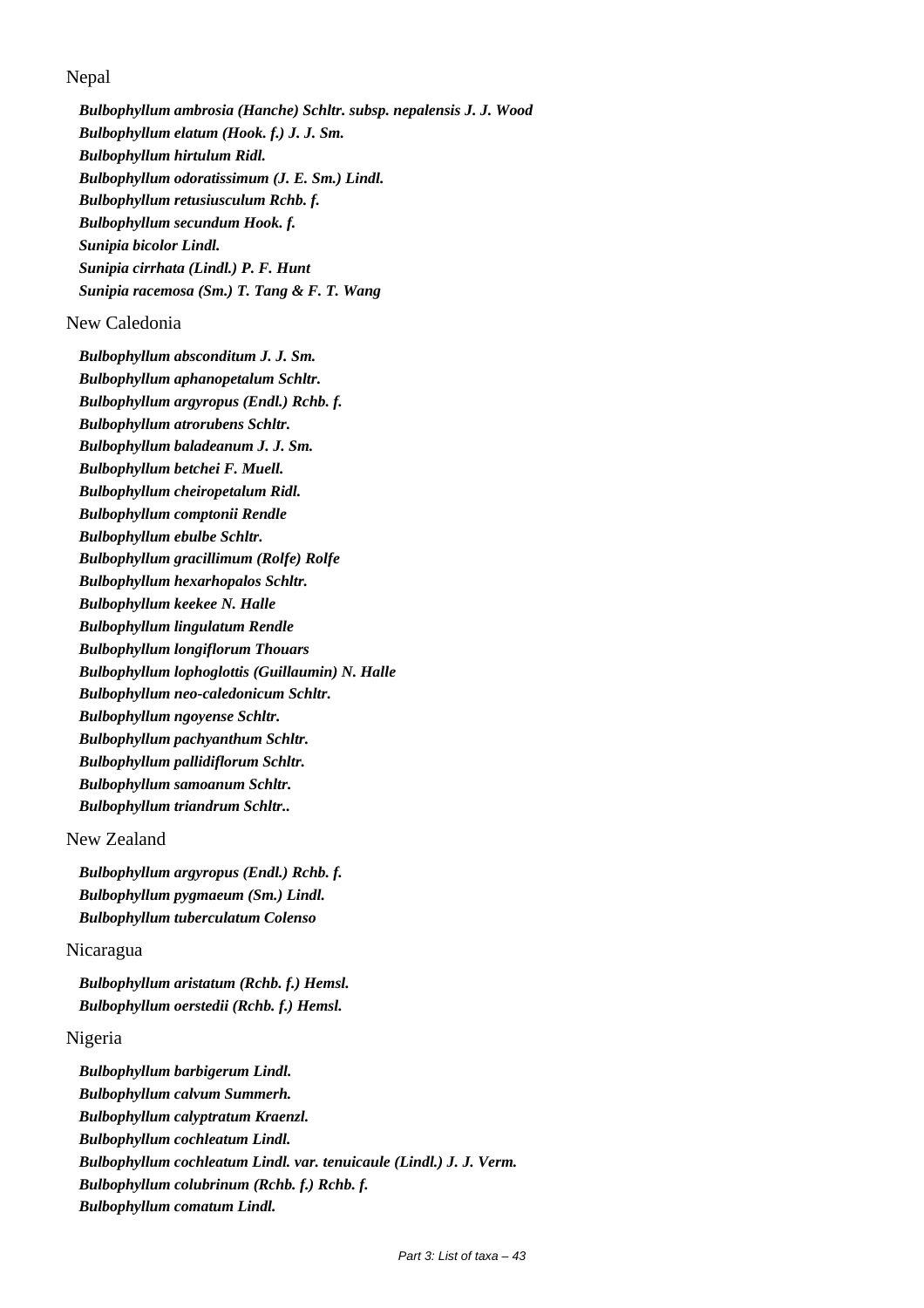*Bulbophyllum dolabriforme J. J. Verm. Bulbophyllum falcatum (Lindl.) Rchb. f. Bulbophyllum falcatum (Lindl.) Rchb. f. var. bufo (Lindl.) J. J. Verm. Bulbophyllum falcatum (Lindl.) Rchb. f. var. velutinum (Lindl.) J. J. Verm. Bulbophyllum falcipetalum Lindl. Bulbophyllum fuscum Lindl. Bulbophyllum fuscum Lindl. var. melinostachyum (Schltr) J. J. Verm. Bulbophyllum imbricatum Lindl. Bulbophyllum intertextum Lindl. Bulbophyllum ivorense P. J. Cribb & Perez-Vera Bulbophyllum josephii (Kuntze) Summerh. var. mahonii (Rolfe) J. J. Verm. Bulbophyllum lupulinum Lindl. Bulbophyllum magnibracteatum Summerh. Bulbophyllum maximum (Lindl.) Rchb. f. Bulbophyllum nigericum Summerh. Bulbophyllum nigritianum Rendle Bulbophyllum oreonastes Rchb. f. Bulbophyllum oxychilum Schltr. Bulbophyllum pipio Rchb. f. Bulbophyllum porphyrostachys Summerh. Bulbophyllum pumilum (Sw.) Lindl. Bulbophyllum resupinatum Ridl. Bulbophyllum saltatorium Lindl. Bulbophyllum saltatorium Lindl. var. albociliatum (Finet) J. J. Vermeulen Bulbophyllum sandersonii (Hook. f.) Rchb. f. subsp. stenopetalum (Kraenzl.) J. J. Verm. Bulbophyllum scaberulum (Rolfe) Bolus Bulbophyllum scaberulum (Rolfe) Bolus var. fuerstenbergianum (De Wild.) J. J. Verm. Bulbophyllum schimperianum Kraenzl. Bulbophyllum schinzianum Kraenzl. Bulbophyllum schinzianum Kraenzl. var. phaeopogon (Schltr.) J. J. Verm.*

#### Niue

*Bulbophyllum longiscapum Rolfe*

Palau

*Bulbophyllum betchei F. Muell. Bulbophyllum desmanthum Tuyama Bulbophyllum fukuyamae Tuyama Bulbophyllum hatusimanum Tuyama Bulbophyllum kusaiense Tuyama Bulbophyllum membranaceum Teijsm. & Binn. Bulbophyllum micronesiacum Schltr. Bulbophyllum volkensii Schltr.*

# Panama

*Bulbophyllum aristatum (Rchb. f.) Hemsl. Bulbophyllum oerstedii (Rchb. f.) Hemsl. Bulbophyllum pachyrachis (A. Rich.) Griseb. Bulbophyllum sordidum Lindl. Bulbophyllum wagneri Schltr.*

Papua New Guinea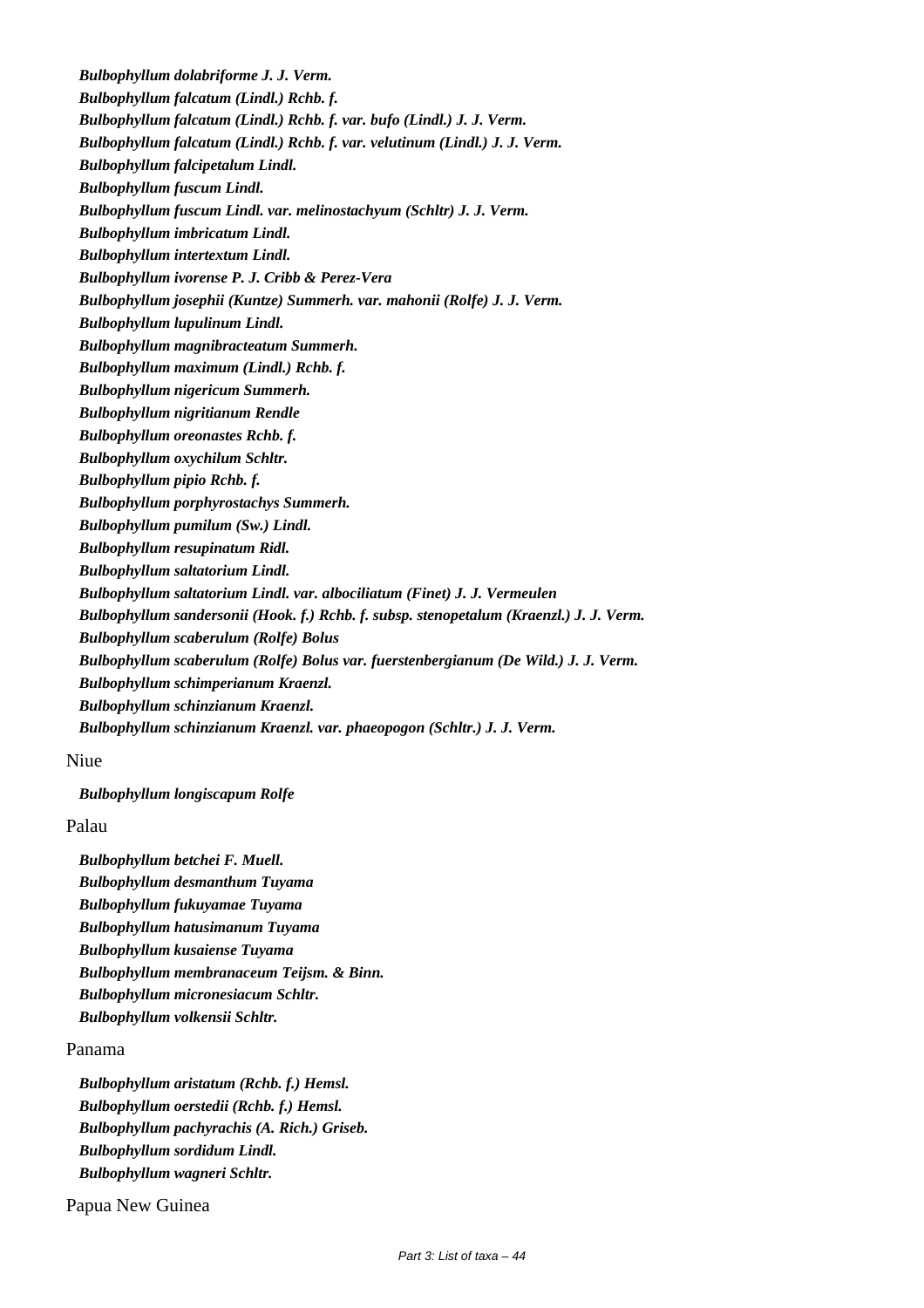*Bulbophyllum ablepharon Schltr. Bulbophyllum absconditum J. J. Sm. Bulbophyllum absconditum J. J. Sm. subsp. hastula J. J. Verm. Bulbophyllum acanthoglossum Schltr. Bulbophyllum acropogon Schltr. Bulbophyllum adenoblepharon Schltr. Bulbophyllum adolphi Schltr. Bulbophyllum aechmophorum J. J. Verm. Bulbophyllum aemulum Schltr. Bulbophyllum agastor Garay, Hamer & Siegerist Bulbophyllum alabastraceus P. Royen Bulbophyllum alticola Schltr. Bulbophyllum alveatum J. J. Verm. Bulbophyllum amblyacron Schltr. Bulbophyllum amblyanthum Schltr. Bulbophyllum andreeae A. D. Hawkes Bulbophyllum ankylochele J. J. Verm. Bulbophyllum ankylorhinon J. J. Verm. Bulbophyllum antennatum Schltr. Bulbophyllum antenniferum (Lindl.) Rchb. f. Bulbophyllum aphanopetalum Schltr. Bulbophyllum apiculatum Schltr. Bulbophyllum appressum Schltr. Bulbophyllum arachnoideum Schltr. Bulbophyllum arfakianum Kraenzl. Bulbophyllum artostigma J. J. Verm. Bulbophyllum asperilingue Schltr. Bulbophyllum atrolabium Schltr. Bulbophyllum aureoapex Schltr. Bulbophyllum aureobrunneum Schltr. Bulbophyllum baculiferum Ridl. Bulbophyllum bandischii Garay, Hamer & Siegerist Bulbophyllum barbatum Barb. Rodr. Bulbophyllum biantennatum Schltr. Bulbophyllum bicaudatum Schltr. Bulbophyllum bigibbum Schltr. Bulbophyllum bisepalum Schltr. Bulbophyllum bismarckense Schltr. Bulbophyllum blepharicardium Schltr. Bulbophyllum blephariglossum Schltr. Bulbophyllum blepharopetalum Schltr. Bulbophyllum bliteum J. J. Verm. Bulbophyllum blumei (Lindl.) J. J. Sm. Bulbophyllum brachychilum Schltr. Bulbophyllum brachypetalum Schltr. Bulbophyllum brassii J. J. Verm. Bulbophyllum breve Schltr. Bulbophyllum brevilabium Schltr. Bulbophyllum bulliferum J. J. Sm. Bulbophyllum burfordiense Hort. ex Garay, Hamer & Siegerist Bulbophyllum cadetioides Schltr.*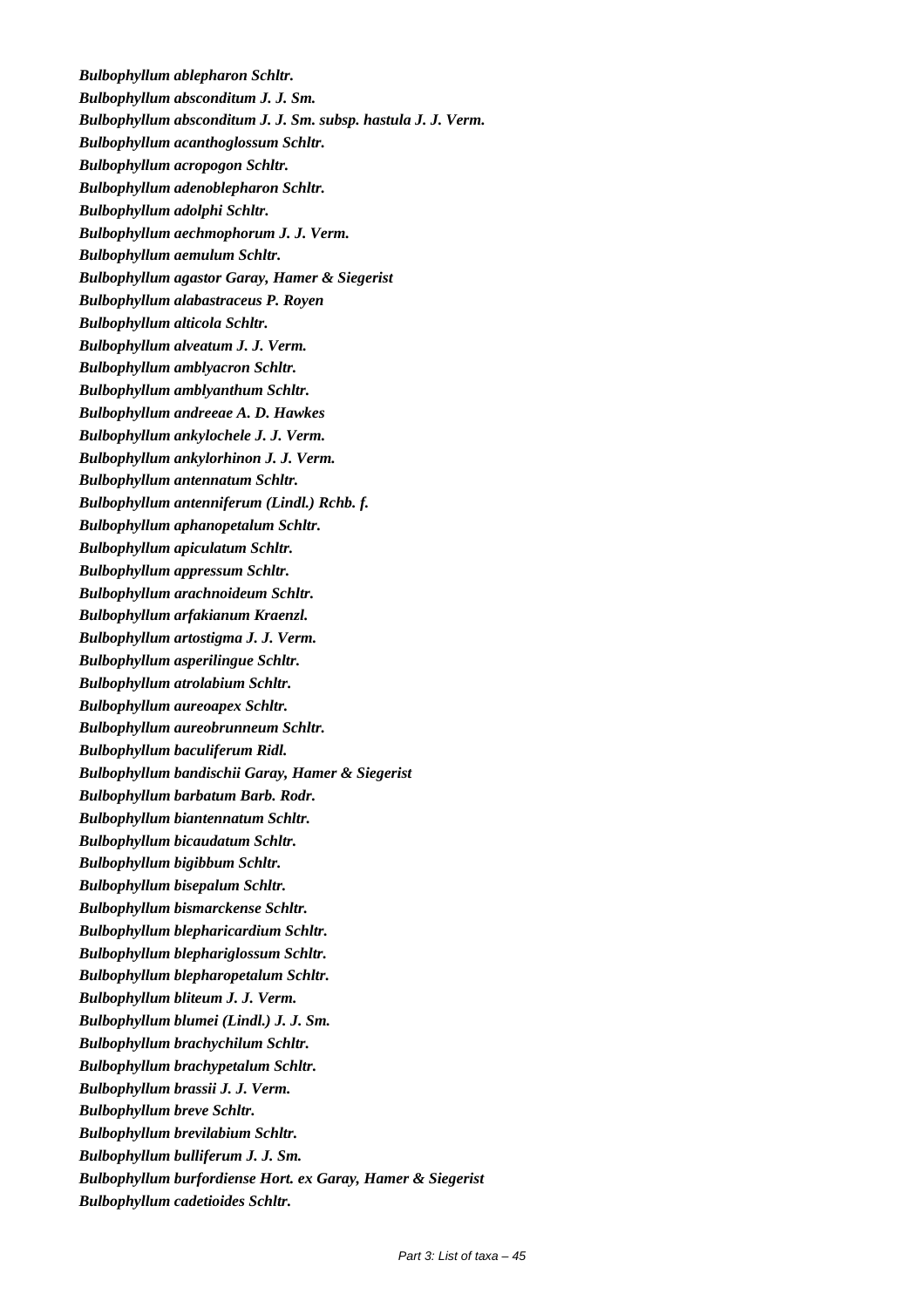*Bulbophyllum callichroma Schltr. Bulbophyllum caloglossum Schltr. Bulbophyllum calviventer J. J. Verm. Bulbophyllum caputgnomonis J. J. Verm. Bulbophyllum cardiophyllum J. J. Verm. Bulbophyllum cateorum J. J. Verm. Bulbophyllum catillus J. J. Verm. & P. O`Byrne Bulbophyllum cerinum Schltr. Bulbophyllum chaetostroma Schltr. Bulbophyllum chaunobulbon Schltr. Bulbophyllum chaunobulbon Schltr. var. ctenopetalum Schltr. Bulbophyllum chimaera Schltr. Bulbophyllum chloranthum Schltr. Bulbophyllum chlororhopalon Schltr. Bulbophyllum chrysochilum Schltr. Bulbophyllum chrysoglossum Schltr. Bulbophyllum chrysotes Schltr. Bulbophyllum ciliipetalum Schltr. Bulbophyllum ciliolatum Schltr. Bulbophyllum cimicinum J. J. Verm. Bulbophyllum citrinilabre J. J. Sm. Bulbophyllum colliferum J. J. Sm. Bulbophyllum collinum Schltr. Bulbophyllum cominsii Rolfe Bulbophyllum compressilabellatum P. Royen Bulbophyllum crenilabium W. Kittr. Bulbophyllum crispatisepalum P. Royen Bulbophyllum cruciatum J. J. Sm. Bulbophyllum cruentum Garay, Hamer & Siegerist Bulbophyllum cruttwellii J. J. Verm. Bulbophyllum cryptanthoides J. J. Sm. Bulbophyllum cucullatum Schltr. Bulbophyllum curvicaule Schltr. Bulbophyllum cuspidipetalum J. J. Sm. Bulbophyllum cycloglossum Schltr. Bulbophyllum cyclophyllum Schltr. Bulbophyllum cylindrobulbum Schltr. Bulbophyllum dasyphyllum Schltr. Bulbophyllum decarhopalon Schltr. Bulbophyllum decumbens Schltr. Bulbophyllum decurvulum Schltr. Bulbophyllum dekockii J. J. Sm. Bulbophyllum dendrochiloides Schltr. Bulbophyllum densibulbum W. Kittr. Bulbophyllum densifolium Schltr. Bulbophyllum dependens Schltr. Bulbophyllum desmotrichoides Schltr. Bulbophyllum dichaeoides Schltr. Bulbophyllum dichilus Schltr. Bulbophyllum dichotomum J. J. Sm. Bulbophyllum dictyoneuron Schltr.*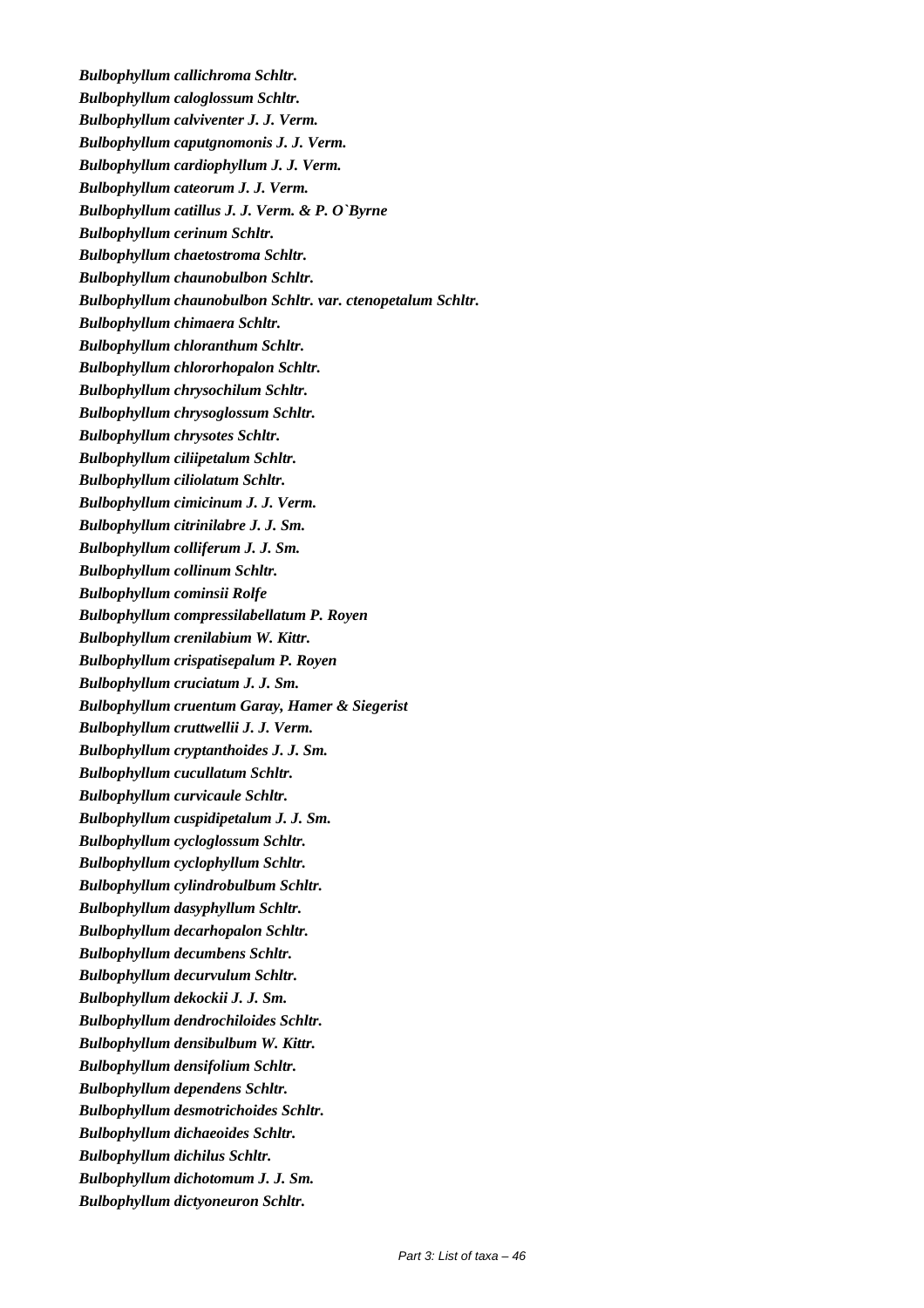*Bulbophyllum digoelense J. J. Sm. Bulbophyllum dischorense Schltr. Bulbophyllum discolor Schltr. Bulbophyllum discolor Schltr. var. cubitale J. J. Verm. Bulbophyllum distichum Schltr. Bulbophyllum djamuense Schltr. Bulbophyllum dolichoglottis Schltr. Bulbophyllum drepanosepalum J. J. Verm. Bulbophyllum dryadum Schltr. Bulbophyllum dschischungarense Schltr. Bulbophyllum ebulbe Schltr. Bulbophyllum eciliatum Schltr. Bulbophyllum elasmatopus Schltr. Bulbophyllum elegantius Schltr. Bulbophyllum ellipticum Schltr. Bulbophyllum elongatum (Blume) Hassk. Bulbophyllum endotrachys Schltr. Bulbophyllum entomonopsis J. J. Verm. Bulbophyllum epapillosum Schltr. Bulbophyllum epibulbon Schltr. Bulbophyllum erinaceum Schltr. Bulbophyllum erioides Schltr. Bulbophyllum euplepharum Rchb. f. Bulbophyllum exasperatum Schltr. Bulbophyllum exiguiflorum Schltr. Bulbophyllum exilipes Schltr. Bulbophyllum falcibracteum Schltr. Bulbophyllum falcifolium Schltr. Bulbophyllum fasciculatum Schltr. Bulbophyllum fasciculiferum Schltr. Bulbophyllum filamentosum Schltr. Bulbophyllum finisterrae Schltr. Bulbophyllum fissipetalum Schltr. Bulbophyllum flagellare Schltr. Bulbophyllum flavum Schltr. Bulbophyllum fletcherianum Rolfe Bulbophyllum flexuosum Schltr. Bulbophyllum foetidilabrum Ormerod Bulbophyllum foetidum Schltr. Bulbophyllum fonsflorum J. J. Verm. Bulbophyllum forbesii Schltr. Bulbophyllum fordii (Rolfe) J. J. Sm. Bulbophyllum formosum Schltr. Bulbophyllum fractiflexum J. J. Sm. Bulbophyllum fractiflexum J. J. Sm. subsp. salomonense J. J. Verm. & A. L. Lamb Bulbophyllum fruticicola Schltr. Bulbophyllum fuscatum Schltr. Bulbophyllum fusciflorum Schltr. Bulbophyllum galactanthum Schltr. Bulbophyllum glabrum Schltr. Bulbophyllum glanduliferum Schltr.*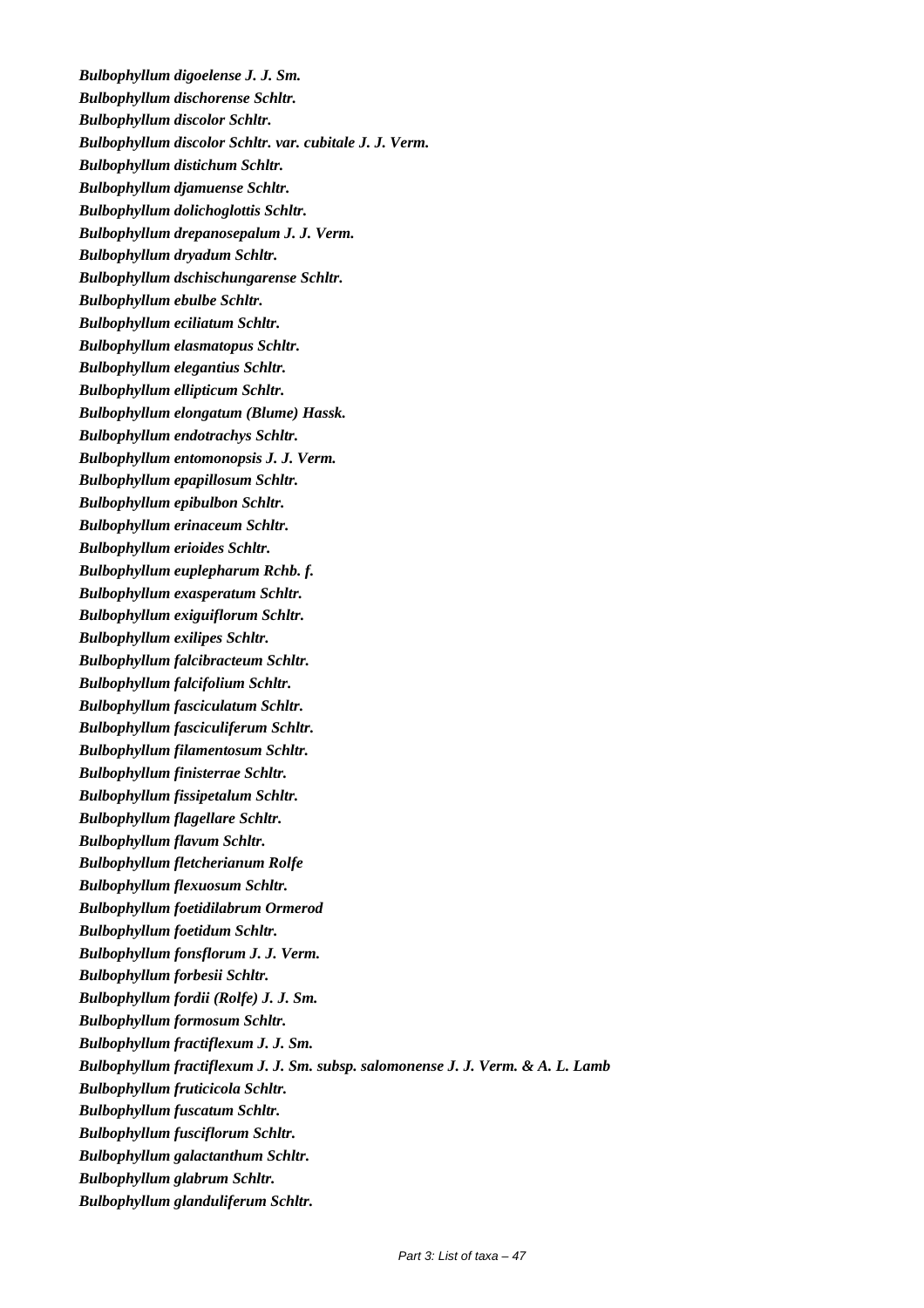*Bulbophyllum glaucum Schltr. Bulbophyllum globiceps Schltr. Bulbophyllum globiceps Schltr. var. boloboense Schltr. Bulbophyllum gobiense Schltr. Bulbophyllum graciliscapum Schltr. Bulbophyllum gracillimum (Rolfe) Rolfe Bulbophyllum grammopoma J. J. Verm. Bulbophyllum grandiflorum Blume Bulbophyllum grandifolium Schltr. Bulbophyllum guttatum Schltr. Bulbophyllum gyaloglossum J. J. Verm. Bulbophyllum hahlianum Schltr. Bulbophyllum hamadryas Schltr. Bulbophyllum hamadryas Schltr. var. orientale Schltr. Bulbophyllum hans-meyeri J. J. Wood Bulbophyllum harposepalum Schltr. Bulbophyllum helix Schltr. Bulbophyllum hellwigianum Kraenzl. ex Warb. Bulbophyllum heteroblepharon Schltr. Bulbophyllum heterorhopalon Schltr. Bulbophyllum heterosepalum Schltr. Bulbophyllum hexarhopalos Schltr. Bulbophyllum hexurum Schltr. Bulbophyllum hians Schltr. Bulbophyllum hians Schltr. var. alticola Schltr. Bulbophyllum hiljeae J. J. Verm. Bulbophyllum hirudiniferum J. J. Verm. Bulbophyllum howcroftii Garay, Hamer & Siegerist Bulbophyllum hoyifolium J. J. Verm. Bulbophyllum humile Schltr. Bulbophyllum hydrophilum J. J. Sm. Bulbophyllum hymenobracteum Schltr. Bulbophyllum hystricinum Schltr. Bulbophyllum ialibuense Ormerod Bulbophyllum iboense Schltr. Bulbophyllum icteranthum Schltr. Bulbophyllum imitator J. J. Verm. Bulbophyllum inaequisepalum Schltr. Bulbophyllum inauditum Schltr. Bulbophyllum inciferum J. J. Verm. Bulbophyllum incumbens Schltr. Bulbophyllum inquirendum J. J. Verm. Bulbophyllum intersitum J. J. Verm. Bulbophyllum inversum Schltr. Bulbophyllum ischnopus Schltr. Bulbophyllum ischnopus Schltr. var. rhodoneuron Schltr. Bulbophyllum jadunae Schltr. Bulbophyllum johannulii J. J. Verm. Bulbophyllum kaniense Schltr. Bulbophyllum kauloense Schltr. Bulbophyllum kelelense Schltr.*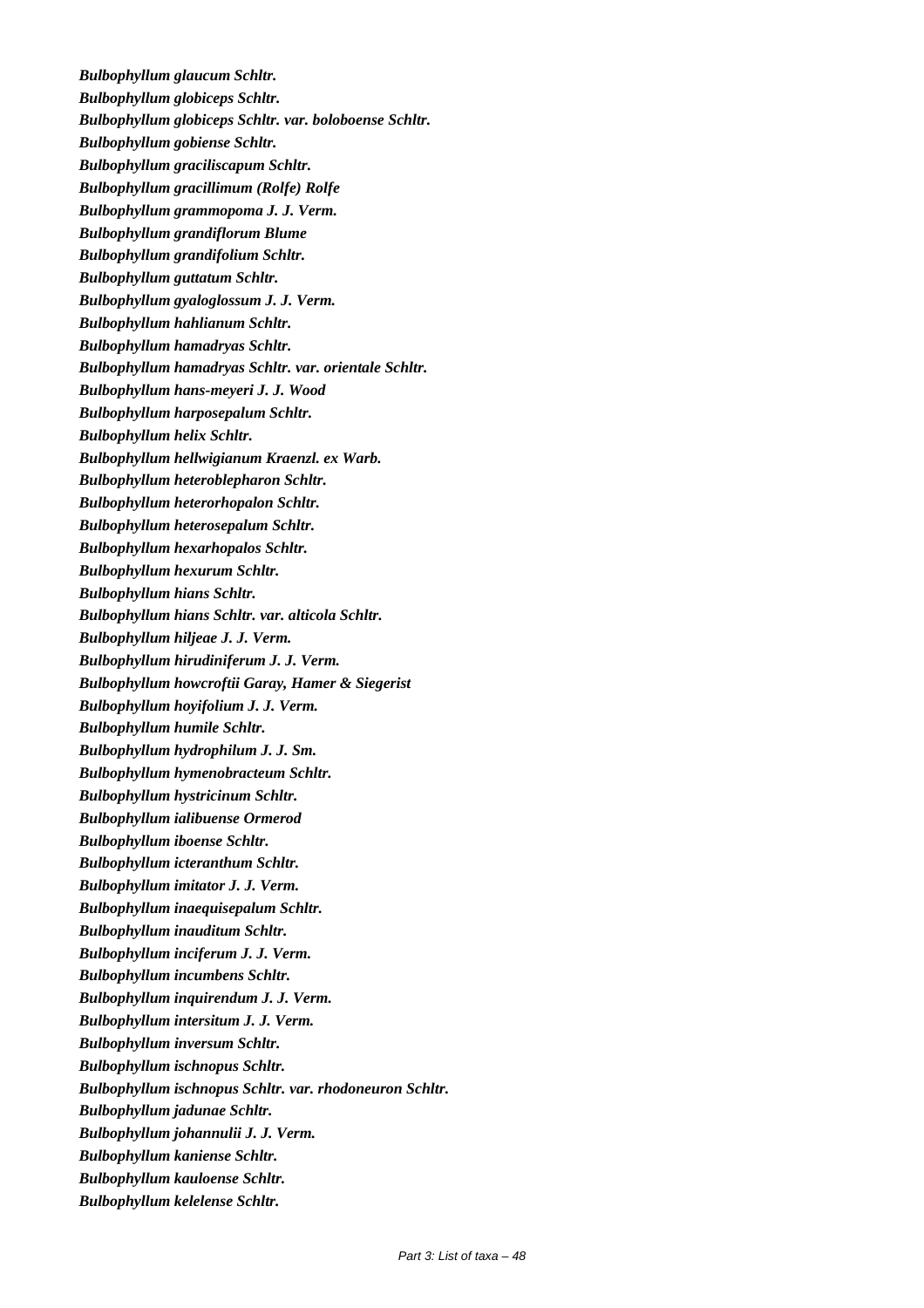*Bulbophyllum kempfii Schltr. Bulbophyllum kenae J. J. Verm. Bulbophyllum kenejianum Schltr. Bulbophyllum kenejiense W. Kittr. Bulbophyllum latipes J. J. Sm. Bulbophyllum laxum Schltr. Bulbophyllum lemnifolium Schltr. Bulbophyllum leontoglossum Schltr. Bulbophyllum lepanthiflorum Schltr. Bulbophyllum leptobulbon J. J. Verm. Bulbophyllum leptoleucum Schltr. Bulbophyllum leptophyllum W. Kittr. Bulbophyllum leptopus Schltr. Bulbophyllum leucorhodum Schltr. Bulbophyllum leucothyrsus Schltr. Bulbophyllum levatii Kraenzl. var. mischanthum J. J. Verm. Bulbophyllum leve Schltr. Bulbophyllum levyae Garay, Hamer & Siegerist Bulbophyllum lichenoides Schltr. Bulbophyllum ligulatum W. Kittr. Bulbophyllum lineolatum Schltr. Bulbophyllum lonchophyllum Schltr. Bulbophyllum longiflorum Thouars Bulbophyllum longilabre Schltr. Bulbophyllum longirostre Schltr. Bulbophyllum lophoton J. J. Verm. Bulbophyllum loroglossum J. J. Verm. Bulbophyllum louisiadum Schltr. Bulbophyllum loxophyllum Schltr. Bulbophyllum lyriforme J. J. Verm. & P. O`Byrne Bulbophyllum maboroense Schltr. Bulbophyllum macilentum J. J. Verm. Bulbophyllum macranthum Lindl. Bulbophyllum macrobulbum J. J. Sm. Bulbophyllum macrorhopalon Schltr. Bulbophyllum macrourum Schltr. Bulbophyllum maijenense Schltr. Bulbophyllum manobulbum Schltr. Bulbophyllum marginatum Schltr. Bulbophyllum masonii (Senghas) J. J. Wood Bulbophyllum maxillarioides Schltr. Bulbophyllum melanoxanthum J. J. Verm. & B. A. Lewis Bulbophyllum melinanthum Schltr. Bulbophyllum melinoglossum Schltr. Bulbophyllum membranaceum Teijsm. & Binn. Bulbophyllum microblepharon Schltr. Bulbophyllum microbulbon Schltr. Bulbophyllum microcala P. F. Hunt Bulbophyllum microdendron Schltr. Bulbophyllum microrhombos Schltr. Bulbophyllum microsphaerum Schltr.*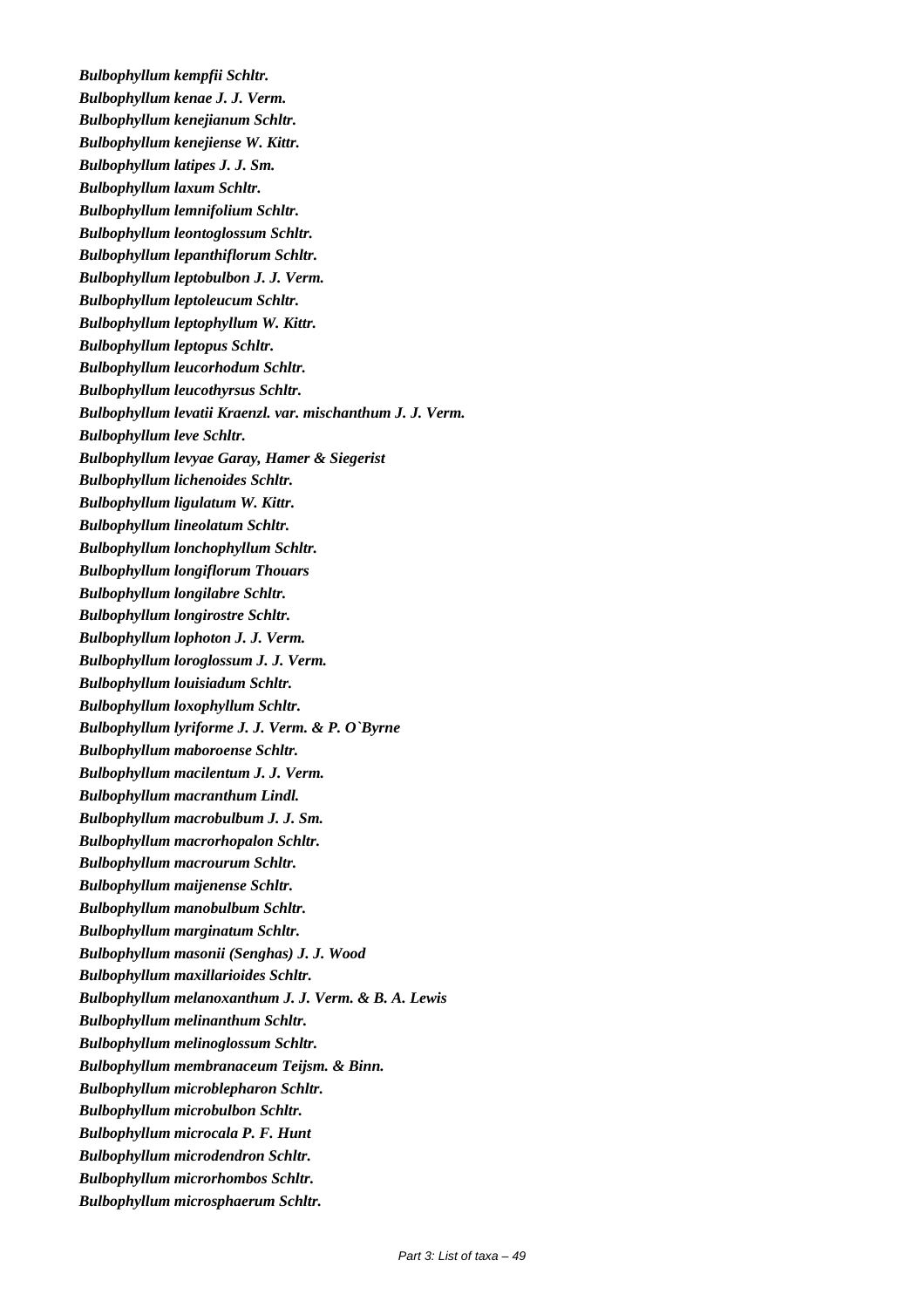*Bulbophyllum microtes Schltr. Bulbophyllum microthamnus Schltr. Bulbophyllum mimiense Schltr. Bulbophyllum minutibulbum W. Kittr. Bulbophyllum minutipetalum Schltr. Bulbophyllum mischobulbon Schltr. Bulbophyllum monosema Schltr. Bulbophyllum montanum Schltr. Bulbophyllum mulderae J. J. Verm. Bulbophyllum muriceum Schltr. Bulbophyllum myolaense Garay, Hamer & Siegerist Bulbophyllum myon J. J. Verm. Bulbophyllum myrtillus Schltr. Bulbophyllum mystrochilum Schltr. Bulbophyllum mystrophyllum Schltr. Bulbophyllum nannodes Schltr. Bulbophyllum nasica Schltr. Bulbophyllum nasilabium Schltr. Bulbophyllum navicula Schltr. Bulbophyllum nebularum Schltr. Bulbophyllum nematorhizis Schltr. Bulbophyllum neo - pommeranicum Schltr. Bulbophyllum nephropetalum Schltr. Bulbophyllum nigrilabium Schltr. Bulbophyllum nitidum Schltr. Bulbophyllum novae-hiberniae Schltr. Bulbophyllum nubigenum Schltr. Bulbophyllum nummularioides Schltr. Bulbophyllum obyrnei Garay, Hamer & Siegerist Bulbophyllum ochroleucum Schltr. Bulbophyllum ochthochilum J. J. Verm. Bulbophyllum odontoglossum Schltr. Bulbophyllum odontopetalum Schltr. Bulbophyllum oliganthum Schltr. Bulbophyllum oligochaete Schltr. Bulbophyllum olivinum J. J. Sm. Bulbophyllum olivinum J. J. Sm. subsp. linguiferum J. J. Verm. Bulbophyllum oobulbum Schltr. Bulbophyllum orbiculare J. J. Sm. Bulbophyllum orbiculare J. J. Sm. subsp. cassideum J. J. Verm. Bulbophyllum oreocharis Schltr. Bulbophyllum oreodoxa Schltr. Bulbophyllum oreogenum Schltr. Bulbophyllum origami J. J. Verm. Bulbophyllum ornatum Schltr. Bulbophyllum ortalis J. J. Verm. Bulbophyllum orthosepalum J. J. Verm. Bulbophyllum oxyanthum Schltr. Bulbophyllum pachyglossum Schltr. Bulbophyllum pachytelos Schltr. Bulbophyllum papuliglossum Schltr.*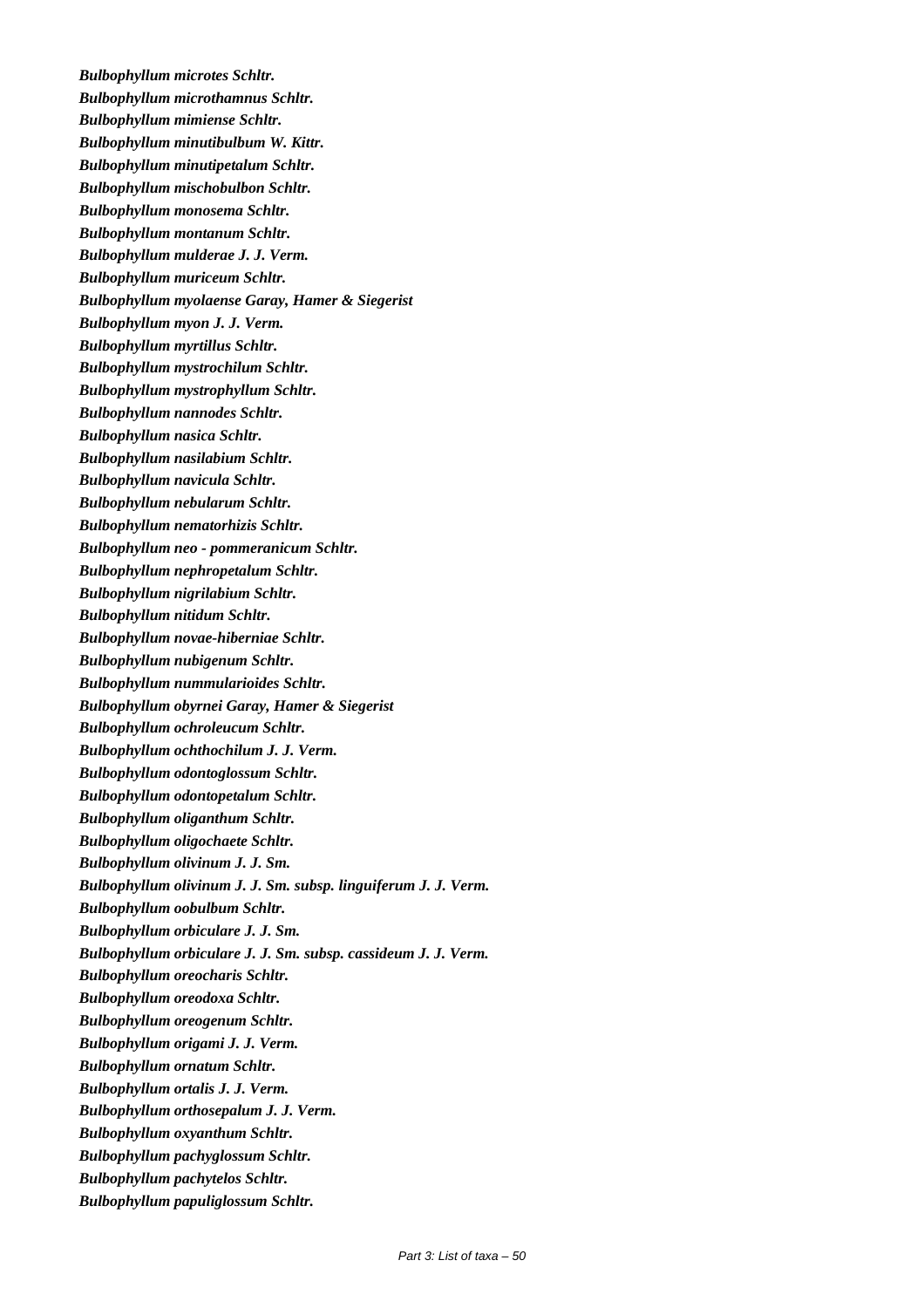*Bulbophyllum papulipetalum Schltr. Bulbophyllum parabates J. J. Verm. Bulbophyllum patella J. J. Verm. Bulbophyllum paululum Schltr. Bulbophyllum peltopus Schltr. Bulbophyllum pemae Schltr. Bulbophyllum phaeoglossum Schltr. Bulbophyllum phaeorhabdos Schltr. Bulbophyllum phormion J. J. Verm. Bulbophyllum phreatiopse J. J. Verm. Bulbophyllum pidacanthum J. J. Verm. Bulbophyllum piestobulbon Schltr. Bulbophyllum piliferum J. J. Sm. Bulbophyllum plagiopetalum Schltr. Bulbophyllum plicatum J. J. Verm. Bulbophyllum plumula Schltr. Bulbophyllum polyblepharon Schltr. Bulbophyllum polyphyllum Schltr. Bulbophyllum polystictum Schltr. Bulbophyllum posticum J. J. Sm. Bulbophyllum potamophila Schltr. Bulbophyllum procerum Schltr. Bulbophyllum pseudotrias J. J. Verm. Bulbophyllum psilorhopalon Schltr. Bulbophyllum ptilotes Schltr. Bulbophyllum ptychantyx J. J. Verm. Bulbophyllum pulvinatum Schltr. Bulbophyllum punamense Schltr. Bulbophyllum pungens Schltr. Bulbophyllum pungens Schltr. var. pachyphyllum Schltr. Bulbophyllum quadrichaete Schltr. Bulbophyllum quasimodo J. J. Verm. Bulbophyllum quinquelobum Schltr. Bulbophyllum quinquelobum Schltr. var. lancilabium Schltr. Bulbophyllum rarum Schltr. Bulbophyllum reevei J. J. Verm. Bulbophyllum renipetalum Schltr. Bulbophyllum rhodoglossum Schltr. Bulbophyllum rhodoleucum Schltr. Bulbophyllum rhodoneuron Schltr. Bulbophyllum rhodostictum Schltr. Bulbophyllum rhomboglossum Schltr. Bulbophyllum rhopaloblepharon Schltr. Bulbophyllum rhopalophorum Schltr. Bulbophyllum rigidipes Schltr. Bulbophyllum rivulare Schltr. Bulbophyllum roseopunctatum Schltr. Bulbophyllum rubipetalum P. Royen Bulbophyllum rubrolineatum Schltr. Bulbophyllum rubromaculatum W. Kittr. Bulbophyllum sarcodanthum Schltr.*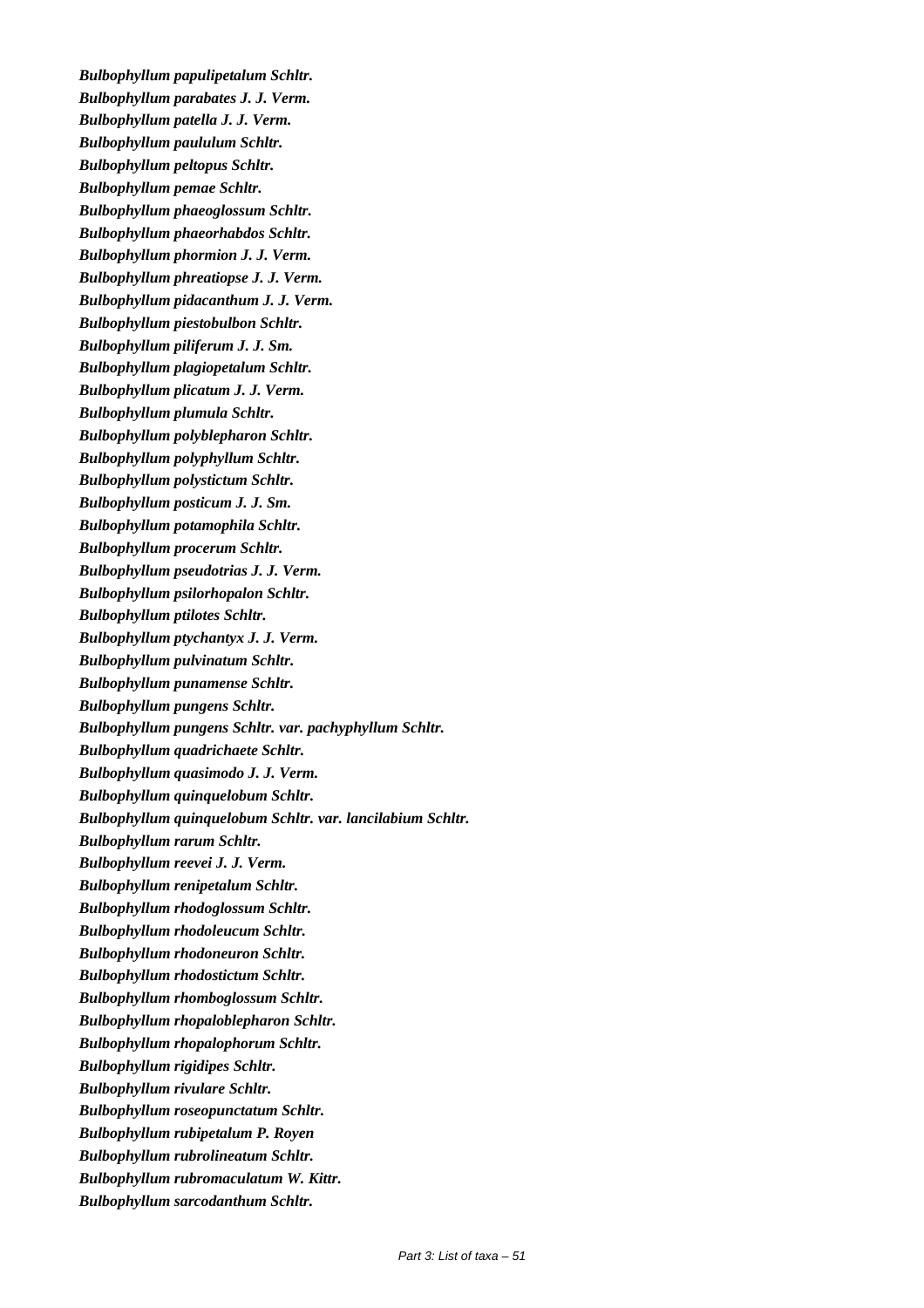*Bulbophyllum saronae Garay Bulbophyllum sauguetiense Schltr. Bulbophyllum savaiense Schltr. subsp. gorumense (Schltr.) J. J. Verm.. Bulbophyllum savaiense Schltr. subsp. subcubicum* **(J. J. Sm.) J. J. Verm.***. Bulbophyllum sceliphron J. J. Verm. Bulbophyllum schistopetalum Schltr. Bulbophyllum scopa J. J. Verm. Bulbophyllum scopula Schltr. Bulbophyllum scutiferum J. J. Verm. Bulbophyllum scyphochilus Schltr. Bulbophyllum scyphochilus Schltr. var. phaeanthum Schltr. Bulbophyllum semiteres Schltr. Bulbophyllum sepikense W. Kittr. Bulbophyllum serra Schltr. Bulbophyllum serripetalum Schltr. Bulbophyllum serrulatum Schltr. Bulbophyllum simile Schltr. Bulbophyllum sinapis J. J. Verm. & P. O`Byrne Bulbophyllum singulare Schltr. Bulbophyllum singuliflorum W. Kittr. Bulbophyllum speciosum Schltr. Bulbophyllum sphaeracron Schltr. Bulbophyllum spiesii Garay, Hamer & Siegerist Bulbophyllum spongiola J. J. Verm. Bulbophyllum stenochilum Schltr. Bulbophyllum stenophyllum Schltr. Bulbophyllum stenorhopalos Schltr. Bulbophyllum stictanthum Schltr. Bulbophyllum stictosepalum Schltr. Bulbophyllum stipulaceum Schltr. Bulbophyllum stolleanum Schltr. Bulbophyllum subpatulum J. J. Verm. Bulbophyllum subtrilobatum Schltr. Bulbophyllum subulifolium Schltr. Bulbophyllum superpositum Schltr. Bulbophyllum tanystiche J. J. Verm. Bulbophyllum tentaculatum Schltr. Bulbophyllum tentaculiferum Schltr. Bulbophyllum tenue Schltr. Bulbophyllum tenuipes Schltr. Bulbophyllum theioglossum Schltr. Bulbophyllum thelantyx J. J. Verm. Bulbophyllum thersites J. J. Verm. Bulbophyllum toranum J. J. Sm. Bulbophyllum torricellense Schltr. Bulbophyllum tortum Schltr. Bulbophyllum trachyanthum Kraenzl. Bulbophyllum trachybracteum Schltr. Bulbophyllum trachyglossum Schltr. Bulbophyllum trachypus Schltr. Bulbophyllum triandrum Schltr.*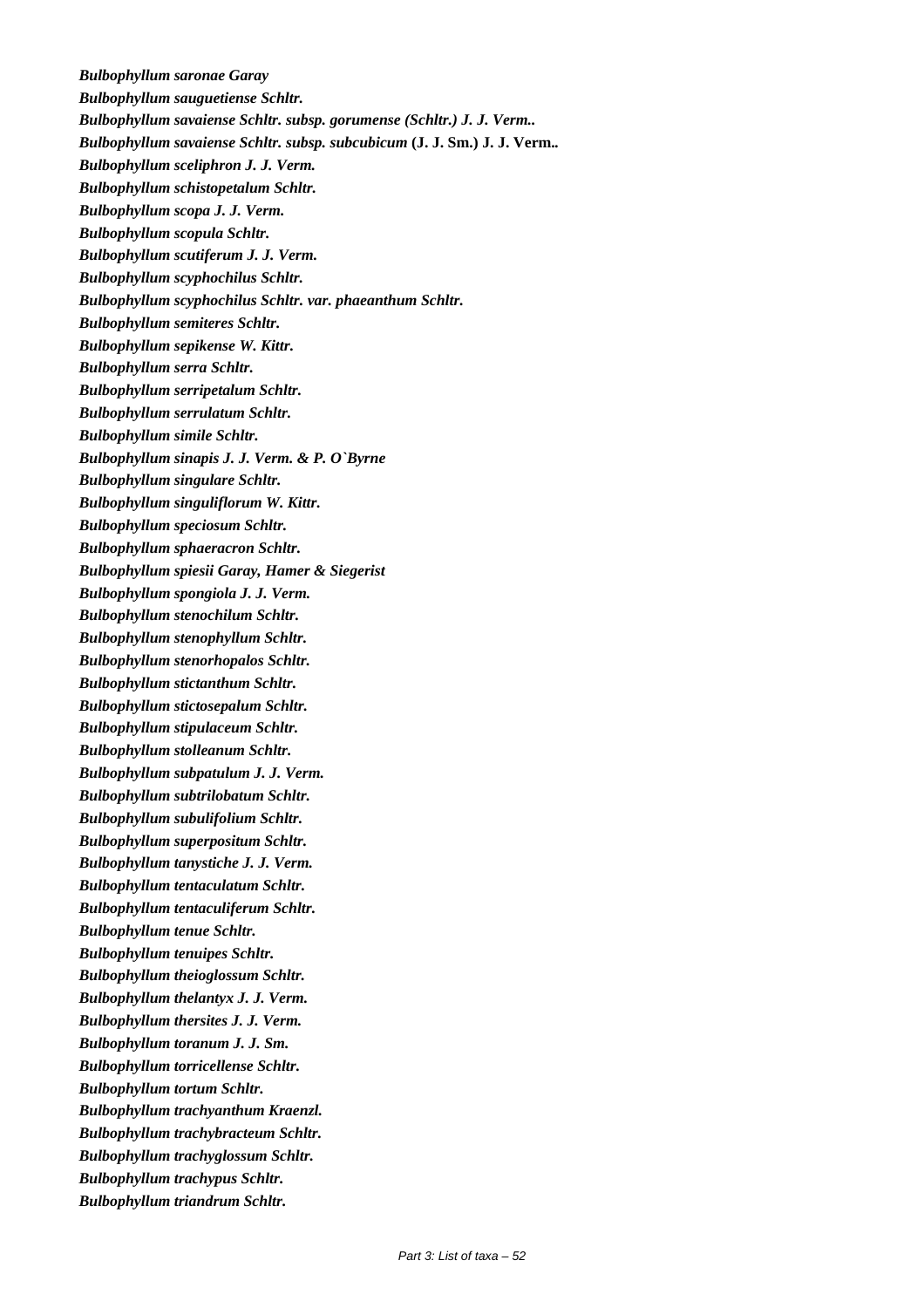*Bulbophyllum triaristella Schltr. Bulbophyllum trichaete Schltr. Bulbophyllum trichambon Schltr. Bulbophyllum trichromum Schltr. Bulbophyllum trifilum J. J. Sm. Bulbophyllum trifilum J. J. Sm. subsp. filisepalum (J. J. Sm.) J. J. Verm. Bulbophyllum trigonocarpum Schltr. Bulbophyllum trirhopalon Schltr. Bulbophyllum truncicola Schltr. Bulbophyllum tumoriferum Schltr. Bulbophyllum ulcerosum J. J. Sm. Bulbophyllum umbraticola Schltr. Bulbophyllum unguilabium Schltr. Bulbophyllum unicaudatum Schltr. Bulbophyllum unicaudatum Schltr. var. xanthospaerum Schltr. Bulbophyllum uroglossum Schltr. Bulbophyllum urosepalum Schltr. Bulbophyllum ustusfortiter J. J. Verm. Bulbophyllum vaccinioides Schltr. Bulbophyllum verruciferum Schltr. Bulbophyllum verruciferum Schltr. var. carinatisepalum Schltr. Bulbophyllum verruculatum Schltr. Bulbophyllum wakoi Howcroft Bulbophyllum warianum Schltr. Bulbophyllum werneri Schltr. Bulbophyllum xanthochlamys Schltr. Bulbophyllum xanthophaeum Schltr. Bulbophyllum xanthornis Schuit. & De Vogel Bulbophyllum xanthotes Schltr.*  **Codonosiphon papuanum Schltr. Codonosiphon campanulatum Schltr** *Monosepalum dischorense Schltr. Monosepalum muricatum (J. J. Sm.) Schltr. Monosepalum torricellense Schltr. Pedilochilus alpinum P. Royen Pedilochilus alpinum P. Royen var. fasciculatum P. Royen Pedilochilus angustifolius Schltr. Pedilochilus augustifolium Schltr. Pedilochilus brachiatus Schltr. Pedilochilus brachypus Schltr. Pedilochilus ciliolatum Schltr. Pedilochilus coiloglossum (Schltr.) Schltr. Pedilochilus cyatheicola P. Royen Pedilochilus dischorense Schltr. Pedilochilus flavum Schltr. Pedilochilus grandifolium P. Royen Pedilochilus guttulatum Schltr. Pedilochilus longipes Schltr. Pedilochilus papuanum Schltr. Pedilochilus parvulum Schltr. Pedilochilus petiolatum Schltr.*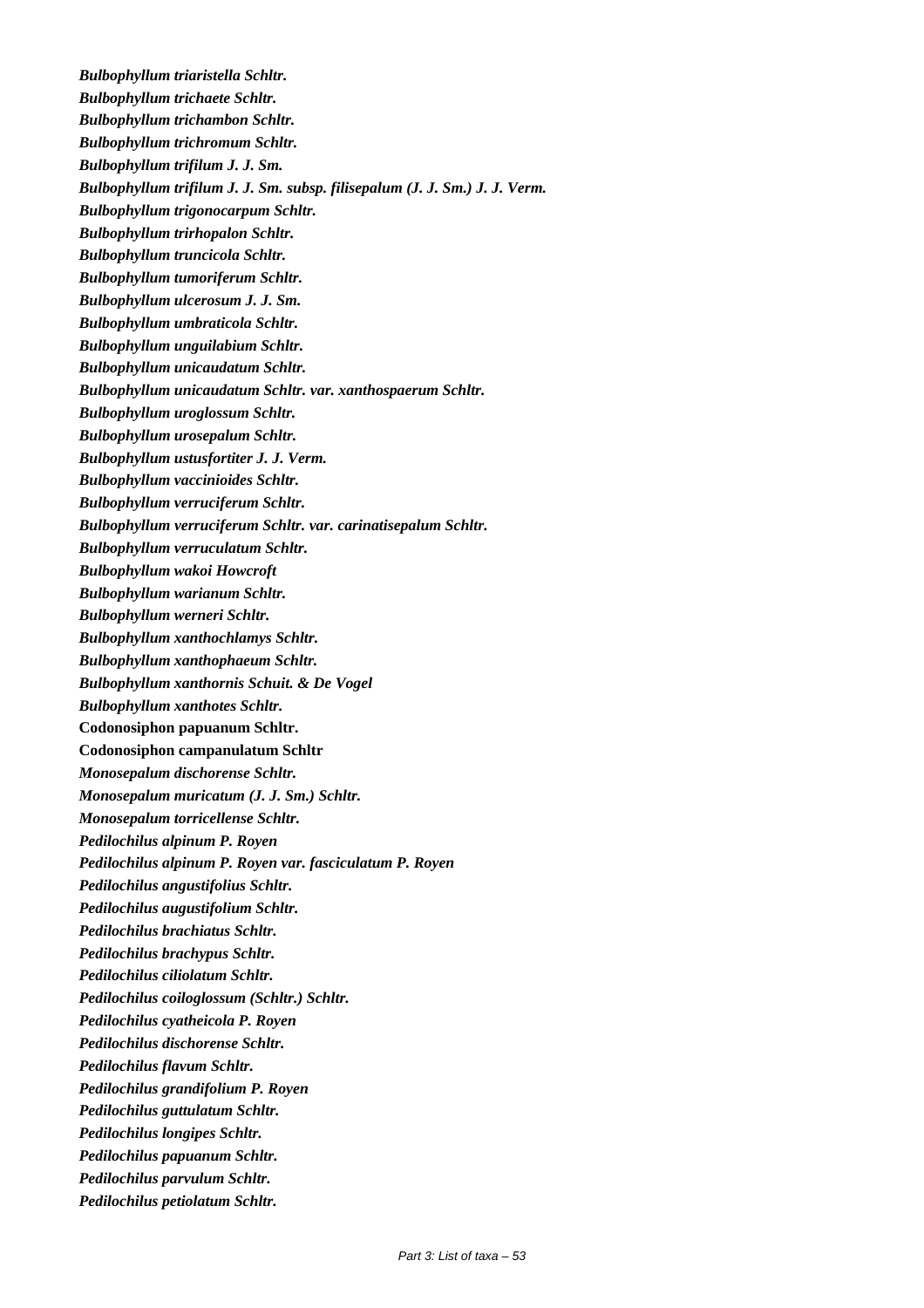*Pedilochilus petrophilum P. Royen Pedilochilus piundaundense P. Royen Pedilochilus psychrophilum (F. Muell.) Ormerod Pedilochilus pusillum Schltr. Pedilochilus sarawakatensis P. Royen Pedilochilus stictanthum Schltr. Pedilochilus subalpinum P. Royen Saccoglossum maculatum Schltr. Saccoglossum papuanum Schltr. Saccoglossum takeuchii Howcroft*

#### Paraguay

*Bulbophyllum rojasii L. O. Williams*

#### Peru

*Bulbophyllum incarum Kraenzl. Bulbophyllum machupicchuense D. E. Benn. & Christenson Bulbophyllum meridense Rchb. f. Bulbophyllum weberbauerianum Kraenzl.*

#### Philippines

*Bulbophyllum absconditum J. J. Sm. Bulbophyllum aeolium Ames Bulbophyllum aestivale Ames Bulbophyllum alagense Ames Bulbophyllum albo-roseum Ames Bulbophyllum alsiosum Ames Bulbophyllum anguliferum Ames & C. Schweinf. Bulbophyllum antenniferum (Lindl.) Rchb. f. Bulbophyllum apodum Hook. f. Bulbophyllum apoense Schuit. & De Vogel Bulbophyllum arrectum Kraenzl. Bulbophyllum auratum (Lindl.) Rchb. f. Bulbophyllum basisetum J. J. Sm. Bulbophyllum bataanense Ames Bulbophyllum biflorum Teijsm. & Binn. Bulbophyllum blumei (Lindl.) J. J. Sm. Bulbophyllum bolsteri Ames Bulbophyllum bontocense Ames Bulbophyllum breviflorum Ridl. ex Stapf Bulbophyllum calophyllum L. O. Williams Bulbophyllum canlaonense Ames Bulbophyllum careyanum (Hook. f.) Sprengel Bulbophyllum carinatum (Teijsm. & Binn.) Naves Bulbophyllum carunculatum Garay, Hamer & Siegerist Bulbophyllum catenarium Ridl. Bulbophyllum catenulatum Kraenzl. Bulbophyllum caudatisepalum Ames & C. Schweinf. Bulbophyllum cephalophorum Garay, Hamer & Siegerist Bulbophyllum cheiri Lindl. Bulbophyllum chrysendetum Ames*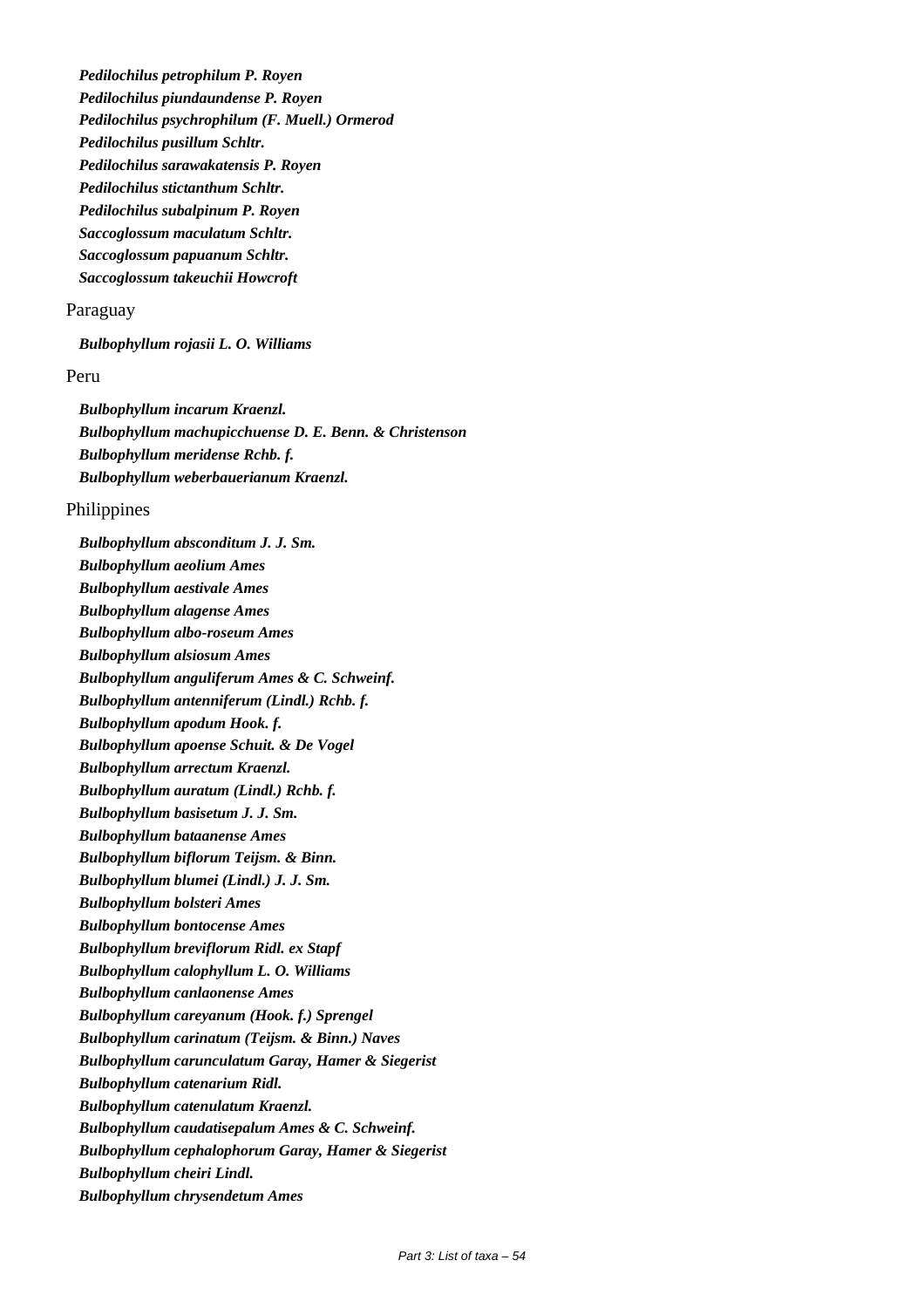*Bulbophyllum chryseum (Kraenzl.) Ames Bulbophyllum clandestinum Lindl. Bulbophyllum cleistogamum Ridl. Bulbophyllum clemensiae Ames Bulbophyllum colubrimodum Ames Bulbophyllum coniferum Ridl. Bulbophyllum cootesii Clements Bulbophyllum copelandii Ames Bulbophyllum coriaceum Ridl. Bulbophyllum cornutum (Blume) Rchb. f. Bulbophyllum costatum Ames Bulbophyllum cryptophoranthus Garay Bulbophyllum cubicum Ames Bulbophyllum cumingii (Lindl.) Rchb. f. Bulbophyllum cuneatum Rolfe Bulbophyllum cupreum Lindl. Bulbophyllum curranii Ames Bulbophyllum dagamense Ames Bulbophyllum dasypetalum Rolfe ex Ames Bulbophyllum dearei Rchb. f. Bulbophyllum debrincatiae J. J. Verm. Bulbophyllum deceptum Ames Bulbophyllum deltoideum Ames & C. Schweinf. Bulbophyllum disjunctum Ames & C. Schweinf. Bulbophyllum dissolutum Ames Bulbophyllum doryphoroide Ames Bulbophyllum ebracteolatum Kraenzl. Bulbophyllum echinochilum Kraenzl. Bulbophyllum elassoglossum Siegerist Bulbophyllum elmeri Ames Bulbophyllum elongatum (Blume) Hassk. Bulbophyllum emiliorum Ames & Quisumb. Bulbophyllum erosipetalum C. Schweinf. Bulbophyllum erratum Ames Bulbophyllum escritorii Ames Bulbophyllum exile Ames Bulbophyllum exquisitum Ames Bulbophyllum facetum Garay, Hamer & Siegerist Bulbophyllum fenixii Ames Bulbophyllum filicoides Ames Bulbophyllum flavescens (Blume) Lindl. Bulbophyllum gimagaanense Ames Bulbophyllum glandulosum Ames Bulbophyllum gnomoniferum Ames Bulbophyllum halconense Ames Bulbophyllum invisum Ames Bulbophyllum kettridgei (Garay, Hamer & Siegerist) J. J. Verm. Bulbophyllum lancifolium Ames Bulbophyllum lancilabium Ames Bulbophyllum lancipetalum Ames Bulbophyllum lasianthum Lindl.*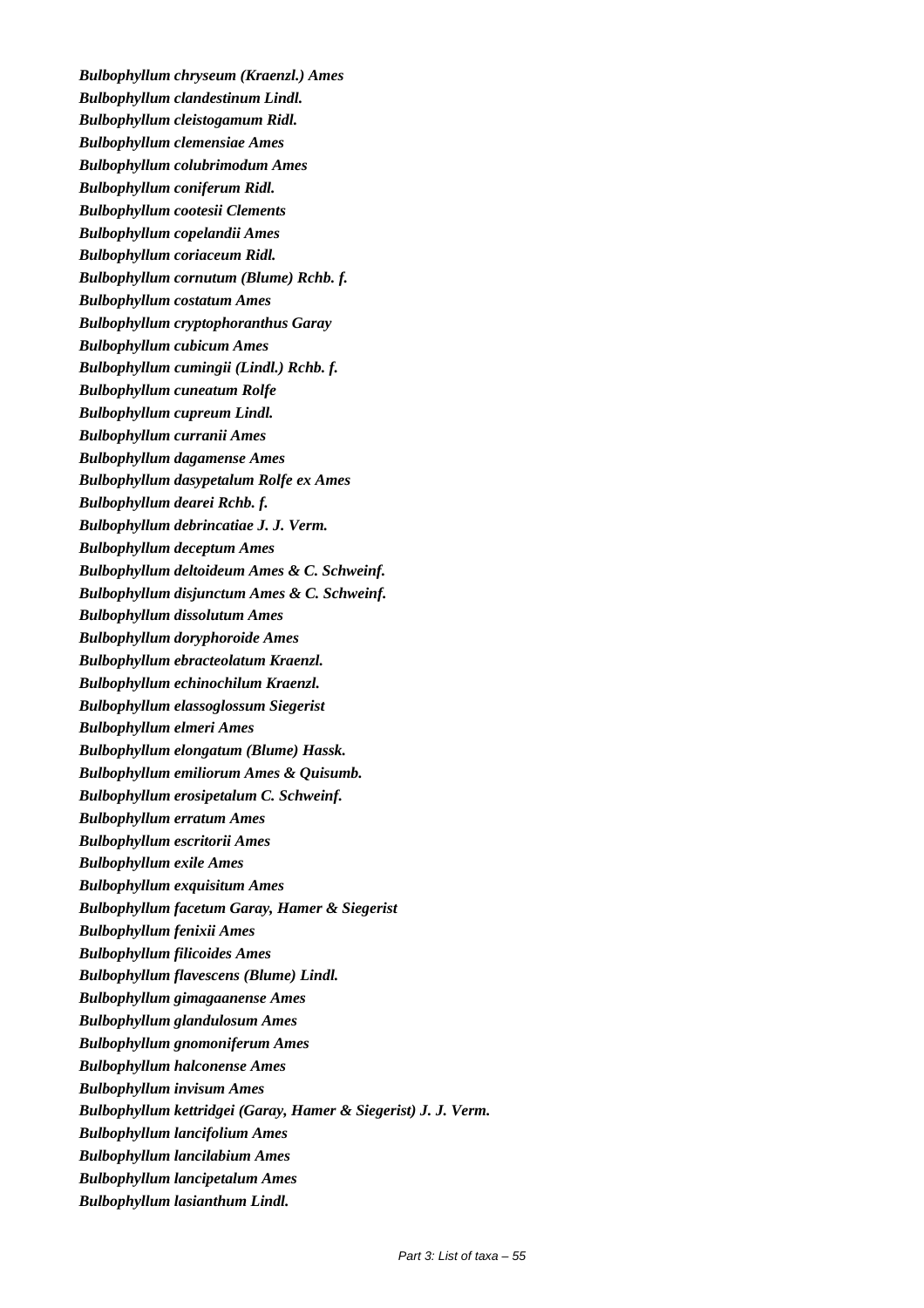*Bulbophyllum lasioglossum Rolfe ex Ames Bulbophyllum lasiopetalum Kraenzl. Bulbophyllum latisepalum Ames & C. Schweinf. Bulbophyllum laxiflorum (Blume) Lindl. Bulbophyllum leibergii Ames & Rolfe Bulbophyllum lepantense Ames Bulbophyllum leptocaulon Kraenzl. Bulbophyllum levanae Ames Bulbophyllum levanae Ames var. giganteum Quis. & C. Schweinf. Bulbophyllum leytense Ames Bulbophyllum lipense Ames Bulbophyllum lobbii Lindl. Bulbophyllum loherianum (Kraenzl.) Ames Bulbophyllum longiflorum Thouars Bulbophyllum longimucronatum Ames & C. Schweinf. Bulbophyllum longipetiolatum Ames Bulbophyllum macranthum Lindl. Bulbophyllum maculatum Boxall ex Naves Bulbophyllum maculosum Ames Bulbophyllum makoyanum (Rchb. f.) Ridl. Bulbophyllum maquilinguense Ames & Quisumb. Bulbophyllum marivelense Ames Bulbophyllum masaganapense Ames Bulbophyllum maxillare (Lindl.) Rchb. f. Bulbophyllum mearnsii Ames Bulbophyllum membranifolium Hook. f. Bulbophyllum merrittii Ames Bulbophyllum mindanaense Ames Bulbophyllum mindorense Ames Bulbophyllum minutiflorum Ames & C. Schweinf. Bulbophyllum monstrabile Ames Bulbophyllum montense Ridl. Bulbophyllum mutabile (Blume) Lindl. Bulbophyllum nasseri Garay Bulbophyllum negrosianum Ames Bulbophyllum nemorale L. O. Williams Bulbophyllum nymphopolitanum Kraenzl. Bulbophyllum odoratum (Blume) Lindl. Bulbophyllum ornatissimum (Rchb. f.) J. J. Sm. Bulbophyllum orthoglossum Kraenzl. Bulbophyllum othonis (Kuntze) J. J. Sm. Bulbophyllum pampangense Ames Bulbophyllum papillipetalum Ames Bulbophyllum papulosum Garay Bulbophyllum pardalotum Garay, Hamer & Siegerist Bulbophyllum penduliscapum J. J. Sm. Bulbophyllum peramoenum Ames Bulbophyllum philippinense Ames Bulbophyllum piestoglossum J. J. Verm. Bulbophyllum pleurothalloides Ames Bulbophyllum plumatum Ames*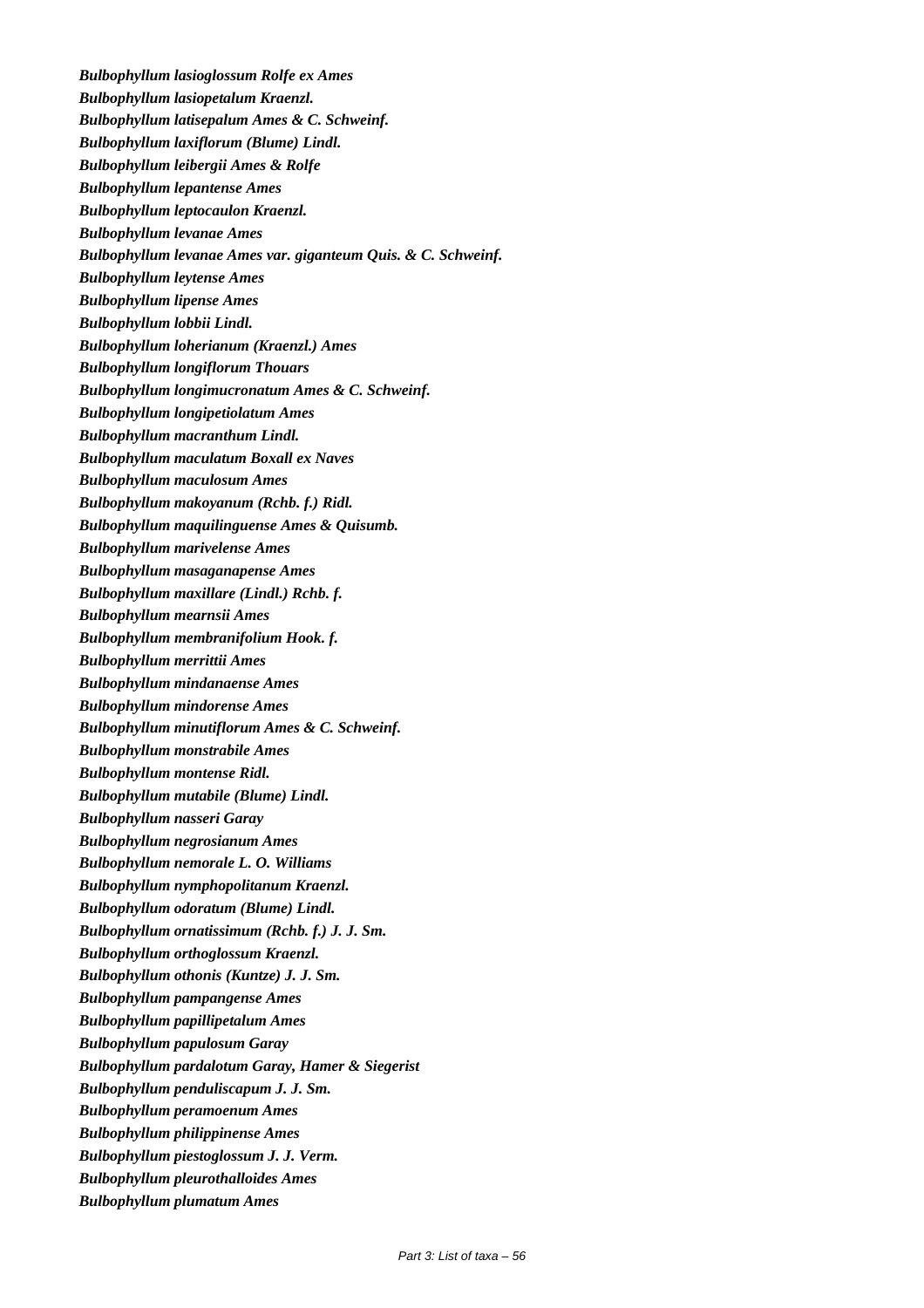*Bulbophyllum profusum Ames Bulbophyllum puguahaanense Ames Bulbophyllum putidum (Teijsm. & Binn.) J. J. Sm. Bulbophyllum recurvilabre Garay Bulbophyllum reflexum Ames & C. Schweinf. Bulbophyllum reilloi Ames Bulbophyllum rhizomatosum Ames & C. Schweinf. Bulbophyllum santosii Ames Bulbophyllum sapphirinum Ames Bulbophyllum saurocephalum Rchb. f. Bulbophyllum savaiense Schltr. subsp. subcubicum J. J. Verm. Bulbophyllum scheffleri (Kuntze) Schltr. Bulbophyllum sempiternum Ames Bulbophyllum sensile Ames Bulbophyllum sibuyanense Ames Bulbophyllum sigmoideum Ames & C. Schweinf. Bulbophyllum simulacrum Ames Bulbophyllum stellatum Ames Bulbophyllum subaequale Ames Bulbophyllum superfluum Kraenzl. Bulbophyllum surigaense Ames & Quisumb. Bulbophyllum toppingii Ames Bulbophyllum tortuosum (Blume) Lindl. Bulbophyllum trigonosepalum Kraenzl. Bulbophyllum unguiculatum Rchb. f. Bulbophyllum uniflorum (Blume) Hassk. Bulbophyllum vagans Ames & Rolfe Bulbophyllum vaginatum (Lindl.) Rchb. f. Bulbophyllum vermiculare Hook. f. Bulbophyllum vinaceum Ames & C. Schweinf. Bulbophyllum weberi Ames Bulbophyllum wenzelii Ames Bulbophyllum whitfordii Rolfe ex Ames Bulbophyllum williamsii A. D. Hawkes Bulbophyllum woelfliae Garay, Senghas & Lemcke Bulbophyllum zambalense Ames Bulbophyllum zamboangense Ames* Republic of Korea

*Bulbophyllum drymoglossum Maxim.*

# Réunion

*Bulbophyllum caespitosum Thouars Bulbophyllum clavatum Thouars Bulbophyllum commersonii Thouars Bulbophyllum cordemoyi Frapp. ex Cordem. Bulbophyllum curvibulbum Frapp. ex Cordem. Bulbophyllum cylindrocarpum Frapp ex Cordem. Bulbophyllum cylindrocarpum Frapp ex Cordem. var. aurantiacum Frapp. ex Cordem. Bulbophyllum cylindrocarpum Frapp ex Cordem. var. olivacea Frapp. ex Cordem. Bulbophyllum densum Thouars*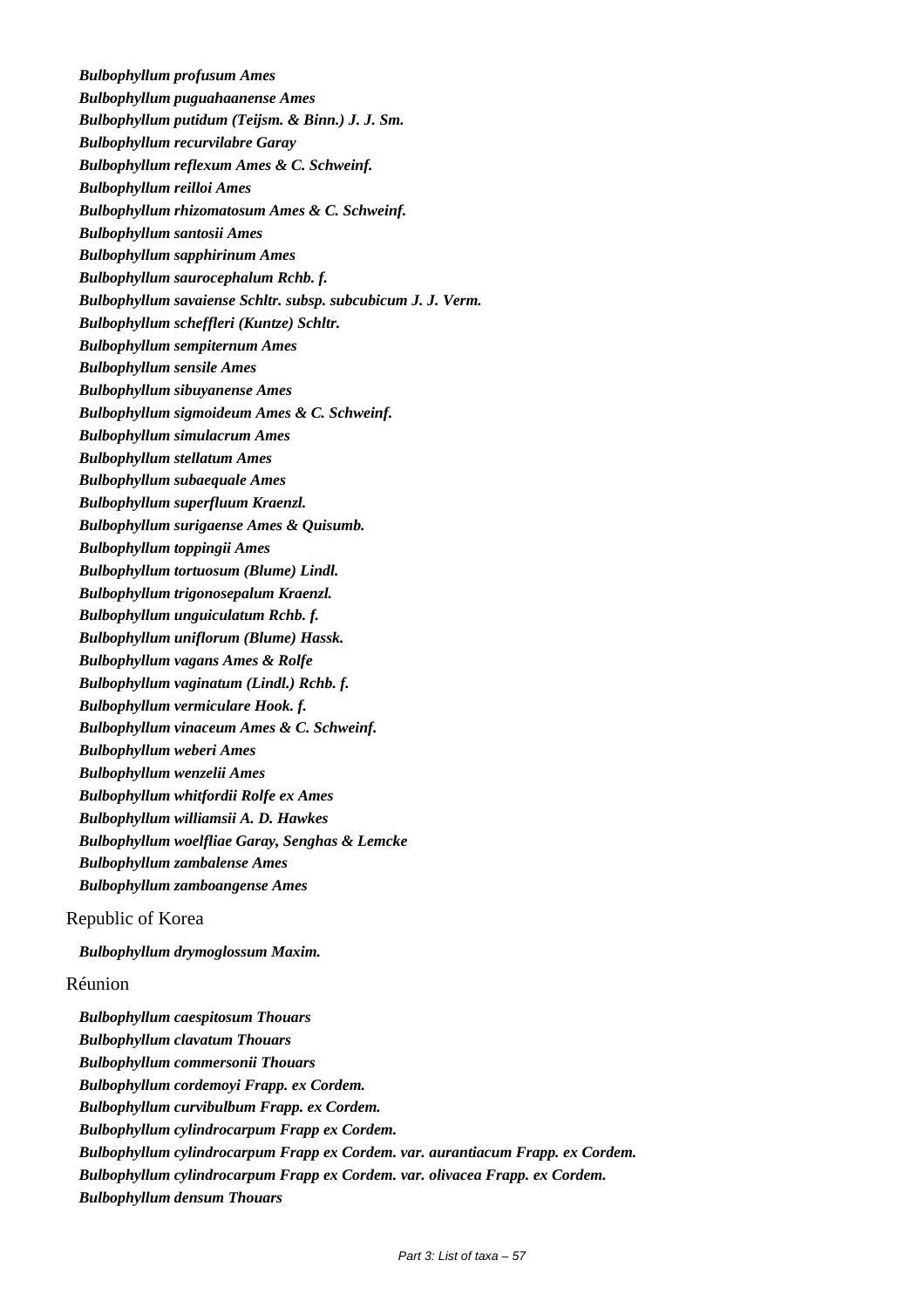*Bulbophyllum frappieri Schltr. Bulbophyllum herbula Frapp. ex Cordem. Bulbophyllum incurvum Thouars Bulbophyllum lineare Frapp. ex Cordem. Bulbophyllum longiflorum Thouars Bulbophyllum macrocarpum Frapp. ex Cordem. Bulbophyllum nervulosum Frapp. ex Cordem. Bulbophyllum nutans (Thouars) Thouars Bulbophyllum occlusum Ridl. Bulbophyllum occultum Thouars Bulbophyllum pendulum Thouars Bulbophyllum prismaticum Thouars Bulbophyllum variegatum Thouars*

#### Rwanda

*Bulbophyllum burttii Summerh. Bulbophyllum cochleatum Lindl. Bulbophyllum cochleatum Lindl. var. bequaertii (De Wild.) J. J. Verm. Bulbophyllum cochleatum Lindl. var. brachyanthum (Summerh.) J. J. Verm. Bulbophyllum cochleatum Lindl. var. tenuicaule (Lindl.) J. J. Verm. Bulbophyllum comatum Lindl. var. inflatum (Rolfe) J. J. Verm. Bulbophyllum expallidum J. J. Verm. Bulbophyllum josephi (Kuntze) Summerh. Bulbophyllum kivuense J. J. Verm. Bulbophyllum oreonastes Rchb. f. Bulbophyllum prorepens Summerh. Bulbophyllum sandersonii (Hook. f.) Rchb. f. Bulbophyllum unifoliatum De Wild. Bulbophyllum vulcanicum Kraenzl. Polystachya galeata (Sw.) Rchb. f. Stolzia cupuligera (Kraenzl.) Summerh.*

#### Samoa

*Bulbophyllum atrorubens Schltr. Bulbophyllum betchei F. Muell. Bulbophyllum distichobulbum P. J. Cribb Bulbophyllum ebulbe Schltr. Bulbophyllum longiflorum Thouars Bulbophyllum longiscapum Rolfe Bulbophyllum membranaceum Teijsm. & Binn. Bulbophyllum pachyanthum Schltr. Bulbophyllum samoanum Schltr. Bulbophyllum savaiense Schltr. Bulbophyllum trachyanthum Kraenzl. Epiblastus sciadanthus (F. Muell.) Schltr.*

# Sao Tome and Principe

*Bulbophyllum cochleatum Lindl. Bulbophyllum cochleatum Lindl. var. tenuicaule (Lindl.) J. J. Verm. Bulbophyllum curvimentatum J. J. Verm. Bulbophyllum falcatum (Lindl.) Rchb. f. var. velutinum (Lindl.) J. J. Verm.*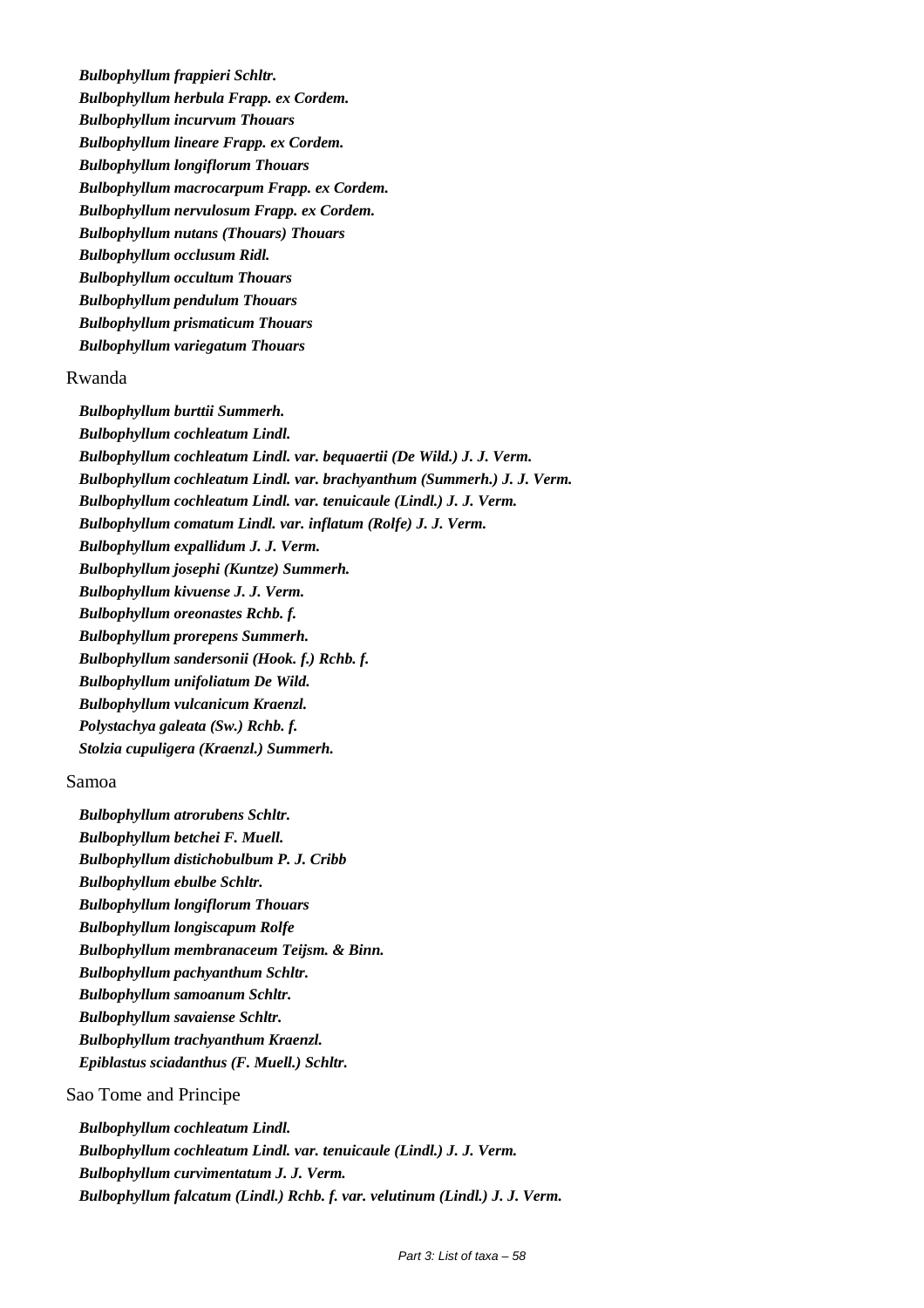*Bulbophyllum imbricatum Lindl. Bulbophyllum intertextum Lindl. Bulbophyllum lizae J. J. Verm. Bulbophyllum luciphilum Stevart Bulbophyllum maximum (Lindl.) Rchb. f. Bulbophyllum mediocre Summerh. Bulbophyllum resupinatum Ridl.* Seychelles *Bulbophyllum humblottii Rolfe Bulbophyllum intertextum Lindl. Bulbophyllum longiflorum Thouars* Sierra Leone *Bulbophyllum acutebracteatum De Wild. Bulbophyllum barbigerum Lindl. Bulbophyllum bidenticulatum J. J. Verm. Bulbophyllum calyptratum Kraenzl. Bulbophyllum calyptratum Kraenzl. var. graminifolium (Summerh.) J. J. Verm. Bulbophyllum calyptratum Kraenzl. var. lucifugum (Summerh.) J. J. Verm. Bulbophyllum cochleatum Lindl. Bulbophyllum cocoinum Bateman ex Lindl. Bulbophyllum colubrinum (Rchb. f.) Rchb. f. Bulbophyllum comatum Lindl. var. inflatum (Rolfe) J. J. Verm. Bulbophyllum denticulatum Rolfe Bulbophyllum falcatum (Lindl.) Rchb. f. Bulbophyllum falcatum (Lindl.) Rchb. f. var. bufo (Lindl.) J. J. Verm. Bulbophyllum falcatum (Lindl.) Rchb. f. var. velutinum (Lindl.) J. J. Verm. Bulbophyllum fuscum Lindl. Bulbophyllum fuscum Lindl. var. melinostachyum (Schltr) J. J. Verm. Bulbophyllum imbricatum Lindl. Bulbophyllum intertextum Lindl. Bulbophyllum lupulinum Lindl. Bulbophyllum maximum (Lindl.) Rchb. f. Bulbophyllum nigritianum Rendle Bulbophyllum oreonastes Rchb. f. Bulbophyllum parvum Summerh. Bulbophyllum pipio Rchb. f. Bulbophyllum pumilum (Sw.) Lindl. Bulbophyllum resupinatum Ridl. var. filiforme (Kraenzl.) J. J. Verm. Bulbophyllum saltatorium Lindl. Bulbophyllum saltatorium Lindl. var. calamarium (Lindl.) J. J. Verm. Bulbophyllum scaberulum (Rolfe) Bolus Bulbophyllum scariosum Summerh. Bulbophyllum tetragonum Lindl.* Singapore

*Bulbophyllum acuminatum (Ridl.) Ridl. Bulbophyllum botryophorum Ridl. Bulbophyllum cleistogamum Ridl. Bulbophyllum limbatum Lindl.*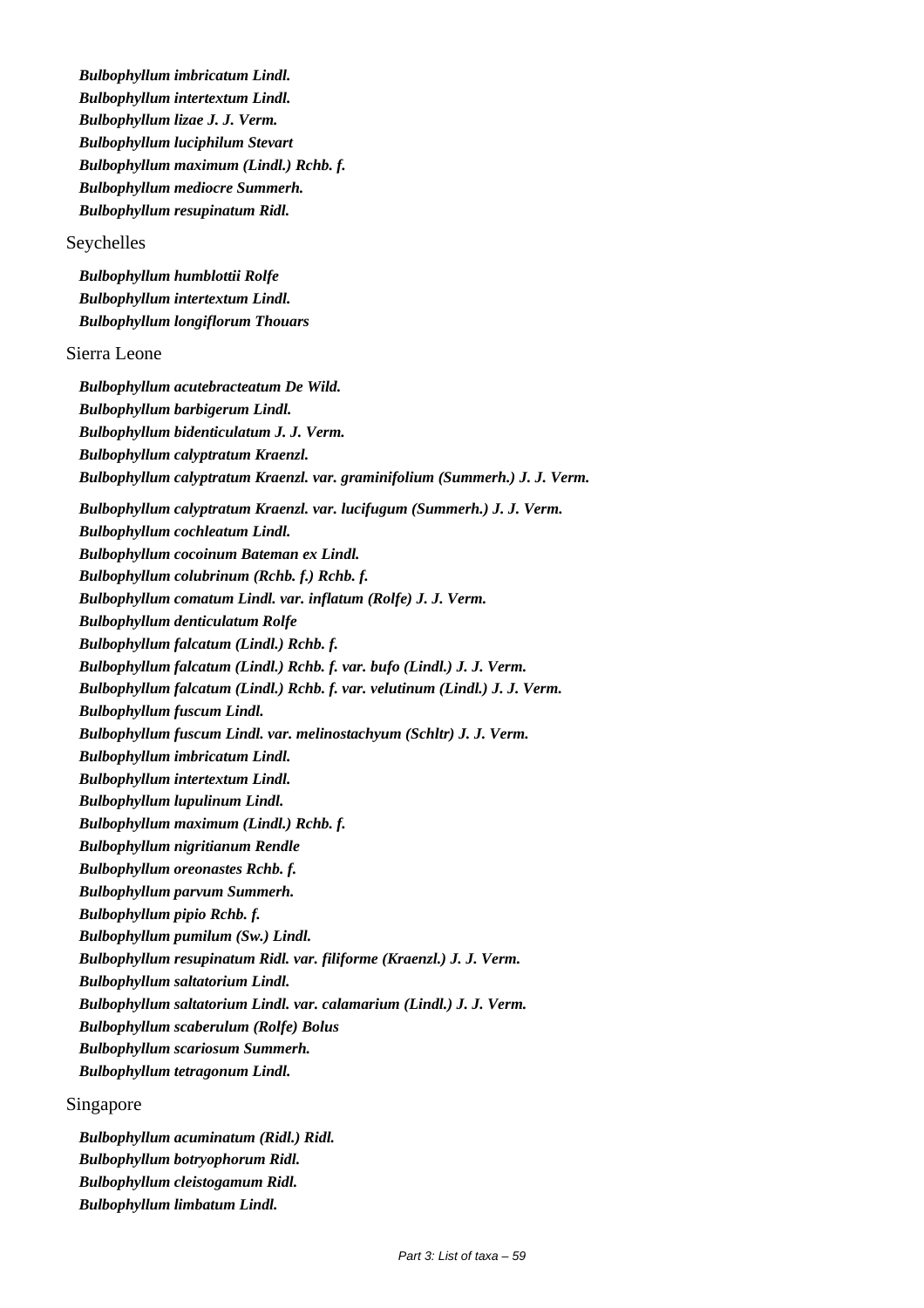*Bulbophyllum macrochilum Rolfe Bulbophyllum makoyanum (Rchb. f.) Ridl. Bulbophyllum mirum J. J. Sm. Bulbophyllum nigropurpureum Carr Bulbophyllum pileatum Lindl. Bulbophyllum restrepia Ridl. Bulbophyllum ruficaudatum Ridl. Bulbophyllum rugosum Ridl. Bulbophyllum singaporeanum Schltr. Bulbophyllum striatellum Ridl. Bulbophyllum trifolium Ridl.*

# Solomon Islands

*Bulbophyllum antenniferum (Lindl.) Rchb. f. Bulbophyllum betchei F. Muell. Bulbophyllum blumei (Lindl.) J. J. Sm. Bulbophyllum bulliferum J. J. Sm. Bulbophyllum cerinum Schltr. Bulbophyllum chloranthum Schltr. Bulbophyllum citrinilabre J. J. Sm. Bulbophyllum cylindrobulbum Schltr. Bulbophyllum dennisii J. J. Wood Bulbophyllum dichotomum J. J. Sm. Bulbophyllum ebulbe Schltr. Bulbophyllum epibulbon Schltr. Bulbophyllum fractiflexum J. J. Sm. Bulbophyllum fractiflexum J. J. Sm. subsp. salomonense J. J. Verm. & A. L. Lamb Bulbophyllum graciliscapum Schltr. Bulbophyllum gracillimum (Rolfe) Rolfe Bulbophyllum grandiflorum Blume Bulbophyllum hahlianum Schltr. Bulbophyllum hassalli Kores Bulbophyllum levatii Kraenzl. Bulbophyllum longiflorum Thouars Bulbophyllum longiscapum Rolfe Bulbophyllum luckraftii F. Muell. Bulbophyllum macranthum Lindl. Bulbophyllum manobulbum Schltr. Bulbophyllum medusae (Lindl.) Rchb. f. Bulbophyllum melanoxanthum J. J. Verm. & B. A. Lewis Bulbophyllum membranaceum Teijsm. & Binn. Bulbophyllum microrhombos Schltr. Bulbophyllum novae-hiberniae Schltr. Bulbophyllum orbiculare J. J. Sm. Bulbophyllum pachyanthum Schltr. Bulbophyllum pachyglossum Schltr. Bulbophyllum piestobulbon Schltr. Bulbophyllum samoanum Schltr. Bulbophyllum stenochilum Schltr. Bulbophyllum stenophyllum Schltr. Bulbophyllum trachyanthum Kraenzl.*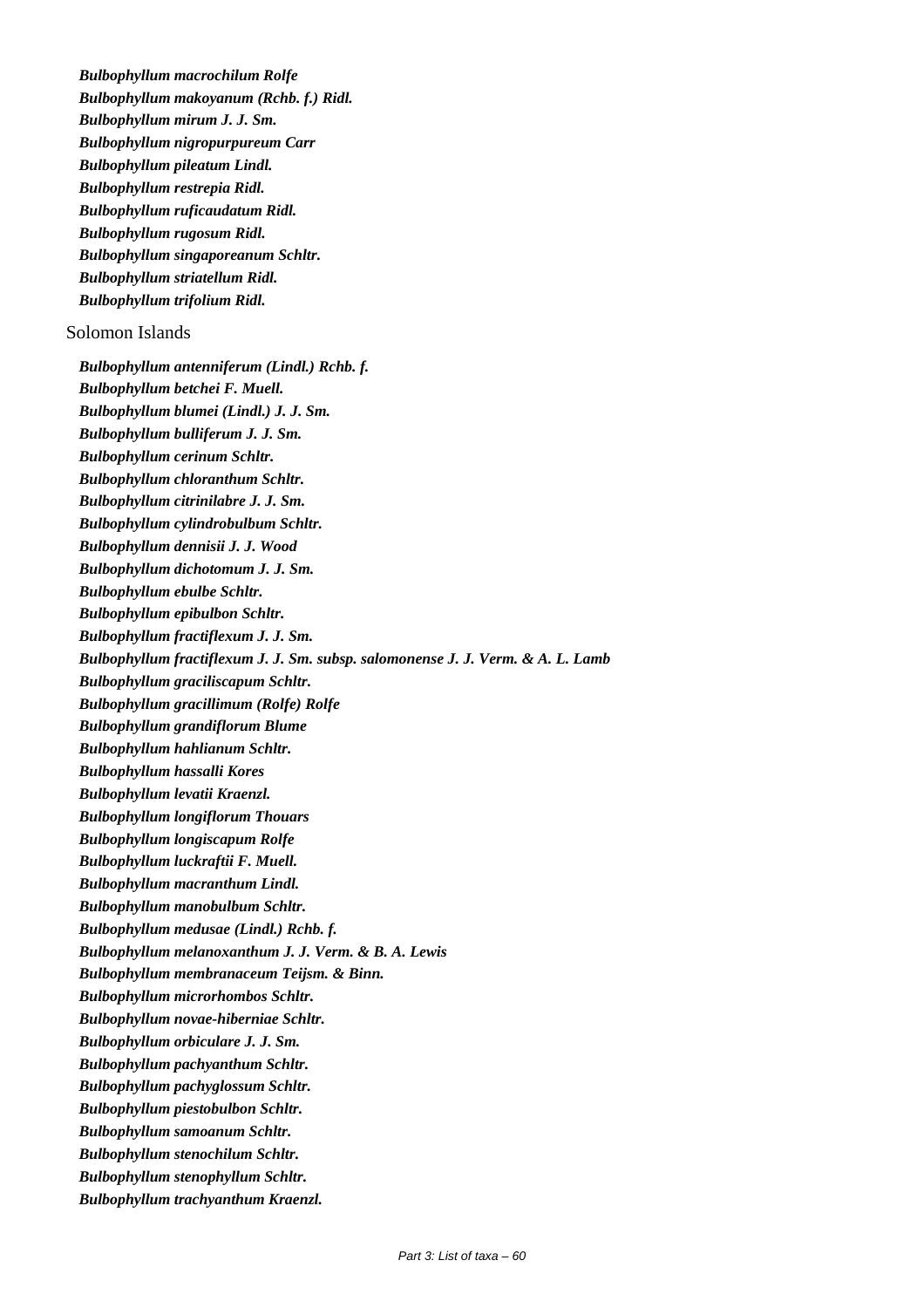*Bulbophyllum trachyglossum Schltr. Bulbophyllum ulcerosum J. J. Sm. Pedilochilus ciliolatum Schltr.*

# South Africa

*Bulbophyllum acutebracteatum De Wild. var. rubrobrunneopapillosum (De Wild.) J. J. Verm. Bulbophyllum cochleatum Lindl. Bulbophyllum elliottii Rolfe Bulbophyllum sandersonii (Hook. f.) Rchb. f. Bulbophyllum scaberulum (Rolfe) Bolus*

# Sri Lanka

*Bulbophyllum crassifolium Thwaites ex Trimen Bulbophyllum elegans Gardner ex Thwaites Bulbophyllum elliae Rchb. f. Bulbophyllum fischeri Seidenf. Bulbophyllum macraei (Lindl.) Rchb. f. Bulbophyllum maskeliyense Livera Bulbophyllum petiolare Thwaites Bulbophyllum purpureum Thwaites Bulbophyllum thwaitesii Rchb. f. Bulbophyllum tricarinatum Petch Bulbophyllum trimeni (Hook. f. ex Trim.) J. J. Sm. Bulbophyllum wightii Rchb. f.*

#### Sudan

*Bulbophyllum cochleatum Lindl. Bulbophyllum scaberulum (Rolfe) Bolus*

# Suriname

*Bulbophyllum bracteolatum Lindl. Bulbophyllum kegelii Hamer & Garay*

#### Taiwan Province of China

*Bulbophyllum albociliatum (Liu & Su) Nakajima Bulbophyllum aureolabellum T. P. Lin Bulbophyllum drymoglossum Maxim. Bulbophyllum flaviflorum (Liu & Su) Seidenf. Bulbophyllum formosanum (Rolfe) Nakajima Bulbophyllum hirundinis (Gagnep.) Seidenf. Bulbophyllum japonicum (Makino) Makino Bulbophyllum macraei (Lindl.) Rchb. f. Bulbophyllum macraei (Lindl.) Rchb. f. var. autumnale (Fukuyama) S. S. Ying Bulbophyllum melanoglossum Hayata Bulbophyllum omerandrum Hayata Bulbophyllum pectenveneris (Gagnep.) Seidenf. Bulbophyllum pectinatum Finet Bulbophyllum retusiusculum Rchb. f. Bulbophyllum riyanum Fukuyama Bulbophyllum rubrolabellum T. P. Lin*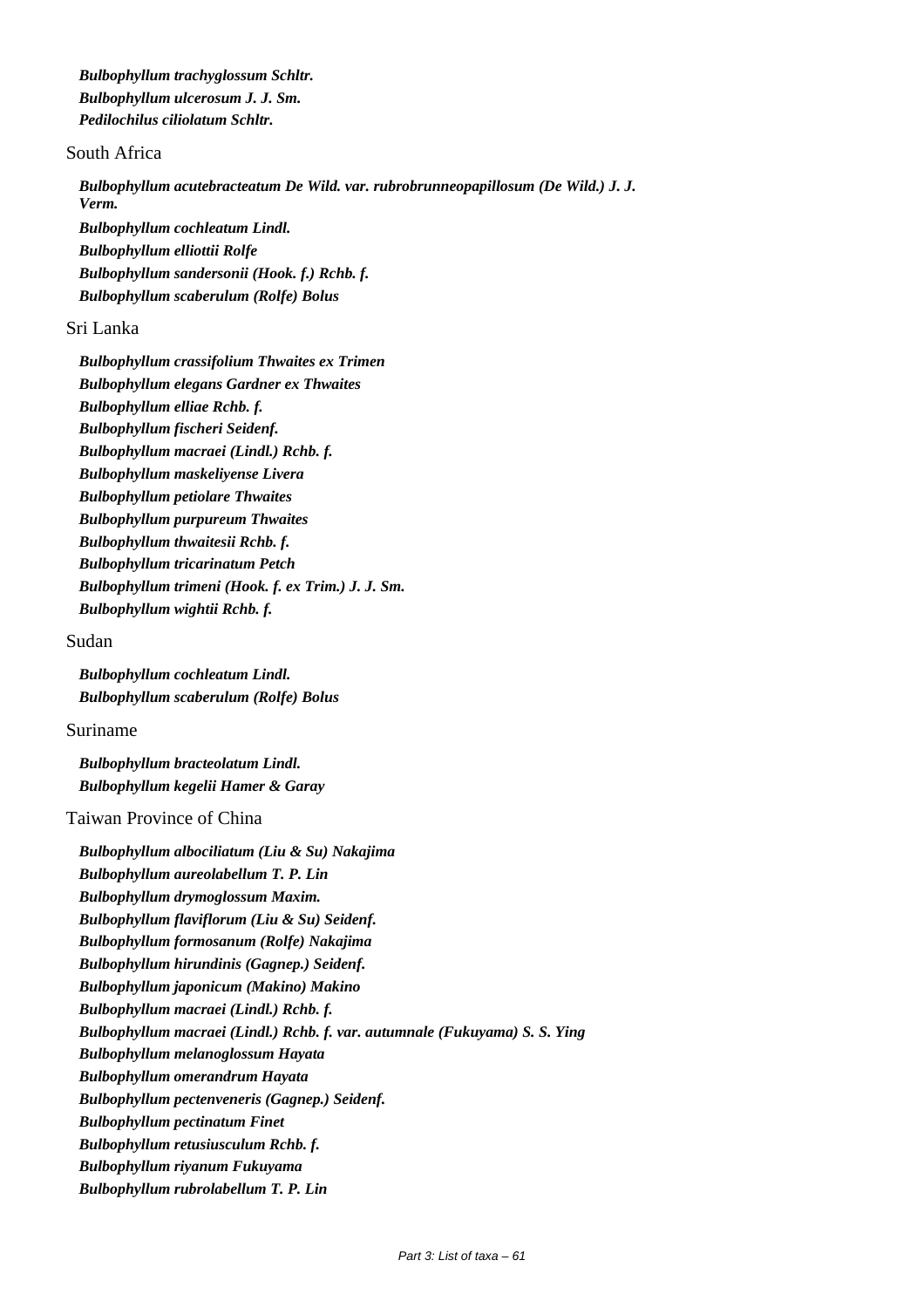*Bulbophyllum setaceum T. P. Lin Bulbophyllum taiwanense (Fukuyama) Nakajima Bulbophyllum tokioi Fukuyama Bulbophyllum umbellatum Lindl. Sunipia andersonii (King & Pantl.) P. F. Hunt*

#### Thailand

*Acrochaene punctata Lindl. Bulbophyllum abbrevilabium Carr Bulbophyllum acuminatum (Ridl.) Ridl. Bulbophyllum adangense Seidenf. Bulbophyllum adjungens Seidenf. Bulbophyllum affine Lindl. Bulbophyllum albibracteum Seidenf. Bulbophyllum albidostylidium Seidenf. Bulbophyllum alcicorne C. S. P. Parish & Rchb. f. Bulbophyllum allenkerrii Seidenf. Bulbophyllum angusteovatum Seidenf. Bulbophyllum annandalei Ridl. Bulbophyllum apodum Hook. f. Bulbophyllum auratum (Lindl.) Rchb. f. Bulbophyllum auricomum Lindl. Bulbophyllum biflorum Teijsm. & Binn. Bulbophyllum biseriale Carr Bulbophyllum bisetoides Seidenf. Bulbophyllum bisetum Lindl. Bulbophyllum bittnerianum Schltr. Bulbophyllum blepharistes Rchb. f. Bulbophyllum bractescens Rolfe ex Kerr Bulbophyllum brevistylidium Seidenf. Bulbophyllum capillipes C. S. P. Parish & Rchb. f. Bulbophyllum careyanum (Hook. f.) Sprengel Bulbophyllum cariniflorum Rchb. f. Bulbophyllum comosum Collett & Hemsl. Bulbophyllum concinnum Hook. f. Bulbophyllum corallinum Tixier & Guillaumin Bulbophyllum corolliferum J. J. Sm. Bulbophyllum crassipes Hook. f. Bulbophyllum cupreum Lindl. Bulbophyllum dayanum Rchb. f. Bulbophyllum dentiferum Ridl. Bulbophyllum depressum King & Pantl. Bulbophyllum dhaninivatii Seidenf. Bulbophyllum dickasonii Seidenf. Bulbophyllum didymotropis Seidenf. Bulbophyllum dissitiflorum Seidenf. Bulbophyllum echinulus Seidenf. Bulbophyllum ecornutum (J. J. Sm.) J. J. Sm. Bulbophyllum elassonotum Summerh. Bulbophyllum farinulentum J. J. Sm. Bulbophyllum forresti Seidenf.*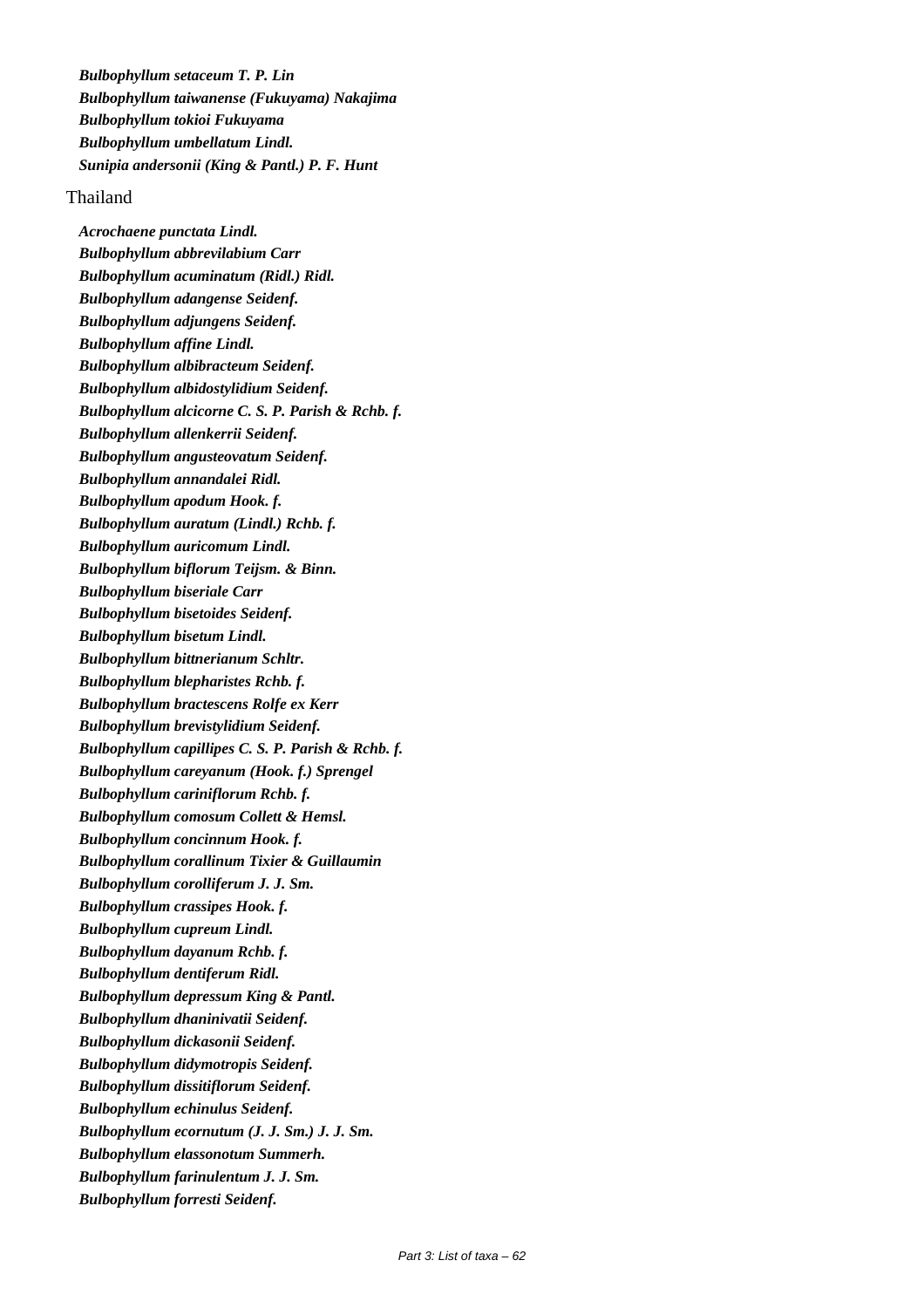*Bulbophyllum gibbolabium Seidenf. Bulbophyllum gracillimum (Rolfe) Rolfe Bulbophyllum guttifilum Seidenf. Bulbophyllum gymnopus Hook. f. Bulbophyllum gyrochilum Seidenf. Bulbophyllum haniffii Carr Bulbophyllum helenae (Kuntze) J. J. Sm. Bulbophyllum hirtulum Ridl. Bulbophyllum hirtum (J. E. Sm.) Lindl. Bulbophyllum hymenanthum Hook. f. Bulbophyllum intricatum Seidenf. Bulbophyllum kanburiense Seidenf. Bulbophyllum khaoyaiense Seidenf. Bulbophyllum khasyanum Griff. Bulbophyllum lanuginosum J. J. Verm. Bulbophyllum lasiochilum C. S. P. Parish & Rchb. f. Bulbophyllum laxiflorum (Blume) Lindl. Bulbophyllum lemniscatoides Rolfe Bulbophyllum lemniscatum C. S. P. Parish ex Hook. f. Bulbophyllum leopardinum (Wall.) Lindl. Bulbophyllum lepidum (Blume) J. J. Sm. Bulbophyllum liliacinum Ridl. Bulbophyllum limbatum Lindl. Bulbophyllum lindleyanum Griff. Bulbophyllum longebracteatum Seidenf. Bulbophyllum longibracteatum Seidenf. Bulbophyllum longissimum (Ridl.) Ridl. Bulbophyllum luanii Tixier Bulbophyllum macranthum Lindl. Bulbophyllum macrocoleum Seidenf. Bulbophyllum medusae (Lindl.) Rchb. f. Bulbophyllum membranaceum Teijsm. & Binn. Bulbophyllum microglossum Ridl. Bulbophyllum micropetalum Rchb. f. Bulbophyllum microtepalum Rchb. f. Bulbophyllum monanthos Ridl. Bulbophyllum moniliforme C. S. P. Parish & Rchb. f. Bulbophyllum morphologorum Kraenzl. Bulbophyllum muscarirubrum Seidenf. Bulbophyllum mutabile (Blume) Lindl. Bulbophyllum nanopetalum Seidenf. Bulbophyllum nesiotes Seidenf. Bulbophyllum nigrescens Rolfe Bulbophyllum nigripetalum Rolfe Bulbophyllum nipondhii Seidenf. Bulbophyllum notabilipetalum Seidenf. Bulbophyllum odoratissimum (J. E. Sm.) Lindl. Bulbophyllum orectopetalum Garay, Hamer & Siegerist Bulbophyllum orientale Seidenf. Bulbophyllum ovatilabellum Seidenf. Bulbophyllum ovatum Seidenf.*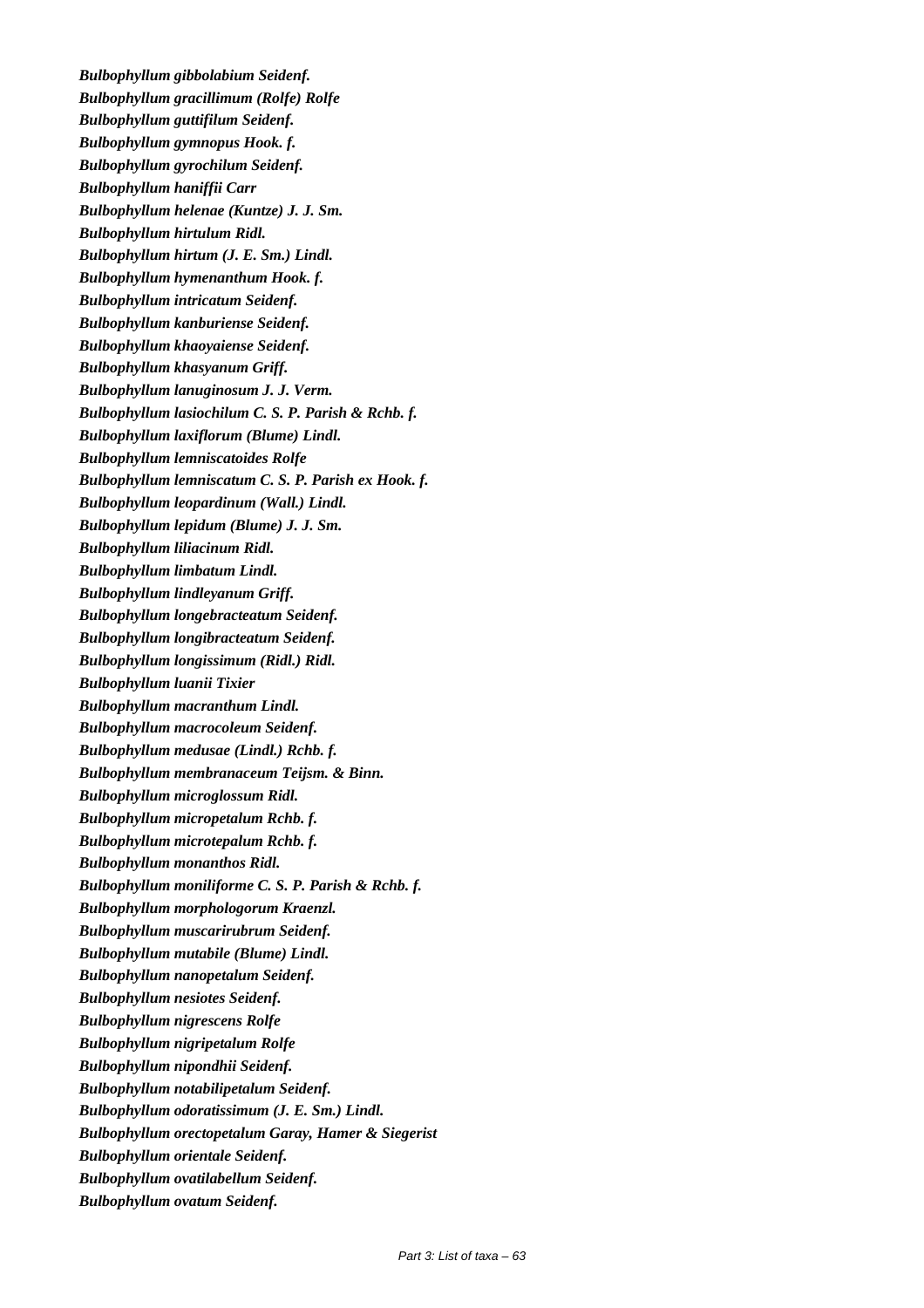*Bulbophyllum pallidum Seidenf. Bulbophyllum parviflorum C. S. P. Parish & Rchb. f. Bulbophyllum patens King ex Hook. f. Bulbophyllum pectinatum Finet Bulbophyllum peninsulare Seidenf. Bulbophyllum pentaneurum Seidenf. Bulbophyllum phayamense Seidenf. Bulbophyllum physocoryphum Seidenf. Bulbophyllum picturatum (Lodd.) Rchb.f. Bulbophyllum planibulbe (Ridl.) Ridl. Bulbophyllum polliculosum Seidenf. Bulbophyllum polyrhizum Lindl. Bulbophyllum proboscideum (Gagnep.) Seidenf. & Smitinand Bulbophyllum propinquum Kraenzl. Bulbophyllum protractum Hook. f. Bulbophyllum psittacoglossum Rchb. f. Bulbophyllum pulchellum Ridl. Bulbophyllum pumilio C. S. P. Parish & Rchb. f. Bulbophyllum purpurascens Teijsm. & Binn. Bulbophyllum putidum (Teijsm. & Binn.) J. J. Sm. Bulbophyllum putii Seidenf. Bulbophyllum reclusum Seidenf. Bulbophyllum reichenbachii (Kuntze) Schltr. Bulbophyllum repens Griff. Bulbophyllum reptans (Lindl.) Lindl. Bulbophyllum retusiusculum Rchb. f. Bulbophyllum rolfeanum Seidenf. & Smitinand Bulbophyllum rubroguttatum Seidenf. Bulbophyllum rufilabrum C. S. P. Parish ex Hook. f. Bulbophyllum rufinum Rchb. f. Bulbophyllum rugosisepalum Seidenf. Bulbophyllum sanitii Seidenf. Bulbophyllum scaphiforme J. J. Verm. Bulbophyllum secundum Hook. f. Bulbophyllum shanicum King & Pantl. Bulbophyllum shweliense W. W. Sm. Bulbophyllum siamense Rchb. f. Bulbophyllum sicyobulbon C. S. P. Parish & Rchb. f. Bulbophyllum sillemianum Rchb. f. Bulbophyllum simplicilabellum Seidenf. Bulbophyllum smitinandii Seidenf. & Thorut Bulbophyllum spathulatum (Rolfe ex E. Cooper) Seidenf. Bulbophyllum stenobulbon C. S. P. Parish & Rchb. f. Bulbophyllum striatum (Griff.) Rchb. f. Bulbophyllum suavissimum Rolfe Bulbophyllum subtenellum Seidenf. Bulbophyllum sukhakulii Seidenf. Bulbophyllum sutepense (Rolfe ex Downie) Seidenf. & Smitinand Bulbophyllum taeniophyllum C. S. P. Parish & Rchb. f. Bulbophyllum tenuifolium (Blume) Lindl. Bulbophyllum thaiorum J. J. Sm.*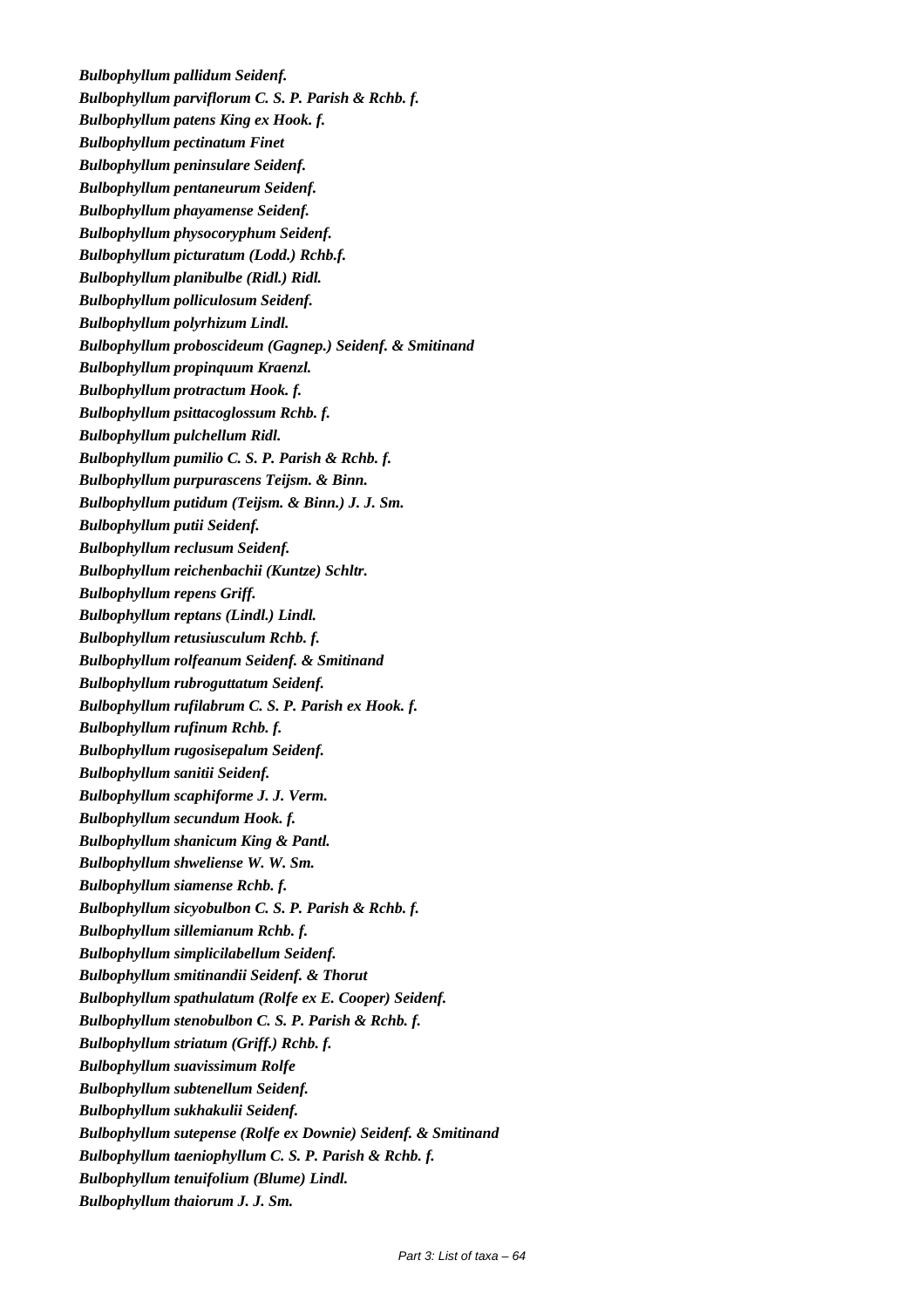*Bulbophyllum tortuosum (Blume) Lindl. Bulbophyllum trichocephalum (Schltr.) T. Tang & F. T. Wang Bulbophyllum tricorne Seidenf. & Smitinand Bulbophyllum tricornoides Seidenf. Bulbophyllum tridentatum Kraenzl. Bulbophyllum tripaleum Seidenf. Bulbophyllum tripudians C. S. P. Parish & Rchb. f. Bulbophyllum triviale Seidenf. Bulbophyllum umbellatum Lindl. Bulbophyllum unciniferum Seidenf. Bulbophyllum vaginatum (Lindl.) Rchb. f. Bulbophyllum violaceolabellum Seidenf. Bulbophyllum wallichi Rchb. f. Bulbophyllum wangkaense Seidenf. Bulbophyllum wendlandianum (Kraenzl.) Dammer Bulbophyllum xylophyllum C. S. P. Parish & Rchb. f. Drymoda picta Lindl. Drymoda siamensis Schltr. Monomeria barbata Lindl. Monomeria longipes (Rchb. f.) Aver. Sunipia andersonii (King & Pantl.) P. F. Hunt Sunipia angustipetala Seidenf. Sunipia annamensis (Ridl.) P. F. Hunt Sunipia australis (Seidenf) P. F. Hunt Sunipia bicolor Lindl. Sunipia cumberlegei (Seidenf) P. F. Hunt Sunipia grandiflora (Rolfe) P. F. Hunt Sunipia kachinensis Seidenf. Sunipia minor (Seidenf) P. F. Hunt Sunipia racemosa (Sm.) T. Tang & F. T. Wang Sunipia rimannii (Rchb. f.) Seidenf. Sunipia soidaoensis (Seidenf) P. F. Hunt Sunipia thailandica (Seidenf & Smit.) P. Hunt Sunipia virens (Lindl.) P. F. Hunt Sunipia viridis (Seidenf) P. F. Hunt Trias intermedia Seidenf. & Smitinand Trias mollis Seidenf. Trias nana Seidenf. Trias nasuta (Rchb. f.) Stapf Trias oblonga Lindl. Trias picta (C. S. P. Parish & Rchb. f.) C. S. P. Parish ex Hemsl. Trias rosea (Ridl.) Seidenf.*

# Togo

*Bulbophyllum falcatum (Lindl.) Rchb. f.*

# Tonga

*Bulbophyllum longiscapum Rolfe Bulbophyllum membranaceum Teijsm. & Binn. Bulbophyllum pachyanthum Schltr.*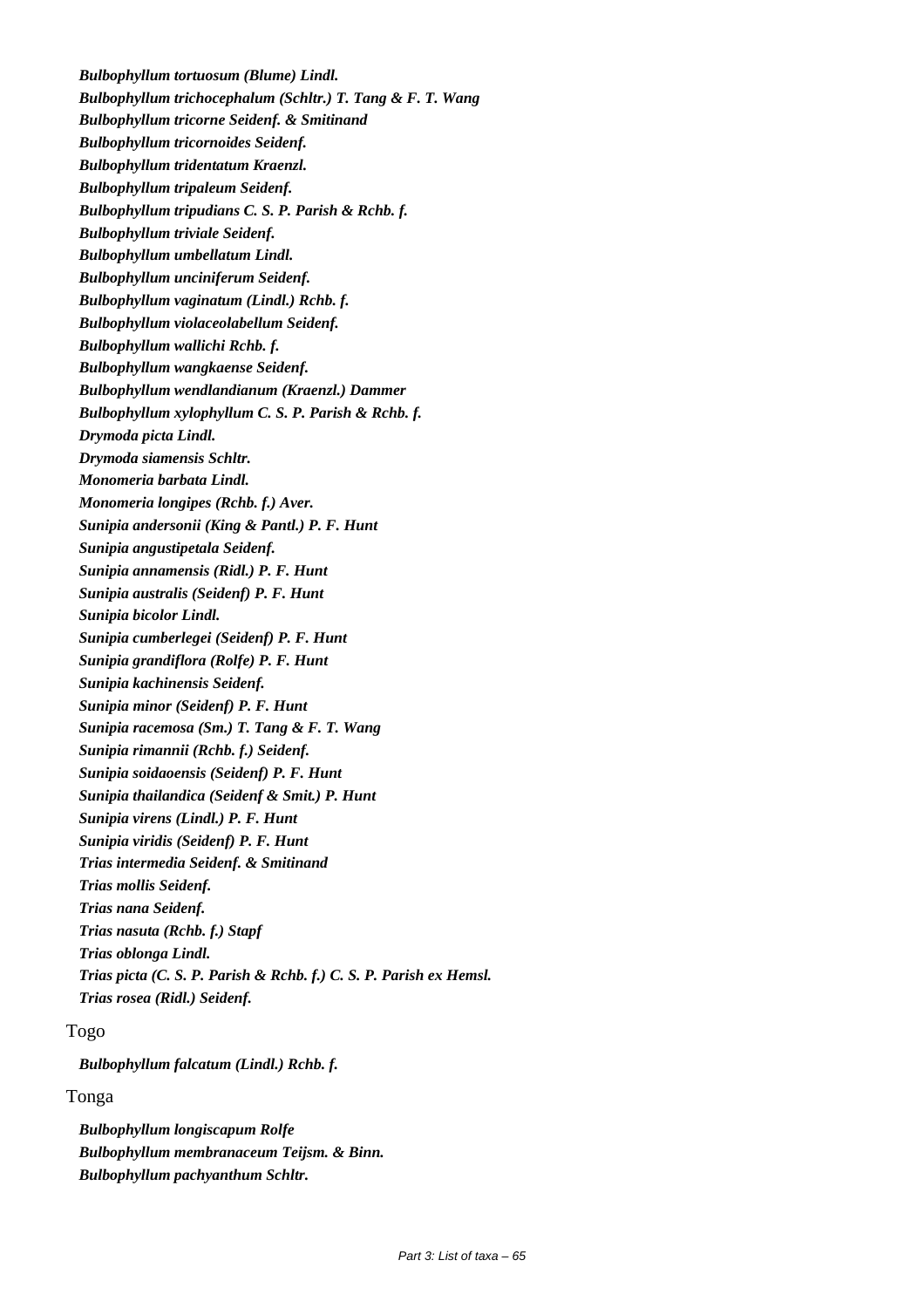# Trinidad and Tobago

*Bulbophyllum kegelii Hamer & Garay*

# Uganda

*Bulbophyllum carnosisepalum J. J. Verm. Bulbophyllum cochleatum Lindl. Bulbophyllum cochleatum Lindl. var. bequaertii (De Wild.) J. J. Verm. Bulbophyllum cochleatum Lindl. var. brachyanthum (Summerh.) J. J. Verm. Bulbophyllum cocoinum Bateman ex Lindl. Bulbophyllum encephalodes Summerh. Bulbophyllum falcatum (Lindl.) Rchb. f. Bulbophyllum fuscum Lindl. var. melinostachyum (Schltr) J. J. Verm. Bulbophyllum josephi (Kuntze) Summerh. Bulbophyllum longiflorum Thouars Bulbophyllum maximum (Lindl.) Rchb. f. Bulbophyllum oreonastes Rchb. f. Bulbophyllum oxychilum Schltr. Bulbophyllum saltatorium Lindl. var. albociliatum (Finet) J. J. Vermeulen Bulbophyllum sandersonii (Hook. f.) Rchb. f. Bulbophyllum schimperianum Kraenzl. Bulbophyllum vulcanicum Kraenzl.*

# United Republic of Tanzania

*Bulbophyllum bavonis J. J. Verm. Bulbophyllum cochleatum Lindl. Bulbophyllum cochleatum Lindl. var. bequaertii (De Wild.) J. J. Verm. Bulbophyllum cochleatum Lindl. var. brachyanthum (Summerh.) J. J. Verm. Bulbophyllum concatenatum P. J. Cribb & P. Taylor Bulbophyllum elliottii Rolfe Bulbophyllum encephalodes Summerh. Bulbophyllum expallidum J. J. Verm. Bulbophyllum fuscum Lindl. var. melinostachyum (Schltr) J. J. Verm. Bulbophyllum gilgianum Kraenzl. Bulbophyllum humblottii Rolfe Bulbophyllum imbricatum Lindl. Bulbophyllum inornatum J. J. Verm. Bulbophyllum intertextum Lindl. Bulbophyllum josephi (Kuntze) Summerh. Bulbophyllum longiflorum Thouars Bulbophyllum maximum (Lindl.) Rchb. f. Bulbophyllum sandersonii (Hook. f.) Rchb. f. Bulbophyllum scaberulum (Rolfe) Bolus Bulbophyllum scaberulum (Rolfe) Bolus var. crotalicaudatum J. J. Verm. Bulbophyllum stolzii Schltr. Bulbophyllum unifoliatum De Wild. Bulbophyllum unifoliatum De Wild. subsp. flectens (P. J. Cribb & Taylor) J. J. Verm.*

United States

*Bulbophyllum pachyrachis (A. Rich.) Griseb.*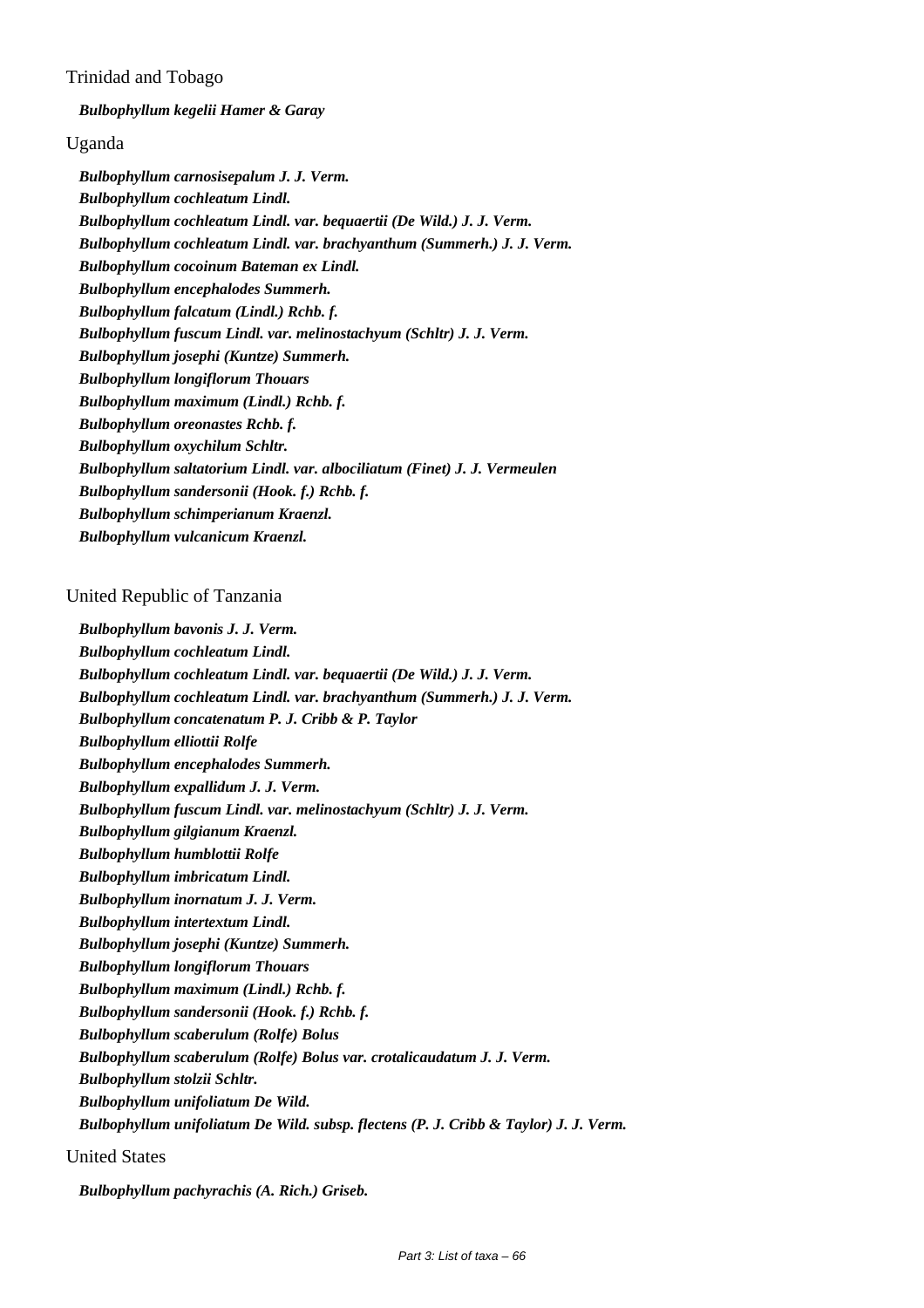# Vanuatu

*Bulbophyllum absconditum J. J. Sm. Bulbophyllum atrorubens Schltr. Bulbophyllum betchei F. Muell. Bulbophyllum dichotomum J. J. Sm. Bulbophyllum ebulbe Schltr. Bulbophyllum graciliscapum Schltr. Bulbophyllum levatii Kraenzl. Bulbophyllum longiflorum Thouars Bulbophyllum longiscapum Rolfe Bulbophyllum membranaceum Teijsm. & Binn. Bulbophyllum microrhombos Schltr. Bulbophyllum minutipetalum Schltr. Bulbophyllum neo-caledonicum Schltr. Bulbophyllum rhomboglossum Schltr. Bulbophyllum samoanum Schltr. Bulbophyllum santoense J. J. Verm. Bulbophyllum savaiense Schltr. Bulbophyllum stenophyllum Schltr. Bulbophyllum vutimenaense B. A. Lewis Pedilochilus hermonii P. J. Cribb & B. Lewis*

# Venezuela

*Bulbophyllum aristatum (Rchb. f.) Hemsl. Bulbophyllum bracteolatum Lindl. Bulbophyllum dunstervillei Garay Bulbophyllum exaltatum Lindl. Bulbophyllum geraense Rchb. f. Bulbophyllum lehmannianum Kraenzl. Bulbophyllum manarae Foldats Bulbophyllum meridense Rchb. f. Bulbophyllum meristorhachis Garay & Dunst. Bulbophyllum morenoi Dodson & Vasquez Bulbophyllum oerstedii (Rchb. f.) Hemsl. Bulbophyllum pachyrachis (A. Rich.) Griseb. Bulbophyllum roraimense Rolfe Bulbophyllum steyermarkii Foldats Bulbophyllum vareschii Foldats*

# Viet Nam

*Bulbophyllum abbrevilabium Carr Bulbophyllum affine Lindl. Bulbophyllum ambrosia (Hanche) Schltr. Bulbophyllum amygdalinum Aver. Bulbophyllum andersonii (Hook. f.) J. J. Sm. Bulbophyllum apodum Hook. f. Bulbophyllum arcutilabium Aver. Bulbophyllum astelidum Aver. Bulbophyllum atrosanguineum Aver. Bulbophyllum averyanovii Seidenf. Bulbophyllum bariense Gagnep.*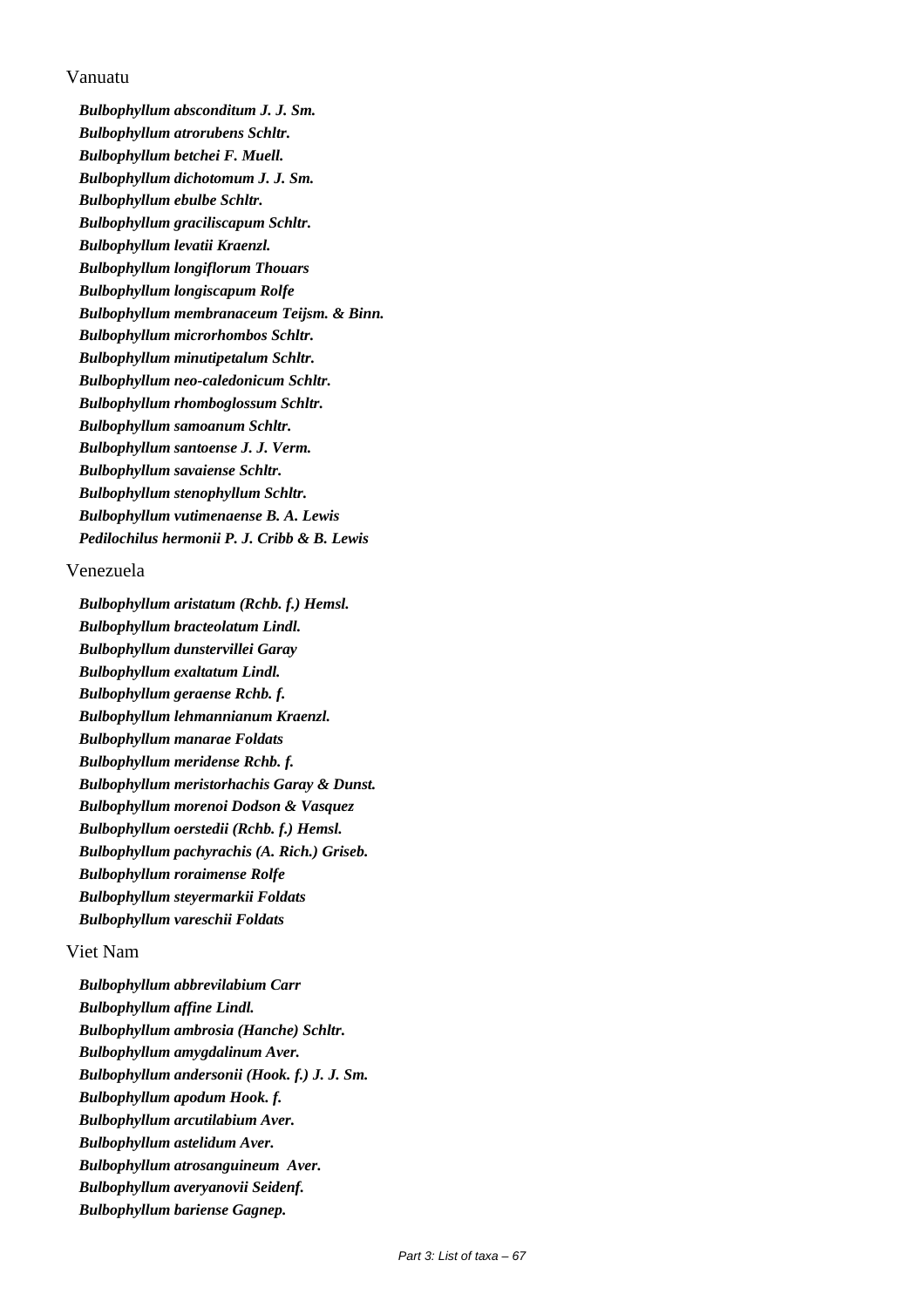*Bulbophyllum bisetoides Seidenf. Bulbophyllum blepharistes Rchb. f. Bulbophyllum boulbetii Tixier Bulbophyllum bryoides Guillaumin Bulbophyllum careyanum (Hook. f.) Sprengel Bulbophyllum catenarium Ridl. Bulbophyllum clandestinum Lindl. Bulbophyllum clipeibulbum J. J. Verm. Bulbophyllum concinnum Hook. f. Bulbophyllum corallinum Tixier & Guillaumin Bulbophyllum crassiusculifolium Aver. Bulbophyllum dalatense Gagnep. Bulbophyllum dalatensis Seidenf. Bulbophyllum dayanum Rchb. f. Bulbophyllum delitescens Hance Bulbophyllum elassonotum Summerh. Bulbophyllum elatum (Hook. f.) J. J. Sm. Bulbophyllum emarginatum (Finet) J. J. Sm. Bulbophyllum evrardii Gagnep. Bulbophyllum farreri (W. W. Sm.) Seidenf. Bulbophyllum fibratum (Gagnep.) Seidenf. Bulbophyllum fischeri Seidenf. Bulbophyllum flabellum-veneris (J. Koenig) Seidenf. & Ormerod ex Aver. Bulbophyllum flaviflorum (Liu & Su) Seidenf. Bulbophyllum frostii Summerh. Bulbophyllum funingense Z. H. Tsi & H. C. Chen Bulbophyllum furcatum Aver. Bulbophyllum guttulatum (Hook. f.) Balakr. Bulbophyllum hiepii Aver. Bulbophyllum hirtulum Ridl. Bulbophyllum hirtum (J. E. Sm.) Lindl. Bulbophyllum hirundinis (Gagnep.) Seidenf. Bulbophyllum hymenanthum Hook. f. Bulbophyllum ignevenosum Carr Bulbophyllum insulsum (Gagnep.) Seidenf. Bulbophyllum kanburiense Seidenf. Bulbophyllum khasyanum Griff. Bulbophyllum kontumense Gagnep. Bulbophyllum laxiflorum (Blume) Lindl. Bulbophyllum lemniscatoides Rolfe Bulbophyllum lepidum (Blume) J. J. Sm. Bulbophyllum longiflorum Thouars Bulbophyllum luanii Tixier Bulbophyllum macraei (Lindl.) Rchb. f. Bulbophyllum macranthum Lindl. Bulbophyllum macrocoleum Seidenf. Bulbophyllum mastersianum (Rolfe) J. J. Sm. Bulbophyllum monanthum (Kuntze) J. J. Sm. Bulbophyllum moniliforme C. S. P. Parish & Rchb. f. Bulbophyllum morphologorum Kraenzl. Bulbophyllum ngoclinhensis Aver.*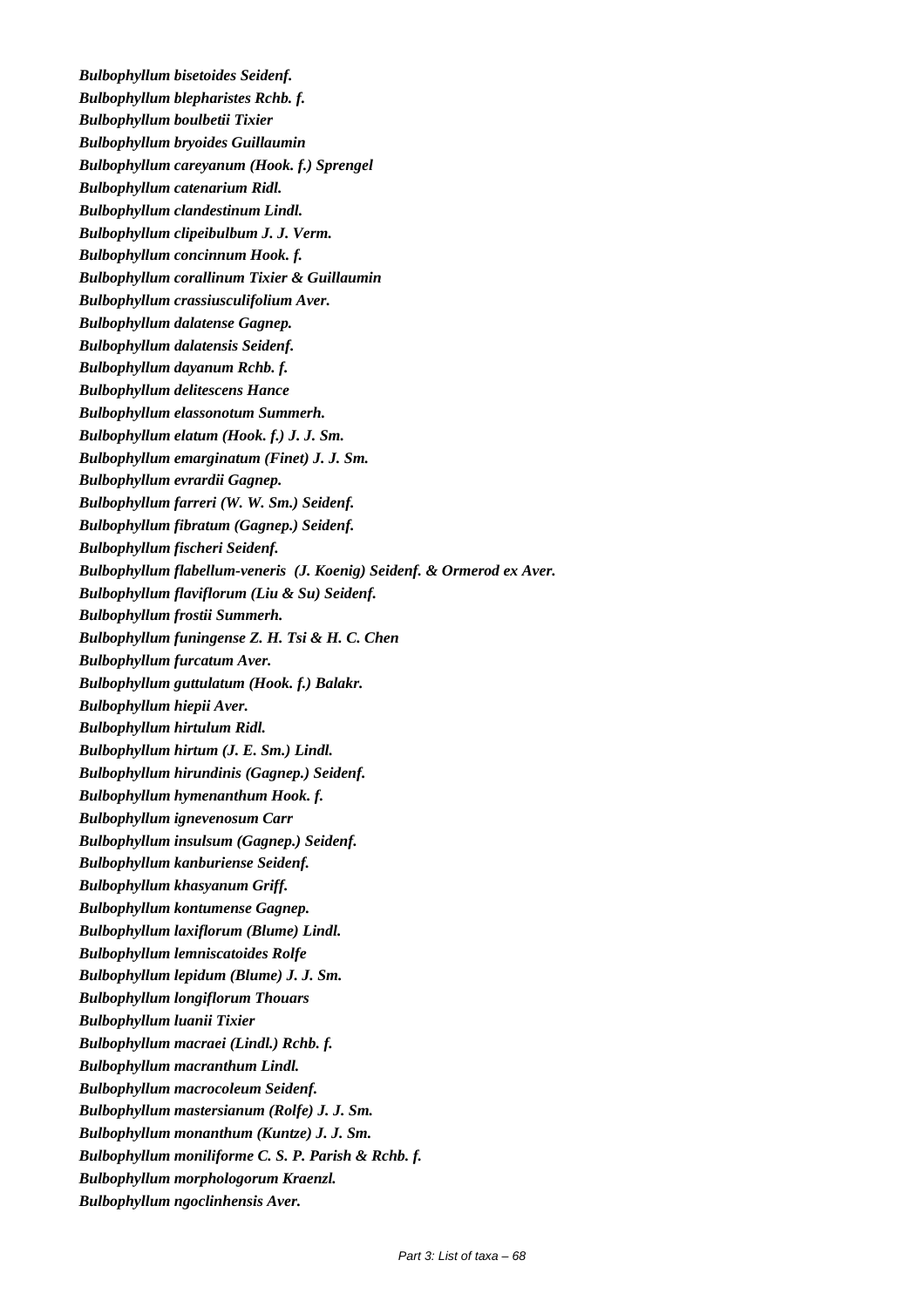*Bulbophyllum nigrescens Rolfe Bulbophyllum odoratissimum (J. E. Sm.) Lindl. Bulbophyllum orectopetalum Garay, Hamer & Siegerist Bulbophyllum orientale Seidenf. Bulbophyllum parviflorum C. S. P. Parish & Rchb. f. Bulbophyllum pectenveneris (Gagnep.) Seidenf. Bulbophyllum pectinatum Finet Bulbophyllum penicillium C. S. P. Parish & Rchb. f. Bulbophyllum pinicola Gagnep. Bulbophyllum poilanei Gagnep. Bulbophyllum protractum Hook. f. Bulbophyllum psittacoglossum Rchb. f. Bulbophyllum pumilio C. S. P. Parish & Rchb. f. Bulbophyllum purpureifolium Aver. Bulbophyllum putidum (Teijsm. & Binn.) J. J. Sm. Bulbophyllum refractum (Zoll.) Rchb. f. Bulbophyllum reptans (Lindl.) Lindl. Bulbophyllum retusiusculum Rchb. f. Bulbophyllum rufinum Rchb. f. Bulbophyllum scaphiforme J. J. Verm. Bulbophyllum secundum Hook. f. Bulbophyllum semiteretifolium Gagnep. Bulbophyllum shweliense W. W. Sm. Bulbophyllum sigaldiae Guillaumin Bulbophyllum simondii Gagnep. Bulbophyllum smitinandii Seidenf. & Thorut Bulbophyllum spadiciflorum Tixier Bulbophyllum spathulatum (Rolfe ex E. Cooper) Seidenf. Bulbophyllum stenobulbon C. S. P. Parish & Rchb. f. Bulbophyllum striatum (Griff.) Rchb. f. Bulbophyllum subebulbum Gagnep. Bulbophyllum taeniophyllum C. S. P. Parish & Rchb. f. Bulbophyllum thaiorum J. J. Sm. Bulbophyllum tixieri Seidenf. Bulbophyllum tortuosum (Blume) Lindl. Bulbophyllum tripudians C. S. P. Parish & Rchb. f. Bulbophyllum umbellatum Lindl. Bulbophyllum vietnamense Seidenf. Bulbophyllum wallichi Rchb. f. Bulbophyllum xylophyllum C. S. P. Parish & Rchb. f. Monomeria barbata Lindl. Sunipia andersonii (King & Pantl.) P. F. Hunt Sunipia annamensis (Ridl.) P. F. Hunt Sunipia cirrhata (Lindl.) P. F. Hunt Sunipia dichroma (Rolfe) Bân & D. H. Duong Sunipia pallida (Aver.) Aver. Sunipia racemosa (Sm.) T. Tang & F. T. Wang Trias nasuta (Rchb. f.) Stapf*

Wallis and Futuna Islands

*Bulbophyllum longiscapum Rolfe*